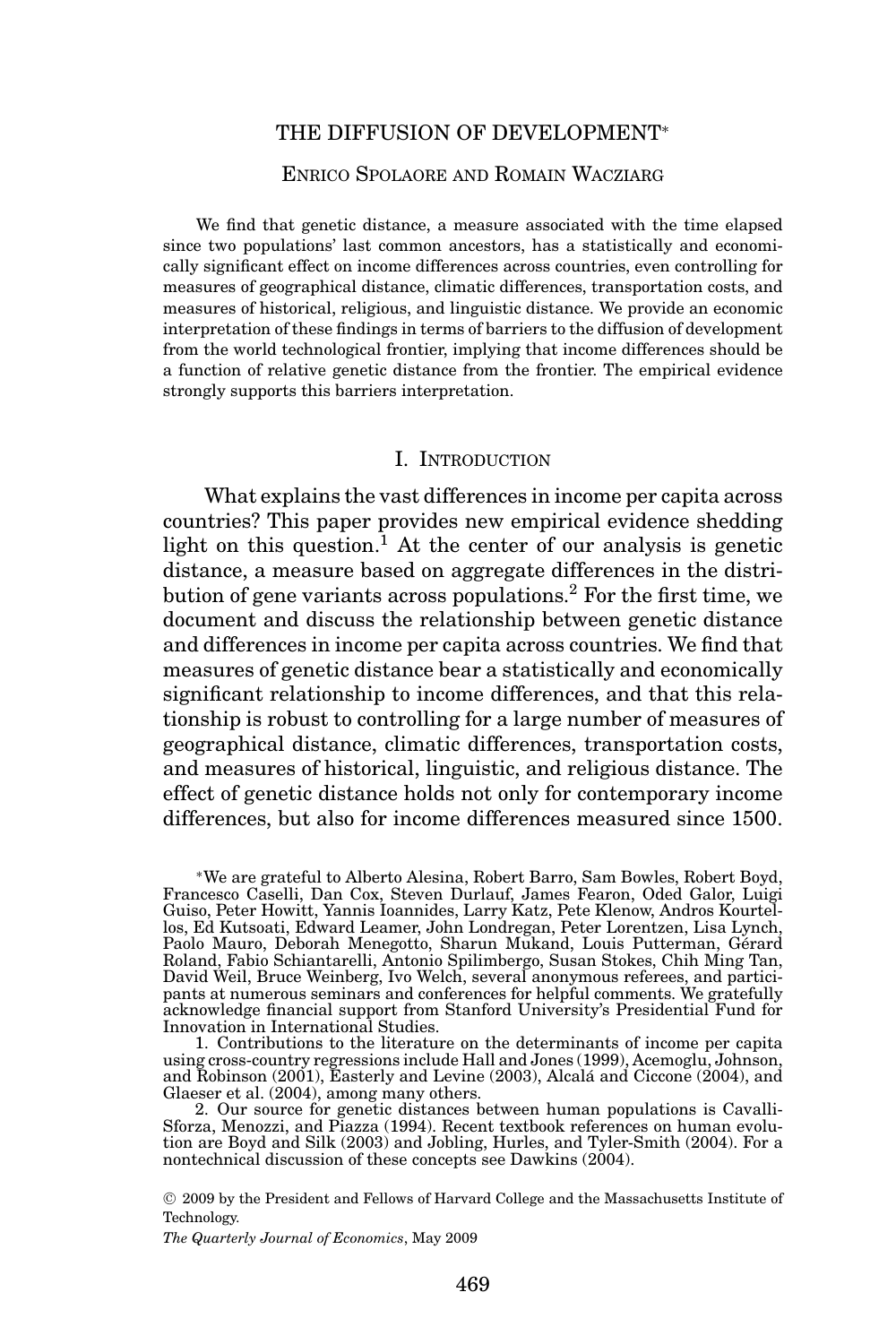Moreover, the effect of genetic distance on income differences is quantitatively large, statistically significant, and robust not only worldwide, but also within Europe, for which more precise measures of cross-country genetic distance are available.

In addition to establishing these facts, we provide an economic interpretation for our findings. What does genetic distance capture, and why is it correlated with income differences, even controlling for geographical distance and other factors? Technically, genetic distance measures the difference in gene distributions between two populations, where the genes under considerations are *neutral*—they change randomly and independent of selection pressure. The rationale for this approach is that divergence in neutral genes provides information about lines of descent. Most random genetic change takes place regularly over time, as in a molecular clock. Therefore, genetic distance measures the time since two populations have shared common ancestors that is, the time since they have been the same population. In other words, genetic distance is a summary measure of general relatedness between populations. An intuitive analogue is the familiar concept of relatedness between individuals: two siblings are more closely related than two cousins because they share more recent common ancestors—their parents rather than their grandparents.

Because genetic distance is based on neutral change, it is not meant to capture differences in specific genetic traits that directly matter for survival and fitness. Hence, our results provide *no* evidence for a direct effect of specific genes on income or productivity. Our findings are not about some societies having some specific genes that make them directly richer. Instead, our results provide strong evidence that a general measure of genealogical relatedness between populations can explain income differences today, even though it reflects mostly neutral genetic variation. Why? Our interpretation is that genetic distance captures barriers to the diffusion of development. More closely related societies are more likely to learn from each other and adopt each other's innovations. It is easier for someone to learn from a sibling than from a cousin, and easier to learn from a cousin than from a stranger. Populations that share more recent common ancestors have had less time to diverge in a wide range of traits and characteristics that are transmitted across generations with variation. Of course, in human populations many of those traits are transmitted across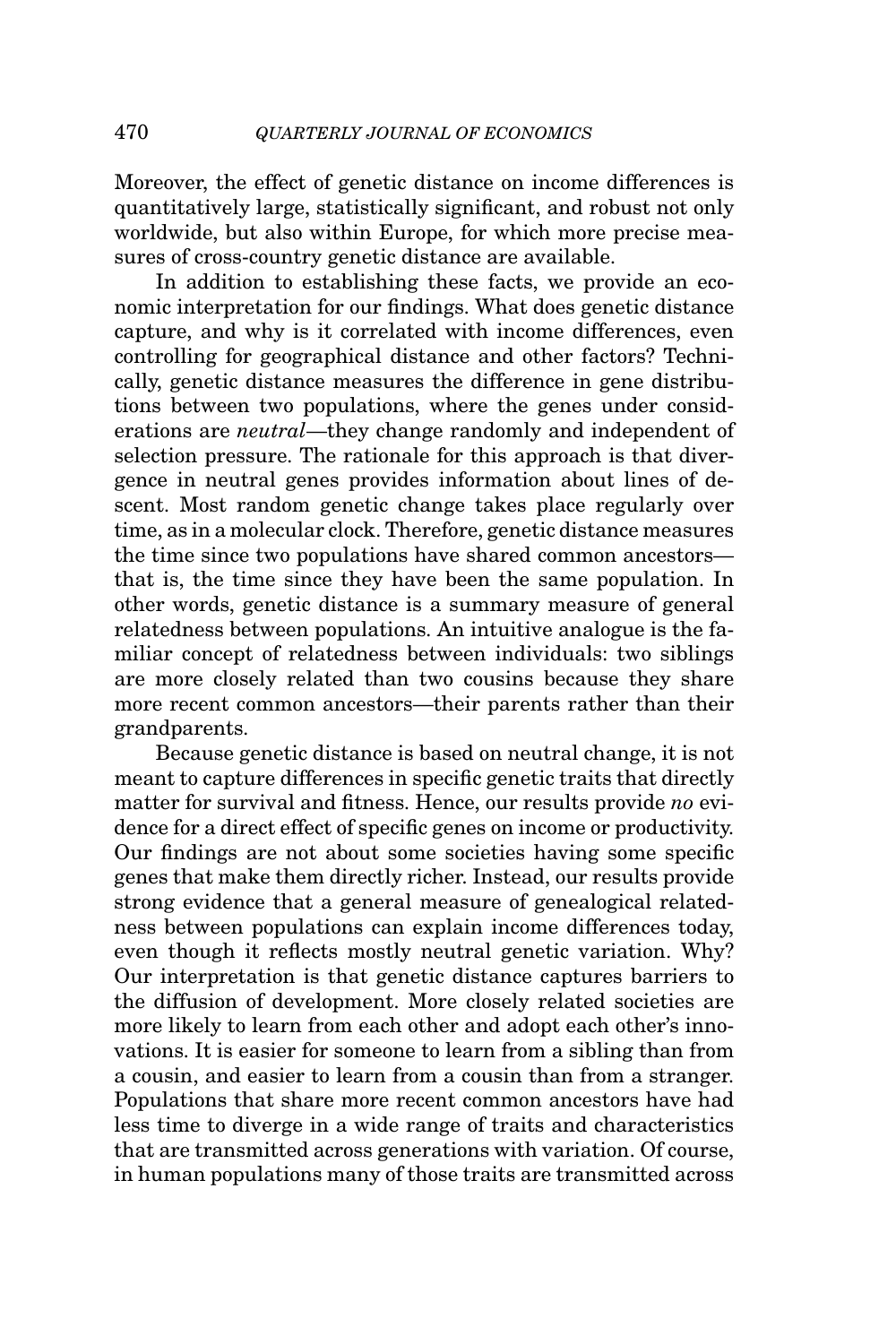generations culturally rather than biologically.3 Similarity in such traits would tend to facilitate communication and understanding, and hence the diffusion and adaptation of complex technological and institutional innovations.

What traits are captured by genetic distance? We argue that, by its very definition, genetic distance is an excellent *summary statistic* capturing divergence in the whole set of implicit beliefs, customs, habits, biases, conventions, etc. that are transmitted across generations—biologically and/or culturally—with high persistence. In a nutshell, human genetic distance can be viewed as a summary measure of very long-term divergence in intergenerationally transmitted traits across populations. Our key hypothesis is that such long-term (and mainly random) divergence has created barriers to the diffusion of technological and institutional innovations across societies in more recent times. Although we provide a general economic interpretation of genetic distance in terms of barriers to the diffusion of development from the frontier, we remain largely agnostic about specific mechanisms of technology diffusion, as well as about the specific traits and characteristics that create the barriers.

If our interpretation is correct, the relevant measure of genetic distance associated with economic distance between two societies should not be the absolute genetic distance between them, but their *relative* distance from the world technological frontier. In our empirical analysis we test this central implication using Britain (in the nineteenth century) and the United States (in the twentieth century) as the world technological frontiers. Consistent with our hypothesis, we find that the effect of relative genetic distance on economic distance is positive, and larger than the effect of absolute genetic distance, itself only an imperfect proxy for relative genetic distance to the frontier. We view this as important evidence in support of a barriers effect. The historical evidence also suggests that the effect of genetic distance on income differences, although always positive and significant since 1500, increased considerably between 1820 and 1870, consistent with a salient role for relative genetic distance during the gradual

<sup>3.</sup> Classic references on cultural transmission and evolution are Cavalli-Sforza and Feldman (1981) and Boyd and Richerson (1985). See also Richerson and Boyd (2004). Economic analyses of cultural transmission across generations include Bisin and Verdier (2000, 2001) and others. This issue will be discussed in more detail in Section II of this paper.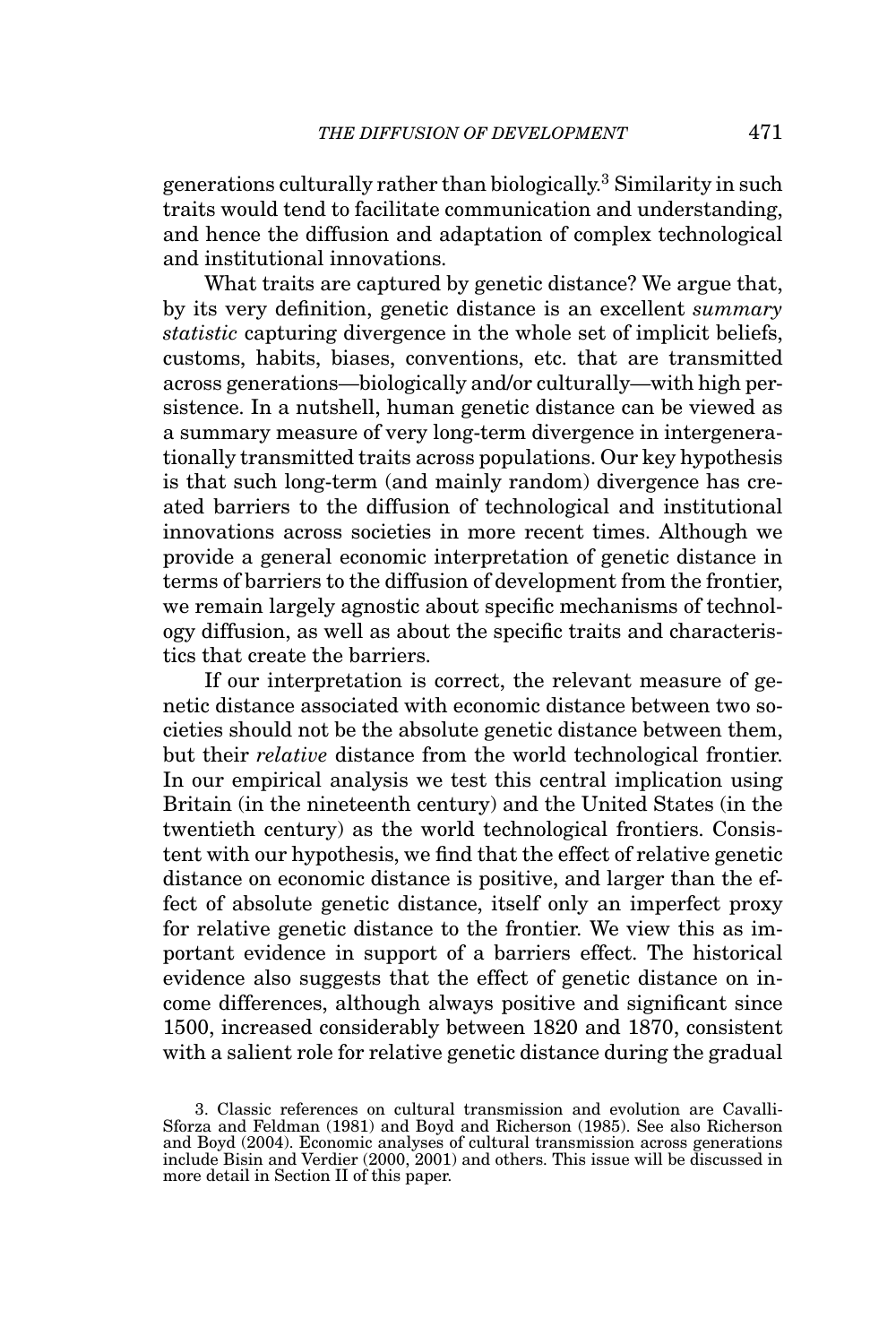spread of the Industrial Revolution. More broadly, our interpretation is consistent with the diffusion of economic development as emerging from the formation of a human web, gradually joined by different cultures and societies as a function of their relative distance from the technological and institutional frontier.<sup>4</sup>

This paper is part of a small but growing set of contributions that use human genetic data in empirical economic analyses.<sup>5</sup> Guiso, Sapienza, and Zingales (2004) used genetic distance between European populations as an instrument for trust in trade gravity regressions.6 Giuliano, Spilimbergo, and Tonon (2006) directly study the effect of genetic distance on bilateral trade flows in gravity regressions and argue that the effect of genetic distance on trade volume is sensitive to controlling for geography (in contrast, in our analysis the effect of genetic distance on income differences is robust to geographical controls, including transportation costs). A major difference between our paper and these contributions is our focus on the determinants of income differences rather than trade flows. Moreover, we are the first economists to use worldwide measures of genetic distance across human populations, in addition to European data.

Desmet et al. (2007) document the close relationship between genetic distance and cultural differences and argue that genetic distance can be used to study nation formation in Europe. They show a strong and robust correlation between answers to the World Values Survey (WVS) and genetic distance, finding that European populations that are genetically closer give more similar answers to a set of 430 questions about norms, values, and cultural characteristics included in the 2005 WVS sections on perceptions of life, family, religion, and morals. They also find that the correlation between genetic distance and cultural values remains positive and significant after controlling for linguistic and geographic distances. Their empirical analysis supports our interpretation of genetic distance as a broad measure of differences in intergenerationally transmitted characteristics, including cultural values.

<sup>4.</sup> For a historical overview of the formation of the complex web of exchanges and interactions across human communities going back to the Neolithic period, see McNeill and McNeill (2003).

<sup>5.</sup> There also exists a different economic literature that uses genetic distances between species to evaluate biodiversity—for example, Weitzman (1992).

<sup>6.</sup> In a more recent version of their paper, Guiso, Sapienza, and Zingales no longer use genetic distance, but rely on a new measure of somatic similarities (see our discussion in Section II.B).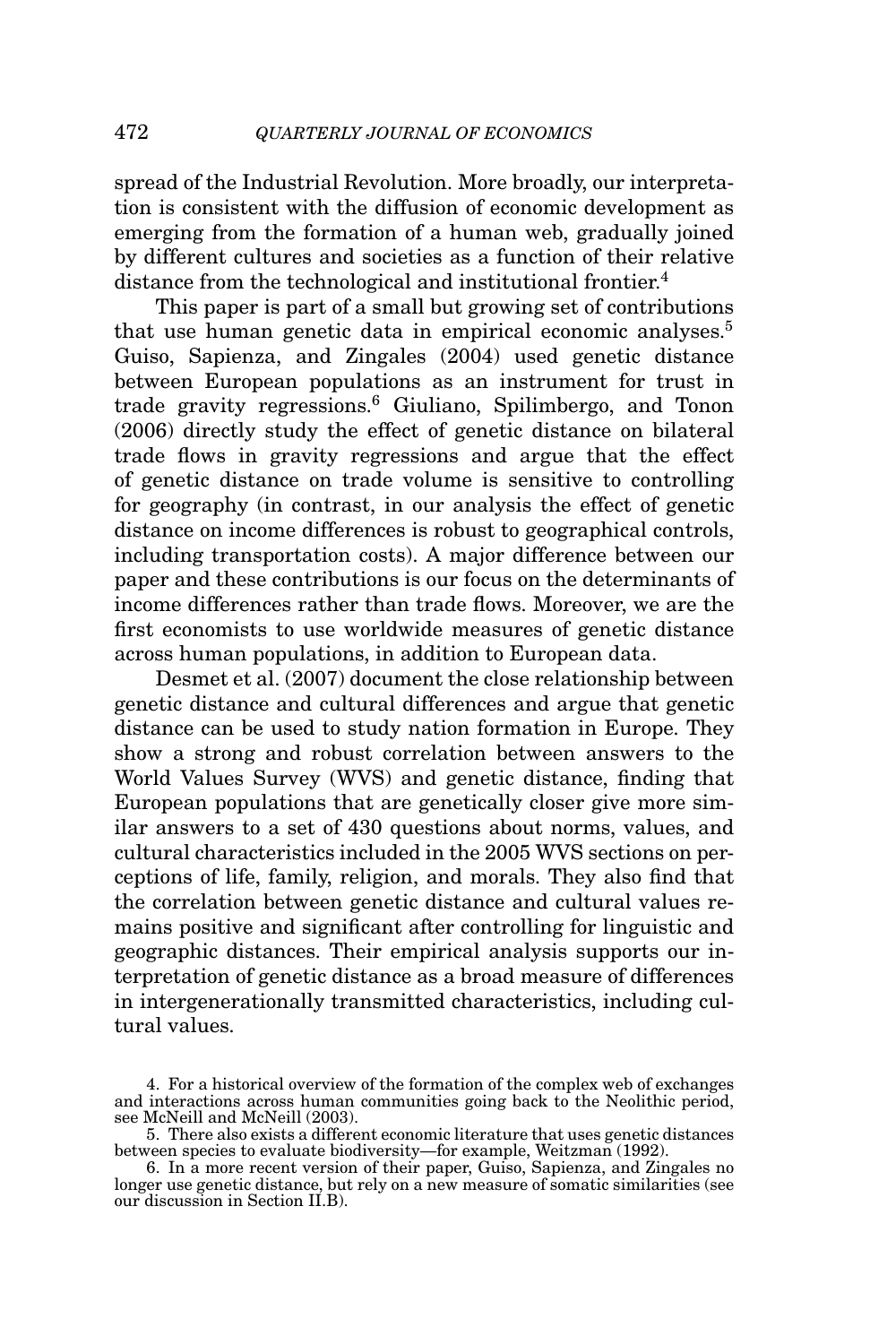Finally, Ashraf and Galor (2008) study the relationship between genetic diversity within a society and economic development in precolonial times, measured by population density, and find a nonmonotonic relation between genetic diversity and population density (a higher population density is associated with intermediate levels of genetic diversity). Their paper shares our focus on economic development, but considers different genetic data and effects (genetic heterogeneity within each society), whereas we study the effect of genetic distance between societies.

In Section II we present a simple framework in which genetic distance captures divergence in characteristics that are transmitted across generations within populations over the long run, and those differences act as barriers to the diffusion of development from the world technological frontier. The section also contains a general taxonomy of the mechanisms linking genetic distance and economic outcomes. Section III presents the data on genetic distance. In Section IV we present and discuss our empirical findings. Section V concludes.

# II. A CONCEPTUAL FRAMEWORK

In this section we present an analytic framework linking genetic distance, intergenerationally transmitted traits, and the diffusion of economic development from the technological frontier. Our analysis leads to a testable prediction: Income differences across societies should depend on their *relative* genetic distance from the technological frontier. In Section IV, we show that the empirical evidence strongly supports this prediction.

The main building block of our model is that genetic distance between populations captures the degree of genealogical relatedness of different populations over time. Thus, it can be interpreted as a general metric for average differences in characteristics transmitted across generations. In this paper we call *vertically transmitted characteristics* (or vertical characteristics) the set of characteristics passed on across generations within a population over the very long run—that is, over the time horizon along which populations have diverged.7

<sup>7.</sup> This terminology is borrowed from the evolutionary literature on cultural transmission (Cavalli-Sforza and Feldman 1981; Boyd and Richerson 1985; Shen-nan 2002; Richerson and Boyd 2004). Such vertical transmission takes place across generations within a given population, and, in our definition, includes not only direct parent-to-child transmission, but also "oblique" transmission from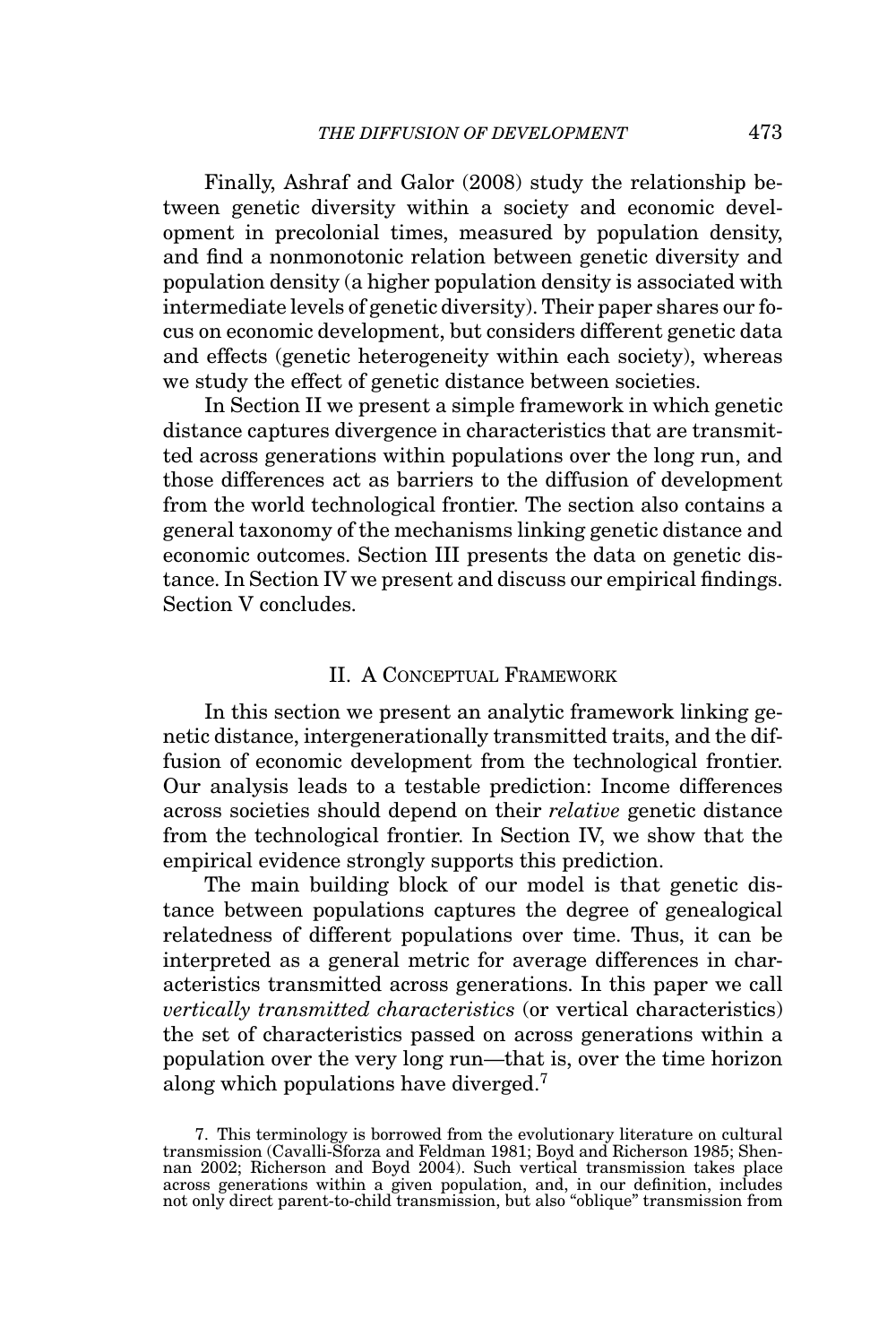This leads to our second main idea: differences in vertical characteristics act as barriers to the diffusion of productivityenhancing innovations across societies.<sup>8</sup> We argue that populations that share a more recent common history, and are therefore closer in terms of vertical characteristics, face lower costs and obstacles to adopting each other's innovations.<sup>9</sup> We are interested primarily in the diffusion of economic development in historical times, and especially after the Industrial Revolution. Thus, in our empirical analysis we focus on differences in vertical characteristics as barriers to the diffusion of development from the modern technological frontier.<sup>10</sup>

#### *II.A. A Simple Model*

A stylized model illustrates our ideas in the simplest possible way.<sup>11</sup> Consider three periods (*o* for "origin," *p* for "prehistory," and *h* for "history"). In period *o* there exists only one population (population 0). In period *p* the original population splits into two populations (1 and 2). In period *h*each of the two populations splits in two separate populations again (population 1 into 1.1 and 1.2, and population 2 into 2.1 and 2.2), as displayed in Figure I. In this setting the genetic distance  $d_g(i, j)$  between population *i* and population *j* can be simply measured by the number of periods

other genetically related people within the group. Hence, our definition is broader than usages of the term strictly limited to parent-to-child transmission. We thank Robert Boyd for pointing out this distinction to us.

<sup>8.</sup> Policy-induced barriers to the diffusion of technology are analyzed by Parente and Prescott (1994, 2002). In our framework we interpret barriers more broadly to include all long-term societal differences that are obstacles to the diffusion of development.

<sup>9.</sup> The idea that differences in long-term societal characteristics may act as barriers to the diffusion of development is stressed in a large literature on the diffusion of innovations, including the classic book by Rogers (1962). For a historical comparative analysis of managerial innovations and performance, see Clark and Wolcott (1999).

<sup>10.</sup> World technological leadership since the British Industrial Revolution (1700s) has been predominantly associated with Britain and, by the late 1800s, the United States (Brezis, Krugman, and Tsiddon 1993). In the years right before the Industrial Revolution, the technological frontier was probably the Netherlands. According to Maddison (2003), in previous times the regions with the highest levels of income per capita were Italy (around 1500) and China (around 1000). We return to these issues in Section IV.

<sup>11.</sup> In a previous version of this paper (available upon request), we presented a dynamic micro-founded extension of this model, built on Barro and Sala-i-Martin (1997). In that extension, imitation costs were a function of distance in vertical characteristics from the technological frontier, and hence income differences were a function of relative genetic distance in steady state.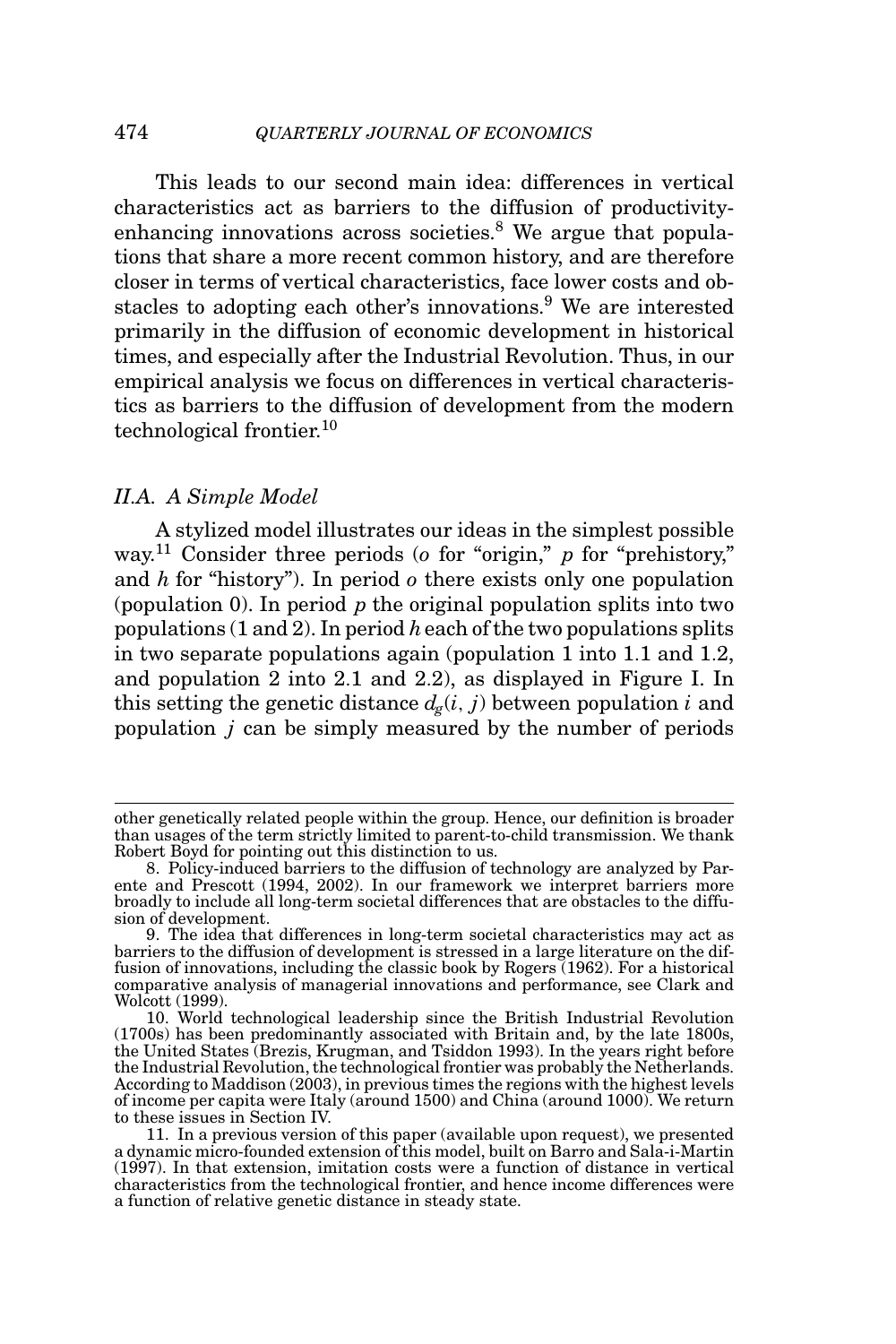

since they were one population:

$$
(1) \t dg(1.1, 1.2) = dg(2.1, 2.2) = 1
$$

and

$$
(2) d_g(1.1, 2.1) = d_g(1.1, 2.2) = d_g(1.2, 2.1) = d_g(1.2, 2.2) = 2.
$$

For simplicity, all vertical characteristics of a population are summarized as a point on the real line (i.e., a population *i* has vertical characteristics  $v_i$ , where  $v_i$  is a real number). Populations inherit characteristics from their ancestor populations with variations—a population *i* descending from a population *i* will have characteristics

$$
(3) \t v_{i'} = v_i + \eta_{i'}.
$$

Consider the simplest possible mechanism for variation: vertical change as a random walk—for every population  $i', \eta_{i'}$  takes value  $\eta > 0$  with probability 1/2 and  $-\eta$  with probability 1/2.<sup>12</sup> Consequently, the distance in vertical characteristics between two populations  $d_v(i, j) \equiv |v_j - v_i|$  is, on average, increasing in their genetic distance  $d_g(i, j)$ .<sup>13</sup> This captures our first main idea.

13. Specifically, in period *h* the expected difference in vertical characteristics between populations at a genetic distance equal to 2 and populations

<sup>12.</sup> This simplification is consistent with the molecular-clock interpretation of genetic distance itself. While more complex processes could be considered, this formalization has two advantages: it is economical ("Occam's razor"), and it illustrates how neutral random changes are sufficient to generate our theoretical predictions.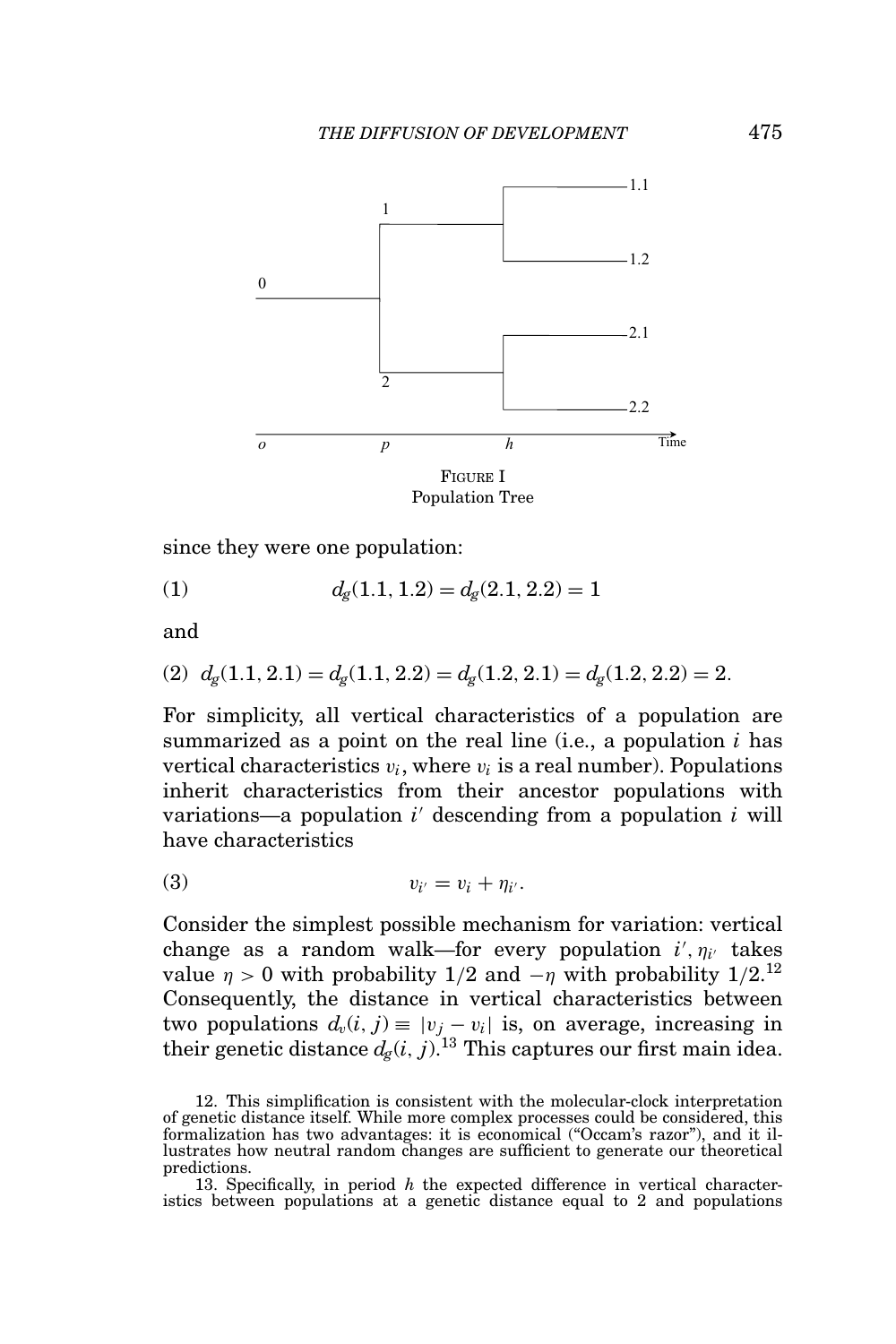Our second main idea can also be captured within this simplified setting. Assume that in periods *o* and *p* all populations produce output using the basic technology  $Y = A_0 L$ , so that all populations have the same income per capita  $y_0 = A_0$ . In period *h* a population happens to find a more productive technology  $A_1 = A_0 + \Delta$ , where  $\Delta > 0$ .<sup>14</sup> Denote this population, the technological frontier, as *f*. <sup>15</sup> We assume that populations farther from population *f* in terms of vertical characteristics face higher barriers to adopting the new technology. To fix ideas, assume that a society *i* at a vertical distance from the frontier equal to  $d_v(i, f)$ can improve its technology only by

(4) 
$$
\Delta_i = [1 - \beta d_v(i, f)] \Delta,
$$

where the parameter  $\beta > 0$  captures the barriers to the horizontal diffusion of innovations due to distance in vertical characteristics.<sup>16</sup> Hence, income per capita in society  $i$  is given by

(5) 
$$
y_i = A_0 + [1 - \beta d_v(i, f)] \Delta
$$
.

This implies that the economic distance between population *i* and population *j*, measured by their income difference  $d_e(i, j) \equiv |y_i - y_j|$  $y_i$ , is a function of their *relative* vertical distance from the frontier  $|d_v(i, f) - d_v(j, f)|$ :

(6) 
$$
d_e(i, j) \equiv |y_j - y_i| = \beta \Delta |d_v(i, f) - d_v(j, f)|.
$$

As we have shown, vertical difference  $d_v(i, j)$  and genetic distance  $d_g(i, j)$  are positively correlated. Therefore, on average, income differences across societies are increasing in their relative genetic

at a genetic distance equal to 1 is given by  $E{d_v(i, j) | d_\sigma(i, j) = 2} - E{d_v(i, j)}$  $|d_{\varphi}(i, j)| = 1$  =  $\eta/2 > 0$ . Of course, this is not a deterministic relationship. Some pairs of populations that are genealogically more distant may end up with more similar vertical characteristics than two more closely related populations, but that outcome is less likely to be observed than the opposite. On average, genetic distance and distance in vertical characteristics go hand in hand.

<sup>14.</sup> We abstract from the possibility that the likelihood of finding the innovation may itself be a function of a society's vertical characteristics. Such direct effects of vertical characteristics would strengthen the links between genetic distance and economic outcomes, but are not necessary for our results.

<sup>15.</sup> The model can be viewed as a very reduced form of a dynamic process in which the frontier economy produces several innovations, including improvements to the innovation process itself, in the spirit of the observation that "the greatest invention of the 19th century was the invention of the method of invention" (Alfred North Whitehead [1931, p. 38], quoted in Howitt and Mayer-Foulkes [2005]).

<sup>16.</sup> Without loss of generality, we assume that  $\beta$  is lower than 1/2. Alternatively, the formula could be rewritten as  $\Delta_i = \max\{[1 - \beta d_v(i, f)] \Delta, 0\}.$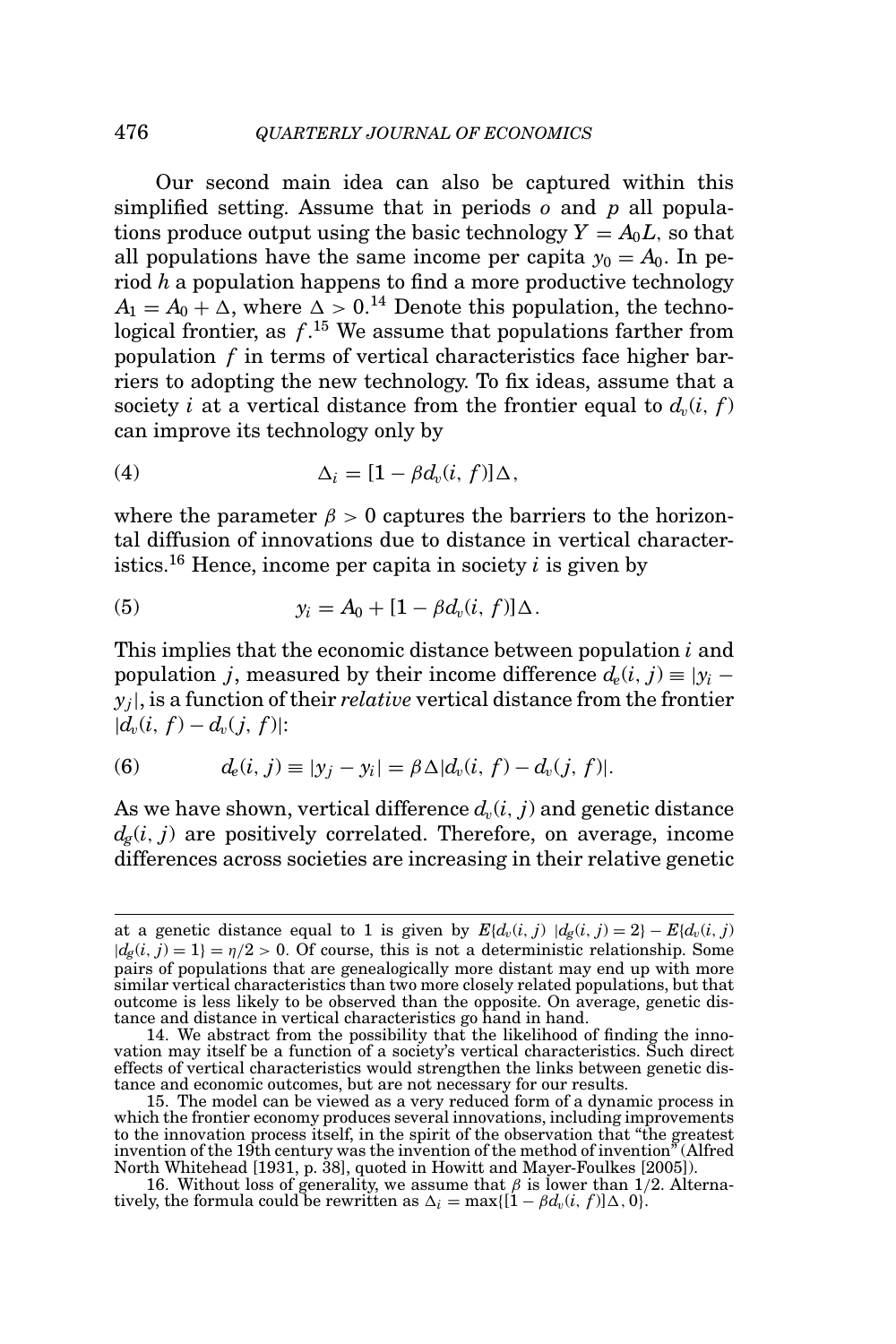distance from the frontier society. Formally,

(7) 
$$
E\{d_e(i, j)||d_g(i, f) - d_g(j, f)| = 2\}
$$

$$
-E\{d_e(i, j)||d_g(i, f) - d_g(j, f)| = 1\} = \frac{\eta \beta \Delta}{3} > 0.
$$

This result is intuitive. As we increase relative genetic distance from the frontier, the expected income gap increases. The size of the effect is a positive function of the extent of divergence in vertically transmitted characteristics  $(\eta)$ , the extent to which this divergence constitutes a barrier to the horizontal diffusion of innovations  $(\beta)$ , and the size of the improvement in productivity at the frontier  $(\Delta)$ .

Our framework predicts a positive correlation between economic distance  $|y_i - y_i|$  and relative genetic distance from the frontier  $|d_g(i, f) - d_g(j, f)|$ . It also accounts for a positive correlation between economic distance and simple genetic distance  $d_g(i, j)$  as long as  $|d_g(i, f) - d_g(j, f)|$  and  $d_g(i, j)$  are positively correlated.<sup>17</sup> At the same time, our theory predicts that relative genetic distance from the frontier should have a stronger impact on economic distance than absolute genetic distance, because relative distance is a more accurate measure of relative distance from the frontier in terms of vertical characteristics. In fact, the expected economic distance associated with an absolute genetic distance  $d_g(i, j) = 1$  is  $E{d_e(i, j)}$  $d_g(i, j) = 1} = \eta \beta \Delta$ , whereas the expected economic distance associated with an equivalent level of relative genetic distance  $|d_g(i, f) - d_g(j, f)| = 1$  is higher:<sup>18</sup>

(8) 
$$
E\{d_e(i, j)||d_g(i, f) - d_g(j, f)| = 1\}
$$

$$
= \frac{7\eta\beta\Delta}{6} > E\{d_e(i, j)||d_g(i, j) = 1\}.
$$

In summary, our theory has the following testable implications:

IMPLICATION 1. Relative genetic distance from the frontier is positively correlated with differences in income per capita (economic distance).

17. It is easy to verify that the two measures are positively correlated in our theoretical framework. More importantly, relative genetic distance from the frontier and absolute genetic distance are also positively correlated in the actual data, as we show in Section IV. Our framework provides an explanation for the observed positive correlation between economic distance and absolute genetic distance in the data: absolute genetic distance is an imperfect proxy of the economically relevant variable, relative genetic distance.

18. An analogous relationship exists between  $E{d_e(i, j) | d_g(i, f) - d_g(j, f)|}$  = 2} and  $E\{d_e(i, j) | | d_e(i, j) = 2\}.$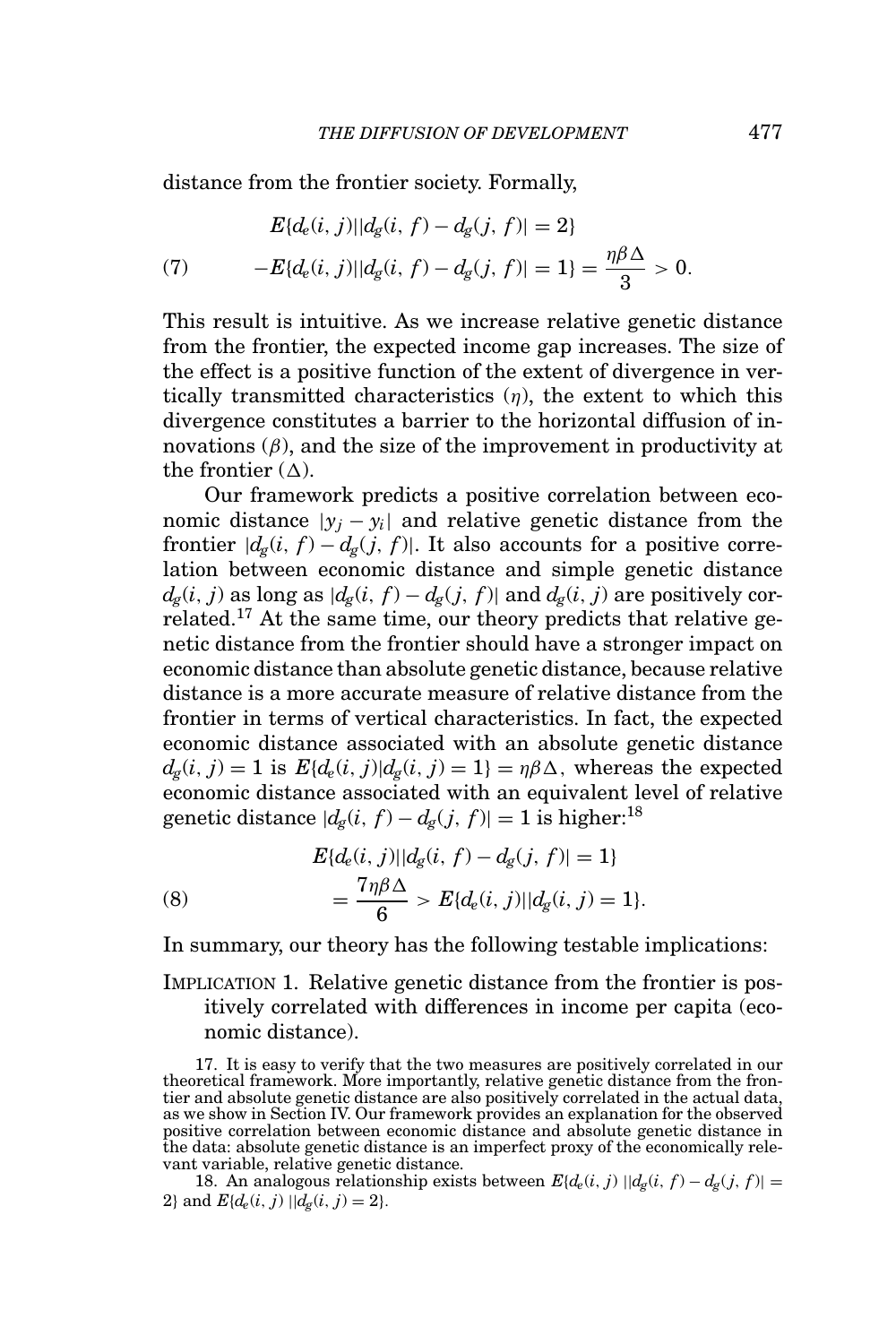IMPLICATION 2. The effect on income differences associated with relative genetic distance from the frontier is larger than the effect associated with absolute genetic distance.

As we will see in Section IV, both predictions are consistent with the empirical evidence.

#### *II.B. A General Taxonomy*

To clarify the nature of the links between genetic distance and income differences, it is useful to introduce a broader classification of different mechanisms through which the transmission of characteristics across generations may in principle affect economic outcomes.

In general, traits can be transmitted across generations through DNA (call it "genetic transmission," or GT—e.g., eye color) or through pure cultural interactions (call it "cultural transmission," or CT—e.g., a specific language). Moreover, vertical characteristics, whether passed on through GT or CT, may affect income differences because of a direct (D) effect on productivity or because they constitute barriers (B) to the transmission of innovations across populations. There are four possible combinations of mechanisms through which intergenerationally transmitted characteristics may affect income differences. The following chart summarizes the four possibilities:

|                            | Direct effect $(D)$ | Barrier effect (B) |
|----------------------------|---------------------|--------------------|
| Genetic transmission (GT)  | Quadrant I          | Quadrant II        |
| Cultural transmission (CT) | Quadrant III        | Quadrant IV        |

For instance, genetic traits affecting the trade-off between quality and quantity of children in the theoretical framework proposed by Galor and Moav (2002) would be examples of GT direct effects (Quadrant I).<sup>19</sup> GT barrier effects (Quadrant II) could stem from visible characteristics (say, physical appearance) that do not affect productivity directly, but introduce barriers to the diffusion of innovations by reducing exchanges and learning across populations that perceive each other as different. This effect is related to the already cited study by Guiso, Sapienza, and Zingales (2004), who argue that differences in physical characteristics affect the extent of trust across populations, and that trust affects bilateral trade between different societies. Consistent with this view, in the

19. For a discussion of related ideas, see also the recent book by Clark (2007) on the causes of the Industrial Revolution.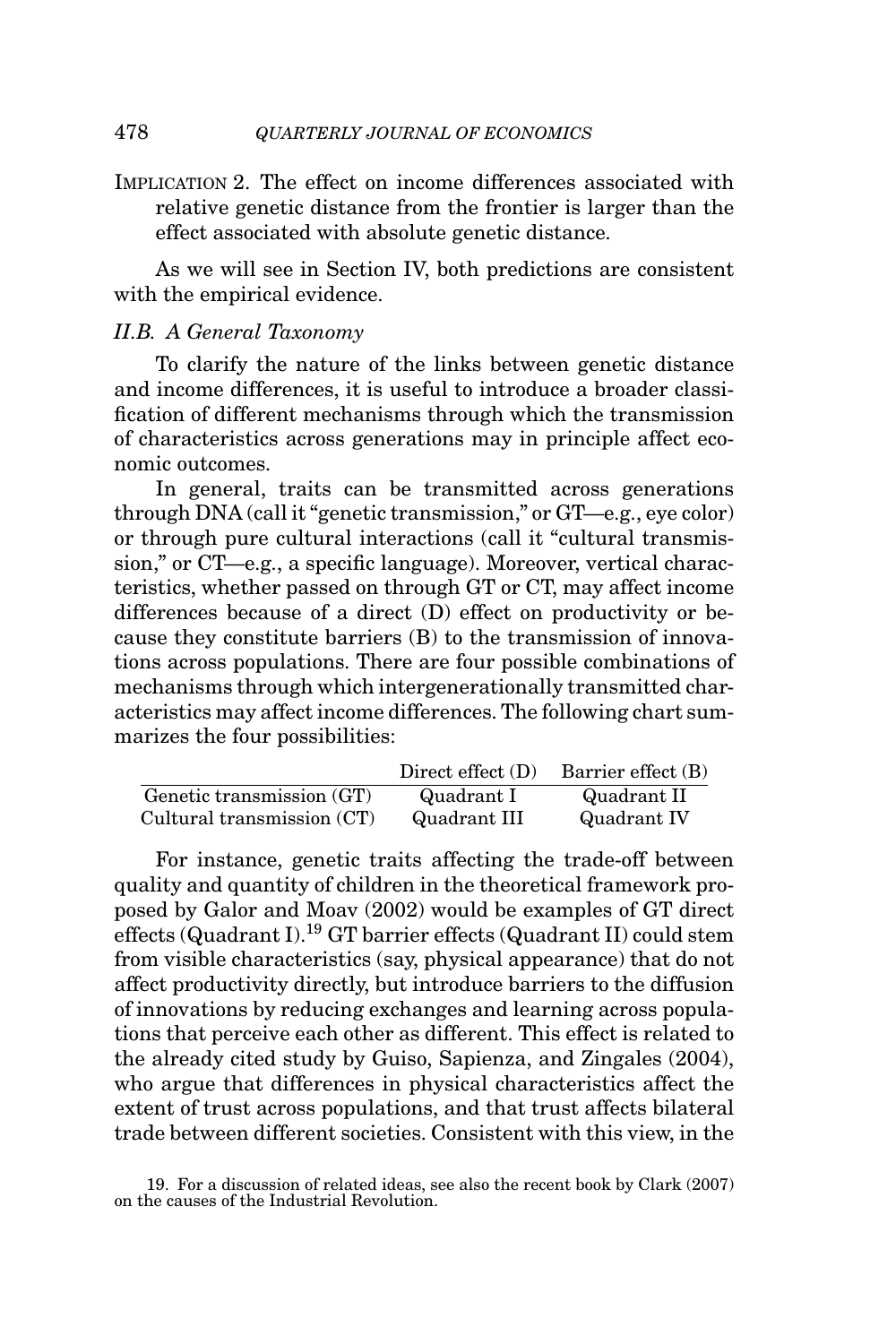most recent version of their paper these authors use a measure of somatic similarity to instrument for trust, on the grounds that people tend to trust people who look similar to them physically. Direct economic effects of cultural characteristics have been emphasized in a vast sociological literature that goes back at least to Max Weber. A recent empirical study of the relationship between cultural values and economic outcomes that is consistent with the mechanisms of Quadrant III is provided by Tabellini (2005). Guiso, Sapienza, and Zingales (2006) define culture as "customary beliefs and values that ethnic, religious and social groups transmit fairly unchanged from generation to generation" and provide an extensive discussion of the links between cultural variables and economic outcomes. The link between differences in vertically transmitted characteristics—including cultural characteristics, as in Quadrant IV—is at the core of our own model. In the model presented in Section II.A, differences in neutral characteristics (traits that do not have a direct effect on productivity) explain income differences by acting as barriers to the diffusion of innovation across populations.

The distinction between GT and CT is useful to fix ideas, but is not a clear-cut dichotomy. In fact, this distinction (related to the distinction between nature and nurture), if taken too literally, may be misleading from an economic as well as from a biological perspective. Generally, the economic effects of human characteristics are likely to result from interactions of cultural and genetic factors, with the effects of genetic characteristics on economic outcomes changing over space and time depending on cultural characteristics, and vice versa. To illustrate this point, consider differences across individuals within a given population (say, the United States). Consider a clearly genetic characteristic, for instance having two X chromosomes, the purely genetic characteristic associated with the female sex. This characteristic is likely to have had very different effects on a person's income and other economic outcomes in the year 1900 and in the year 2000, because of changes in culturally transmitted characteristics over the century. This is a case where the impact of genes on outcomes varies with a change in cultural characteristics.<sup>20</sup> By the same token, one can think of the differential impact of a given cultural

<sup>20.</sup> This is a variation on an example by Alison Gopnik in her comment to the Pinker vs. Spelke debate at http://www.edge.org/discourse/science-gender.html#ag. Pinker's response is also available at http://www.edge.org/discourse/sciencegender.html.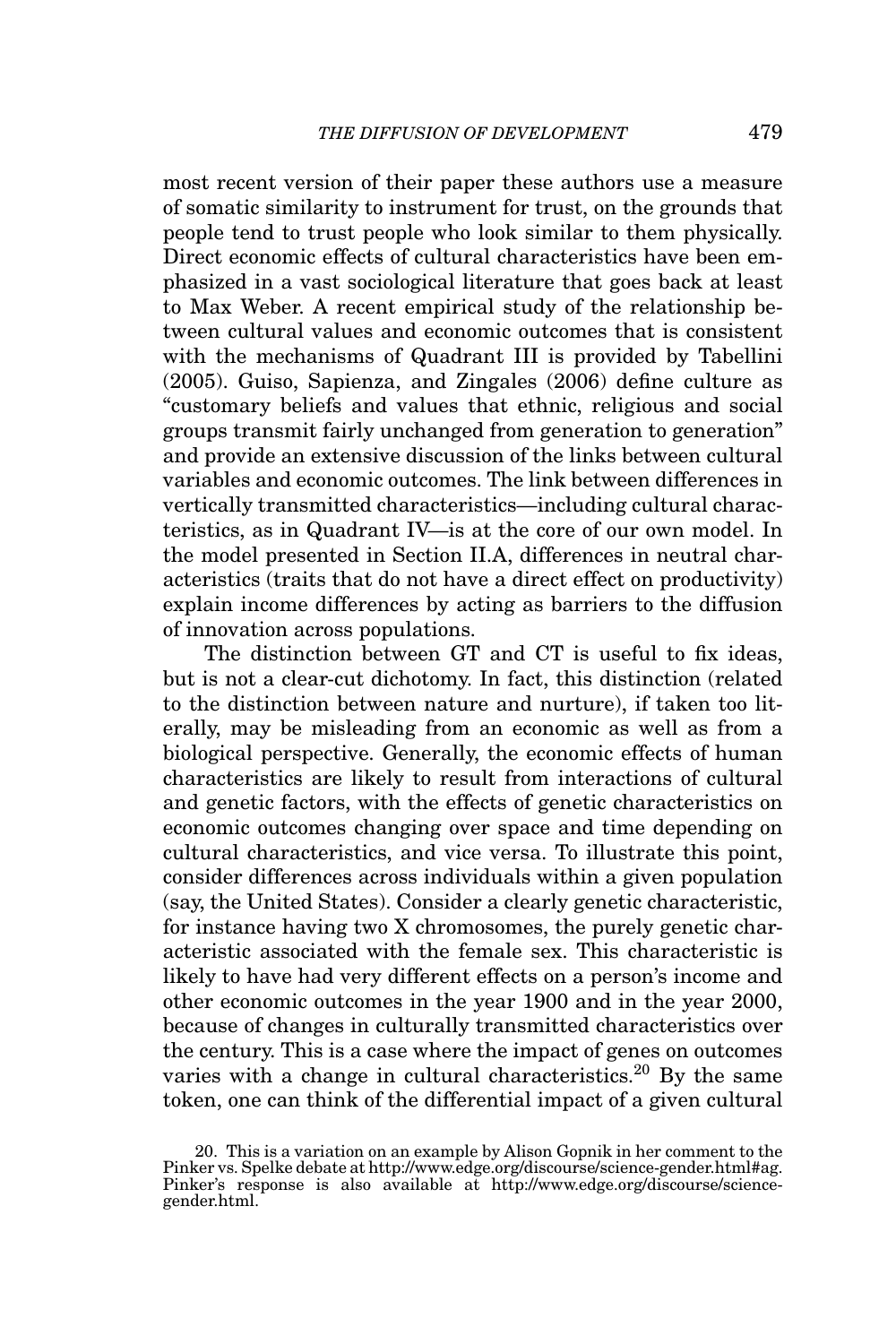characteristic (say, the habit of drinking alcohol) on individuals with different genetic characteristics (say, genetic variation in alcohol dehydrogenase, the alcohol-metabolizing enzyme). An example of a complex interaction in which culture affects genes is the spread of the gene for lactose tolerance in populations that domesticated cows and goats. Hence, in interpreting our empirical results we do not dwell much on the distinction between genetic and cultural transmission of traits, but instead interpret genetic distance as an overall measure of differences in the whole set of intergenerationally transmitted characteristics.<sup>21</sup>

# III. THE GENETIC DISTANCE DATA

# *III.A. Measuring Genetic Distance*

Because the data on genetic distance are not commonly used in the economics literature, we describe them in some detail. Genetic distance measures genetic differences between two populations. The basic unit of analysis is the *allele*, which is a particular form taken by a gene.<sup>22</sup> By sampling populations for specific genes that can take different forms, geneticists have compiled data on allele frequencies. $^{23}$  Differences in allele frequencies are the basis for computing summary measures of distance between populations. Following Cavalli-Sforza, Menozzi, and Piazza (1994), we use measures of  $F_{ST}$  distance, also known as "coancestor coefficients."  $F_{ST}$  distances, like most measures of genetic differences, are based on indices of heterozygosity, the probability that two

23. Allele frequencies for various genes and for most populations in the world can be found at http://alfred.med.yale.edu/.

<sup>21.</sup> That said, we do find clues pointing to cultural transmission, rather than purely biological transmission, as a likely mechanism behind our results. For instance, we find large effects of genetic distance on income differences within Europe, among populations that are geographically close, have shared very similar environments, and have had a very short time to diverge genetically. The view that cultural transmission trumps genetic transmission in explaining differences within human populations is standard among geneticists and anthropologists. For nontechnical discussions of these issues, see Diamond (1992), Cavalli-Sforza and Cavalli-Sforza (1995), Diamond (1997), and Richerson and Boyd (2004).

<sup>22.</sup> A gene is commonly defined as a DNA sequence that encodes for a protein. The genetic data in Cavalli-Sforza, Menozzi, and Piazza (1994) have been obtained from "classical analysis," which focuses on protein polymorphism. More recent approaches look directly at the DNA. So far those studies, which include the Human Genome Diversity Project (http://www.stanford.edu/group/morrinst/hgdp.html) and the International HapMap Project (http://www.hapmap.org/), have confirmed the results from classical protein analysis, but are not yet available for extensive cross-regional analysis.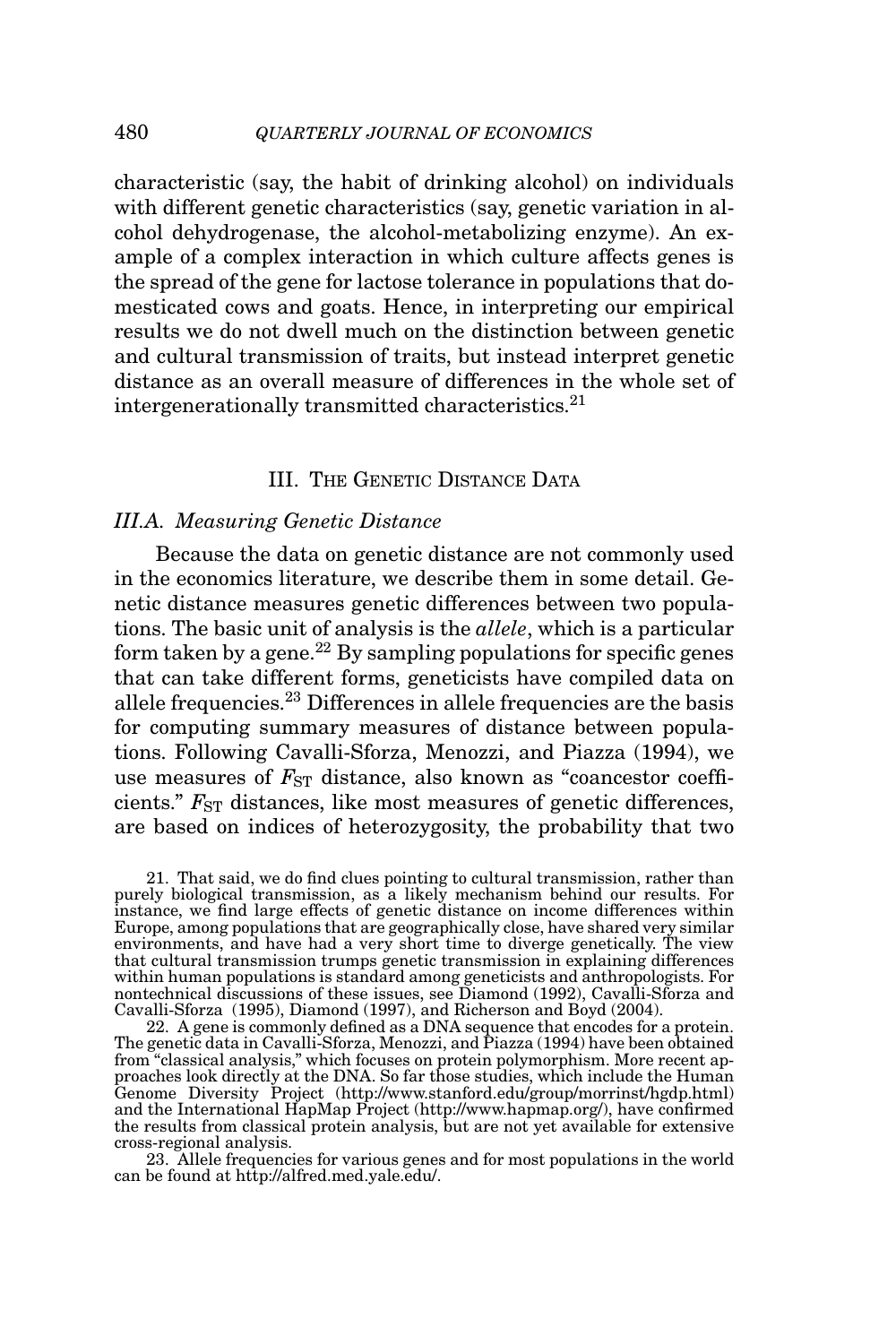alleles at a given locus selected at random from two populations will be different.  $F_{ST}$  takes a value equal to zero if and only if the allele distributions are identical across the two populations, whereas it is positive when the allele distributions differ. A higher  $F<sub>ST</sub>$  is associated with larger differences.<sup>24</sup>

Measures of genetic distance can be used to reconstruct phylogenies (or family trees) of human populations.  $F_{ST}$  is strongly related to how long two populations have been isolated from each other.<sup>25</sup> When two populations split apart, their genes can start to change as a result either of random genetic drift or natural selection. When calculating genetic distances to study population history and phylogenesis, geneticists concentrate on *neutral* characteristics that are not affected by strong directional selection, but only by random drift.<sup>26</sup> Importantly, our measures of genetic distance are based on such neutral markers only, and not on selected traits. When populations become separated, the process of random drift will take them in different directions, raising their genetic distance. The longer the period of separation, the greater the genetic distance becomes. If drift rates are constant, genetic distance can be used as a molecular clock—that is, the time elapsed since two populations separated can be measured by the genetic distance between them.<sup>27</sup> Consequently,  $F_{ST}$ is a measure of distance to the most recent common ancestors of two populations, or, equivalently, of their degree of genealogical relatedness.

To summarize, we use  $F_{ST}$  distance as a measure of genealogical relatedness between populations. A larger  $F_{ST}$  distance reflects a longer separation between populations, and hence, on average, a larger difference in vertical characteristics.

<sup>24.</sup> Appendix I provides an illustration of the construction of  $F_{ST}$  for the simple case of two populations of equal size, and one gene that can take only two forms (i.e., two alleles).

<sup>25.</sup> Isolation here refers to the bulk of the genetic heritage of a given population. As stressed by Cavalli-Sforza, Menozzi, and Piazza (1994), small amounts of intermixing between members of different populations do not affect measured genetic distance.

<sup>26.</sup> Cavalli-Sforza, Menozzi, and Piazza (1994, p. 36). The classic reference for the neutral theory of molecular evolution is Kimura (1968). For more details on the neutral theory, the *molecular clock* hypothesis, and the construction and interpretation of measures of genetic distance, see Jobling, Hurles, and Tyler-Smith (2004).

<sup>27.</sup> When genetic distance is based on neutral markers, and populations are sufficiently large, geneticists have shown that drift rates are indeed constant (very small populations are generally subject to faster random genetic drift).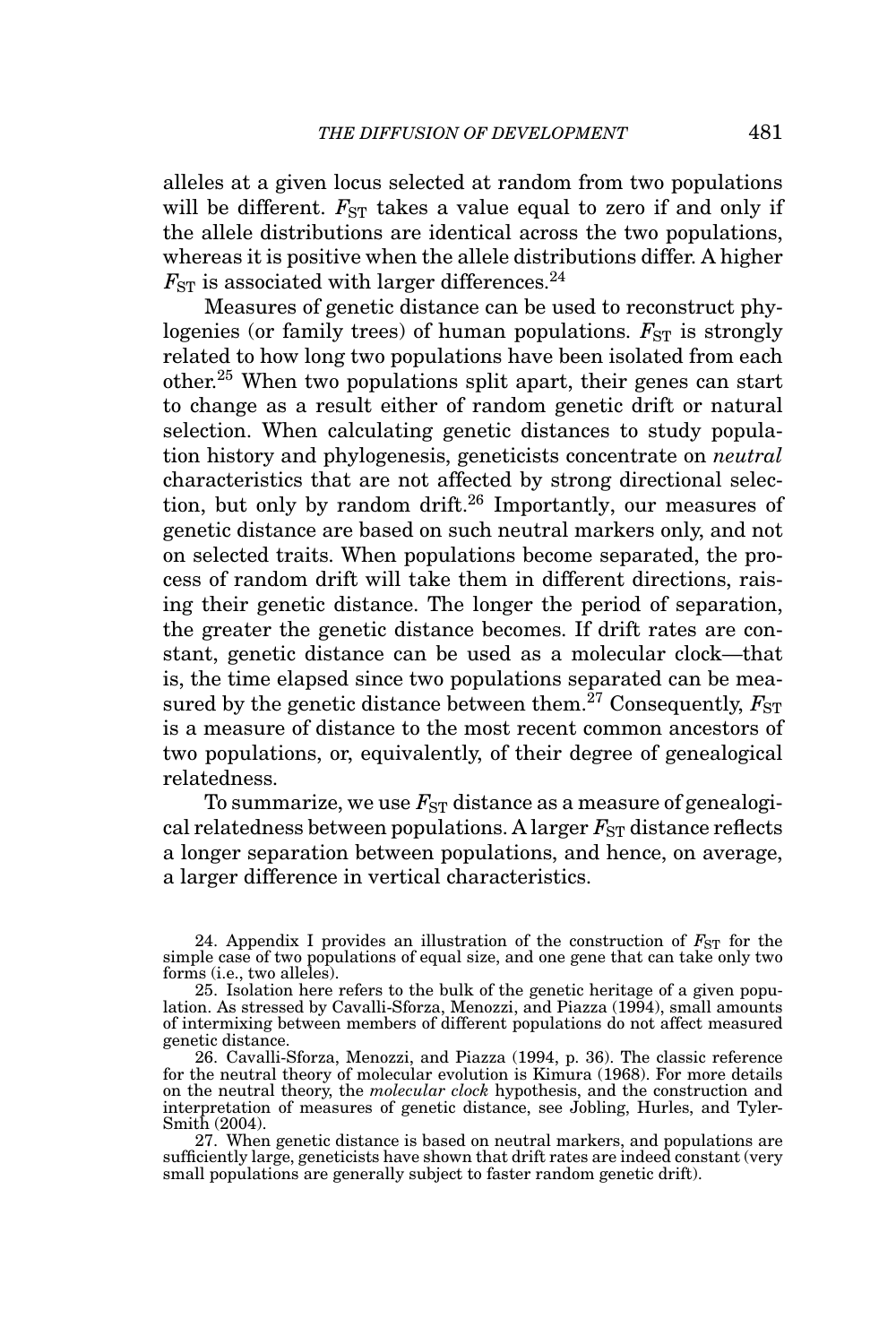#### *III.B. The World Sample*

The genetic distance data are from Cavalli-Sforza, Menozzi, and Piazza (1994, pp. 75–76). Our main focus is on the set of 42 world populations for which they report all bilateral distances, computed from 120 alleles.<sup>28</sup> These populations are aggregated from subpopulations characterized by a high level of genetic similarity. However, measures of bilateral distance among these subpopulations are available only regionally, not for the world as a whole. Among the set of 42 world populations, the greatest genetic distance observed is between Mbuti Pygmies and Papua New Guineans, where the  $F_{ST}$  distance is 0.4573, and the smallest is between the Danish and the English, where the genetic distance is  $0.0021<sup>29</sup>$  The mean genetic distance among the 861 available pairs is 0.1338. Figure II, from Cavalli-Sforza, Menozzi, and Piazza (1994, Figure 2.3.2B, p. 78), is a phylogenetic tree illustrating the process by which different human populations have split apart over time.<sup>30</sup> Such phylogenetic trees, constructed from genetic distance data, are the population analogs of family trees for individuals.

Genetic distance data are available at the population level, not at the country level. It was thus necessary to match

28. Cavalli-Sforza, Menozzi, and Piazza (1994) also provide a different measure of genetic distance (Nei's distance).  $F_{ST}$  and Nei's distance have slightly different theoretical properties, but their correlation (93.9%) I). We show below that the choice of measures does not affect our results.

29. Among the more disaggregated data for Europe that we also gathered, the smallest genetic distance (equal to 0.0009) is between the Dutch and the Danish, and the largest (equal to 0.0667) is between the Lapps and the Sardinians. The mean genetic distance across European populations is 0.013. Genetic distances are roughly ten times smaller on average across populations of Europe than in the world data set.

30. The figure was constructed to maximize the correlation between Euclidean distances to common nodes, measured along the branches, and the  $F_{ST}$  genetic distance computed directly from allele frequencies. Hence, the tree diagram is a simplified summary of (but not a substitute for) the matrix of genetic distances between populations, organized by clusters. It is important to notice that the organization of populations by tree does not imply that genetic distance establishes a linear relation among all of them, either along the *x*-axis (abscissa) or along the *y*-axis (ordinate). The abscissa at the bottom of the diagram can be used to read the genetic distance between pairs of populations in the tree only when they share direct common ancestors. For example, the genetic distance between New Guineans and Australians can be calculated by reading the position of the node that separates the two populations, which is approximately at 0.1. It is also possible to measure average genetic distance between clusters of populations by reading the position of the node that separates two clusters on the abscissa. For example, the average genetic distance between African populations and the rest of the world is approximately 0.2. However, to read the genetic distance between any pair of populations, one should use (as we do) the complete matrix of genetic distances, which is provided in Cavalli-Sforza, Menozzi, and Piazza (1994, Table 2.3.1A, p. 75).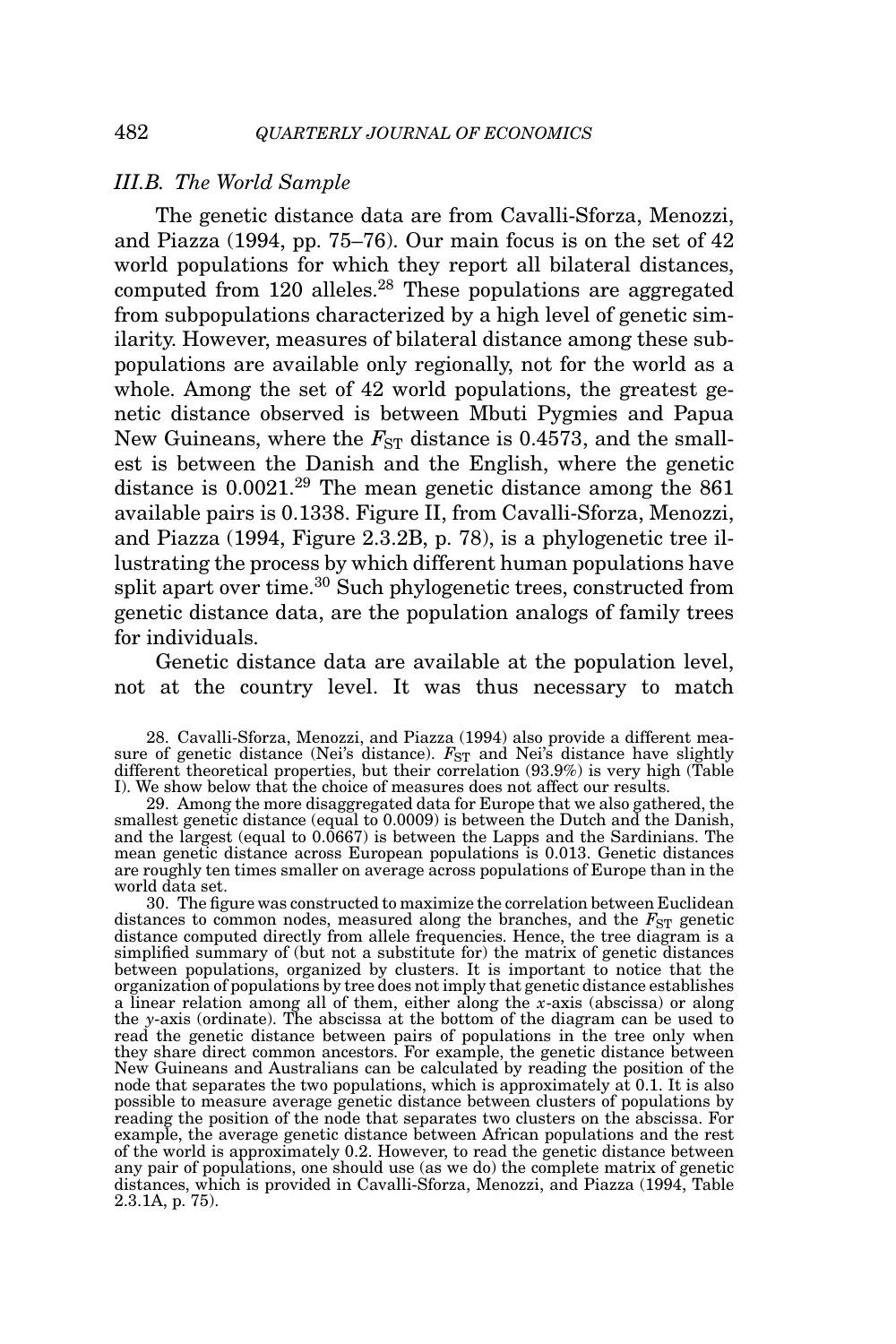

*Source.* Cavalli-Sforza, Menozzi, and Piazza (1994).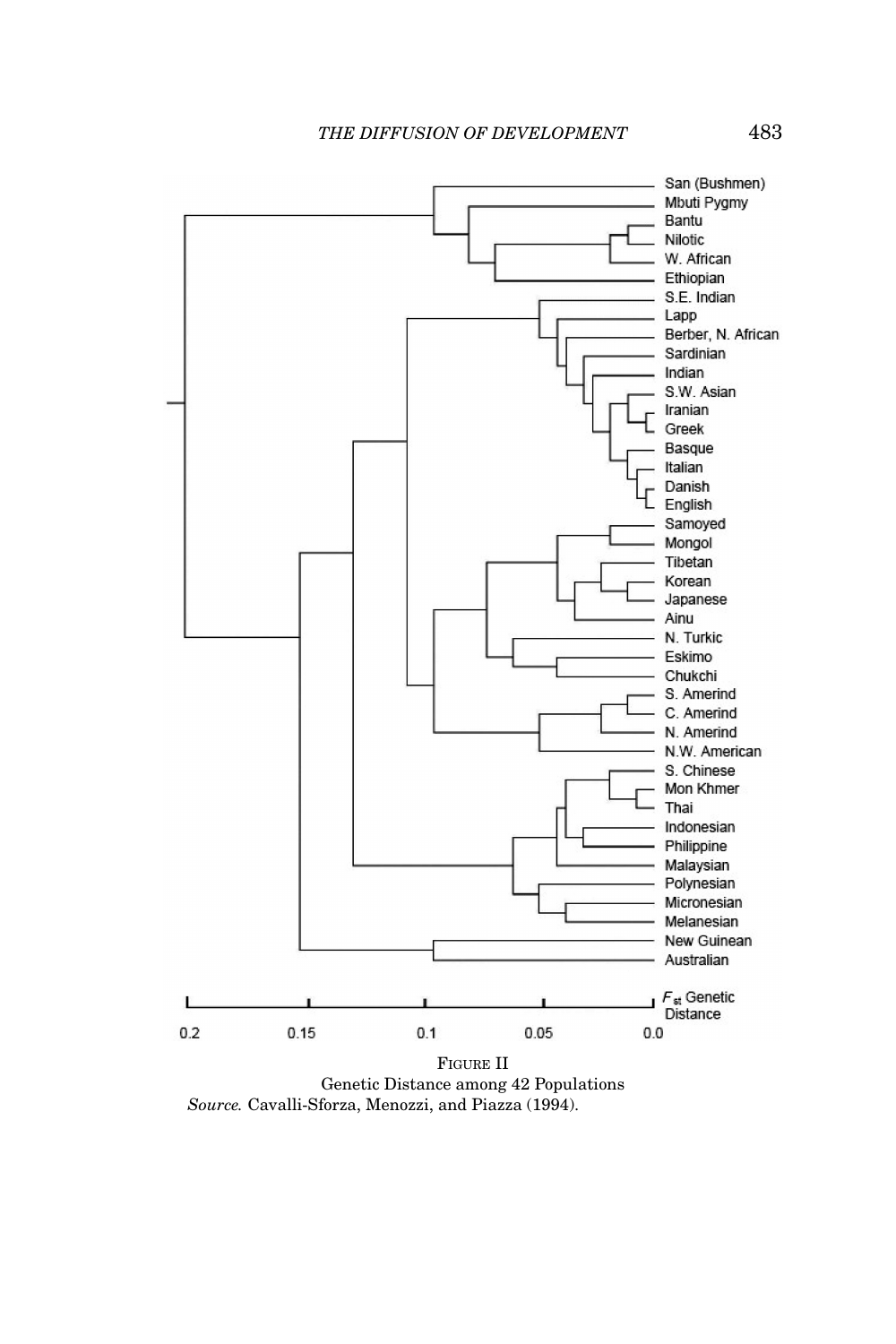populations to countries. We did so using ethnic composition data by country from Alesina et al. (2003). It was possible to match ethnic group labels with population labels from Cavalli-Sforza, Menozzi, and Piazza (1994), using their Appendices 2 and 3 to identify the ethnic groups sampled to obtain genetic distances. Obviously, many countries feature several ethnic groups. Alesina et al. list 1,120 country-ethnic group categories. We matched virtually all of these categories to some genetic group. The only groups that were not matched were the ones that were not labeled in Alesina et al.—usually residual groups labeled "other" that represented a small share of a country's population.

As an example, the Alesina et al. (2003) data on ethnic groups has India composed 72% of "Indo-Aryans" and 25% of "Dravidians." These groups were matched, respectively, to the Cavalli-Sforza groups labeled "Indians" and "Dravidians" (i.e., S.E. Indian in Figure II). The residual category "India Other" (3% of the population) was not matched to any genetic group. Another example is Italy, where the ethnic groups labelled "Italian" and "Rhaetians" (a combined 95.4% of the population) were matched to the genetic category "Italian," whereas the "Sardinians" ethnic group (2.7% of the population) was matched to the "Sardinian" genetic  $group.<sup>31</sup>$ 

This match served as the basis for constructing measures of genetic distance between countries, rather than groups. We constructed two such measures. The first was the distance between the plurality ethnic groups of each country in a pair, that is, the groups with the largest shares of each country's population. In the examples above, that means that the plurality genetic distance between India and Italy is the genetic distance between the Indian and the Italian genetic groups  $(F_{ST} = 0.026)$ . This resulted in a data set of 21,321 pairs of countries (207 underlying countries and dependencies) with available genetic distance data. $32$  The second was a measure of weighted genetic distance. Many countries, such as the United States and Australia, are made up of subpopulations that are genetically distant, and for which both genetic distance data and data on the shares of each genetic group are

<sup>31.</sup> The complete match of genetic groups to ethnic groups, and in turn to countries, is available upon request.

<sup>32.</sup> For 27 countries, the data on group shares were missing from Alesina et al.'s (2003) database, but a match to genetic groups based on plurality groups was possible through information from the *Encyclopaedia Britannica*. Thus, the weighted measure of genetic distance covers 16,110 pairs, or 180 countries—27 fewer than the plurality match.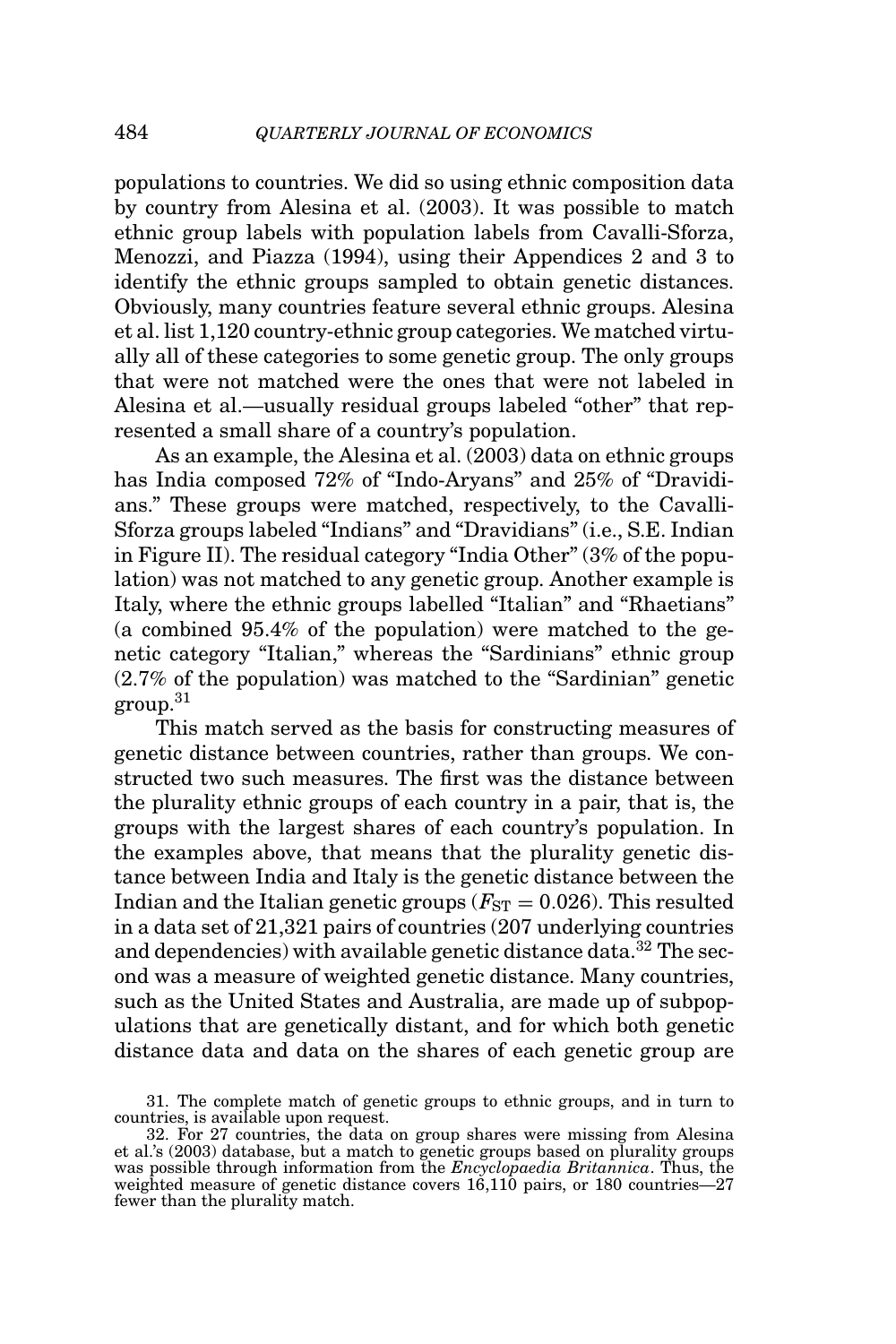available. Assume that country 1 contains populations  $i = 1, \ldots, I$ and country 2 contains populations  $j = 1, \ldots, J$ ; denote by  $s_{1i}$  the share of population  $i$  in country 1 (similarly for country 2) and by  $d_{ij}$  the genetic distance between populations  $i$  and  $j$ . The weighted  $F_{ST}$  genetic distance between countries 1 and 2 is then

(9) 
$$
F_{ST}^W = \sum_{i=1}^I \sum_{j=1}^J (s_{1i} \times s_{2j} \times d_{ij}),
$$

where  $s_{ki}$  is the share of group *i* in country *k* and  $d_{ij}$  is the  $F_{ST}$ genetic distance between groups *i* and *j*. <sup>33</sup> The interpretation of this measure is straightforward: it represents the expected genetic distance between two randomly selected individuals, one from each country. Weighted genetic distance is very highly correlated with genetic distance based on dominant groups (the correlation is 94%), so for practical purposes it does not make a big difference which one we use. We will use the weighted  $F_{ST}$  distance as the baseline measure throughout this study, as it is a more precise measure of average genetic distance between countries.

Error in the matching of populations to ethnic groups should lead us to understate the correlation between genetic distance and income differences. Several regions may be particularly prone to matching errors. One is Latin America, where it is sometimes difficult to identify whether populations are predominantly of European descent or of Amerindian descent. This is particularly problematic in countries with large proportions of Mestizos, that is, populations of mixed descent, such as Colombia (in this specific case the country's dominant group was matched to the South Amerindian category). Another is Europe, where countries can only be matched to one of four genetic groups (Danish, English, Greek, and Italian). As a strict rule, we matched countries to groups that were the closest genetically to that country's population, using data on regional genetic distance from Cavalli-Sforza, Menozzi, and Piazza (1994).

The ethnic composition in Alesina et al. (2003) refers to the 1990s. This is potentially endogenous with respect to current

<sup>33.</sup> When some ethnic category was not matched to a genetic group due to a missing ethnic label in the Alesina et al. (2003) source data, the populations shares were rescaled to sum to 1 for the purpose of calculating weighted distances. Thus, for instance, the weighted genetic distance between India and Italy was calculated as  $F_{ST}^{W} = (0.972 \times 0.258 \times 0.0402) + (0.972 \times 0.742 \times 0.0252)$  $(0.0261) + (0.028 \times 0.258 \times 0.0531) + (0.028 \times 0.742 \times 0.0449) = 0.0302.$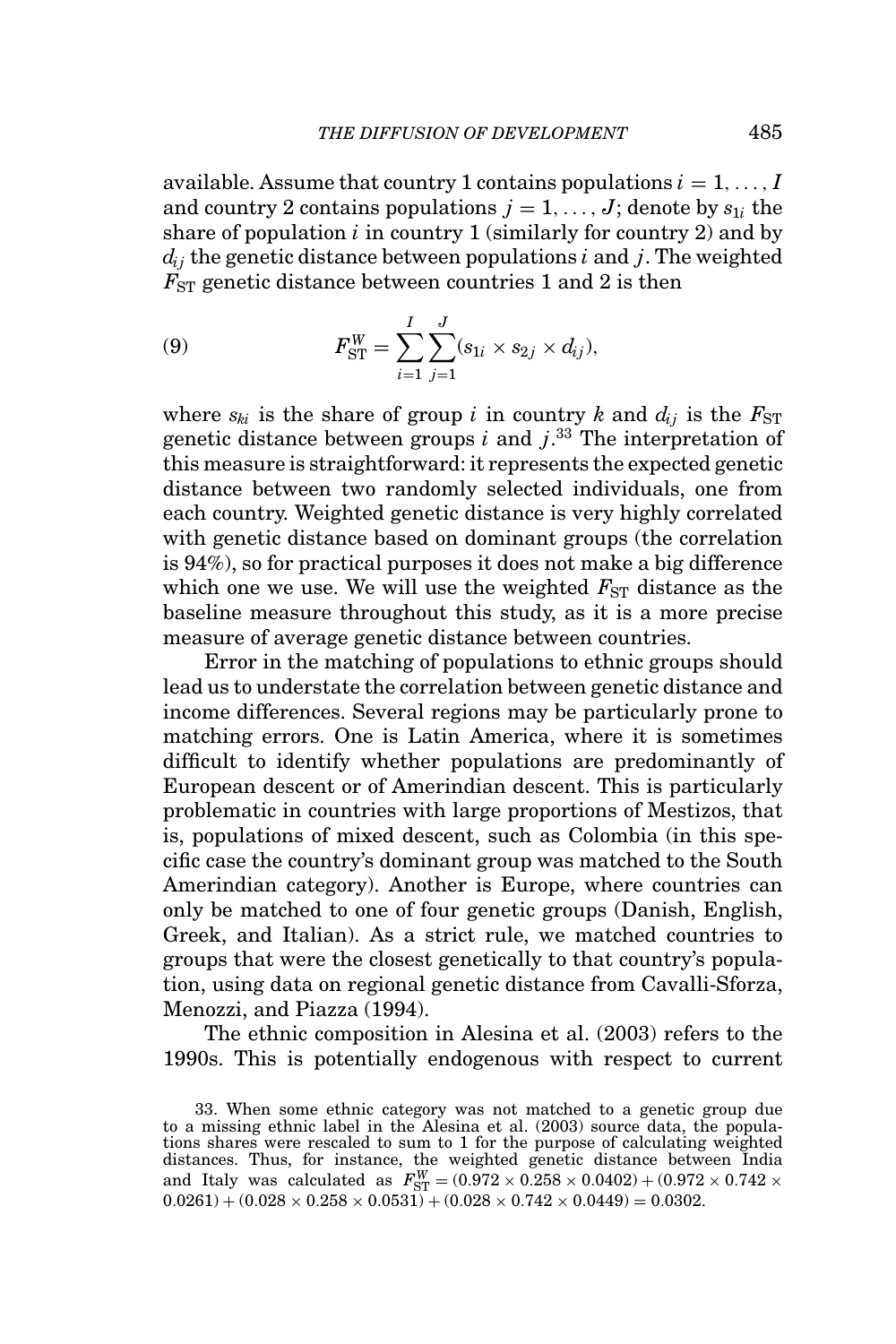income differences if the latter are persistent and if areas with high income potential tended to attract European immigration since 1500. This would be the case, for example, under the view that the Europeans settled in the New World due to a favorable geographical environment.<sup>34</sup> To construct genetic distance between countries as of 1500, we also mapped populations to countries using their ethnic composition as of 1500, prior to the major colonizations of modern times. Thus, for instance, although the United States is classified as predominantly populated with English people for the current match, it is classified as being populated with North Amerindians for the 1500 match. This distinction affected mostly countries that were colonized by Europeans since 1500 to the point where the dominant ethnic group is now of European descent (New Zealand, Australia, North America, and some countries in Latin America). Because we do not have data on ethnic composition going back to 1500, the corresponding match refers only to plurality groups. Genetic distance in 1500 can be used as a convenient instrument for current genetic distance. The matching of countries to populations for 1500 is also more straightforward than for the current period, because Cavalli-Sforza, Menozzi, and Piazza (1994) attempted to sample populations as they were in 1500, likely reducing the extent of measurement error.

#### *III.C. The European Sample*

Cavalli-Sforza, Menozzi, and Piazza (1994) also present matrices of genetic distance among populations within several regions. These submatrices cannot be merged with the world data, because they are based on sets of underlying genes distinct from the 120 genes used for the 42 populations in the world sample, and because the genetic distance between most groups in the regional samples and in the world sample are unavailable. They can, however, be used separately. We assembled a data set of genetic distances between 26 European populations, a much finer classification than the world sample, which only featured four distinct (nonminority) European populations (English, Danish,

<sup>34.</sup> In fact, income differences are not very persistent for a long time horizon such as this—see Acemoglu, Johnson, and Robinson (2002). Our own data show that pairwise log income differences in 1500 are uncorrelated with the 1995 series in the common sample (Table II).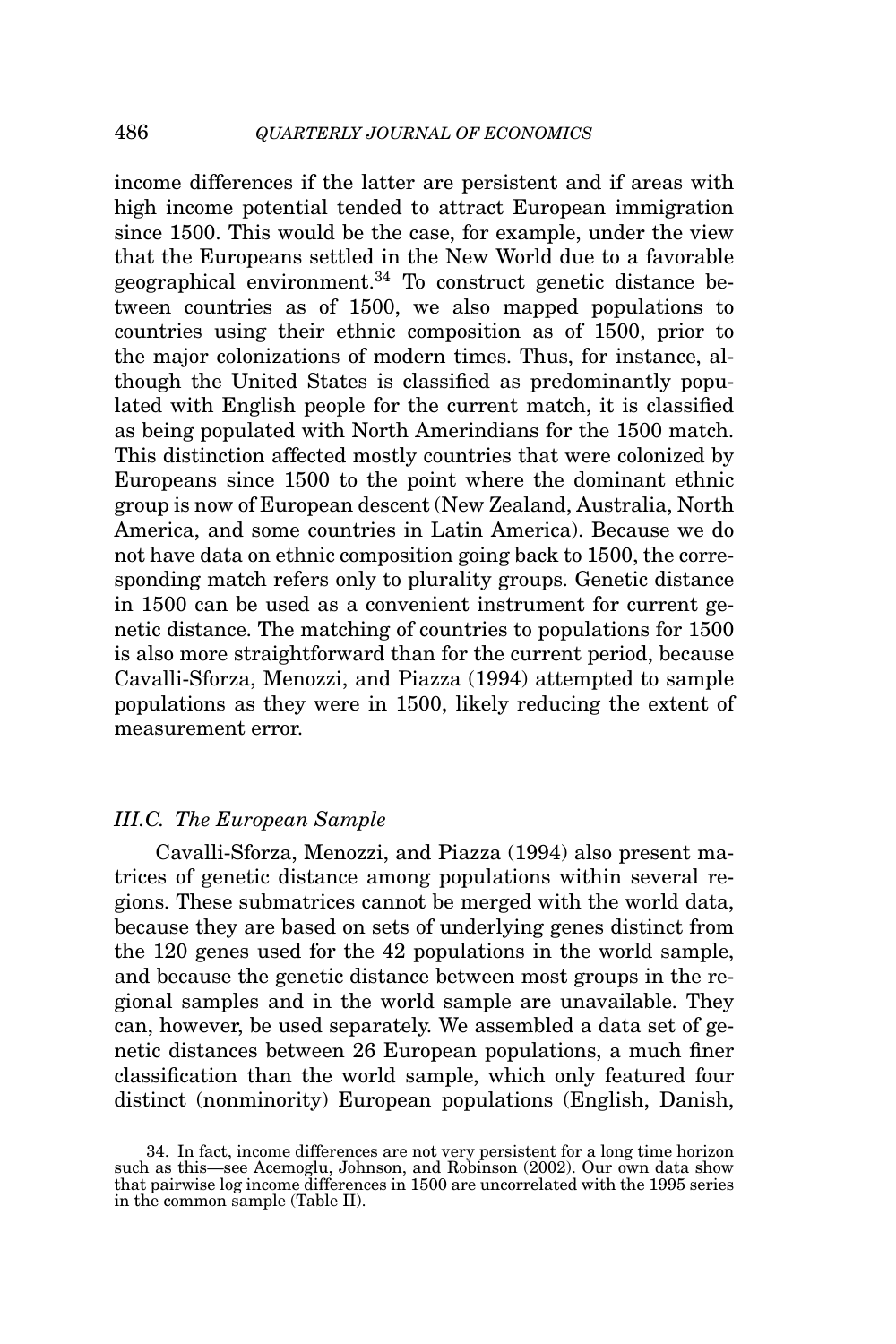Italian, and Greek).35 Matching populations to countries is more straightforward for the European sample than for the world sample, because the choice of sampled European populations generally corresponds to nation-state boundaries. This should reduce the incidence of measurement error. The populations were matched to 26 countries, resulting in 325 country pairs.<sup>36</sup> The largest  $F_{ST}$ genetic distance among those pairs was 0.032, between Iceland and Slovenia. The smallest, among countries matched to distinct genetic groups, was between Denmark and the Netherlands  $(F_{ST} = 0.0009)$ .

### IV. THE EMPIRICS OF INCOME DIFFERENCES

In this section we test the empirical implications of our model. We investigate the relationship between genetic distance and economic distance. Genetic distance is considered both relative to the technological frontier and in absolute terms. In line with our theory, we use log income per capita as a metric of economic performance. The data on per capita income are purchasing powerparity adjusted data from the World Bank, for the year 1995.<sup>37</sup>

# *IV.A. Genetic Distance to the Frontier*

We start with a simple descriptive approach. Does a country's genetic distance to the world technological frontier correlate with its income level? To investigate this hypothesis, we run income level regressions, for now confining our attention to the world sample, where we have data on all our variables for 137 countries. We consider the United States as the technological frontier in 1995. We measure distance to the United States using our weighted measure, which is more appropriate because the United

37. We also used data from the Penn World Tables version 6.1 (Heston, Summers, and Aten 2002), which made little difference in the results. We focus on the World Bank data for 1995, as this allows us to maximize the number of countries in our sample.

<sup>35.</sup> Minority populations in the world sample also include Basque, Lapp, and Sardinian.

<sup>36.</sup> These 26 countries are Austria, Belgium, Croatia, Czech Republic, Denmark, Finland, France, Germany, Greece, Hungary, Iceland, Ireland, Italy, Macedonia, the Netherlands, Norway, Poland, Portugal, Russian Federation, Slovak Republic, Slovenia, Spain, Sweden, Switzerland, the United Kingdom, and Serbia/Montenegro. The Basque, Lapp, and Sardinian populations were not matched<br>to any country, and some countries were matched to the same groups (Croatia,<br>Slovenia, Macedonia, and Serbia/Montenegro were all matched to the Y population, whereas the Czech and Slovak Republics were both matched to the Czech population).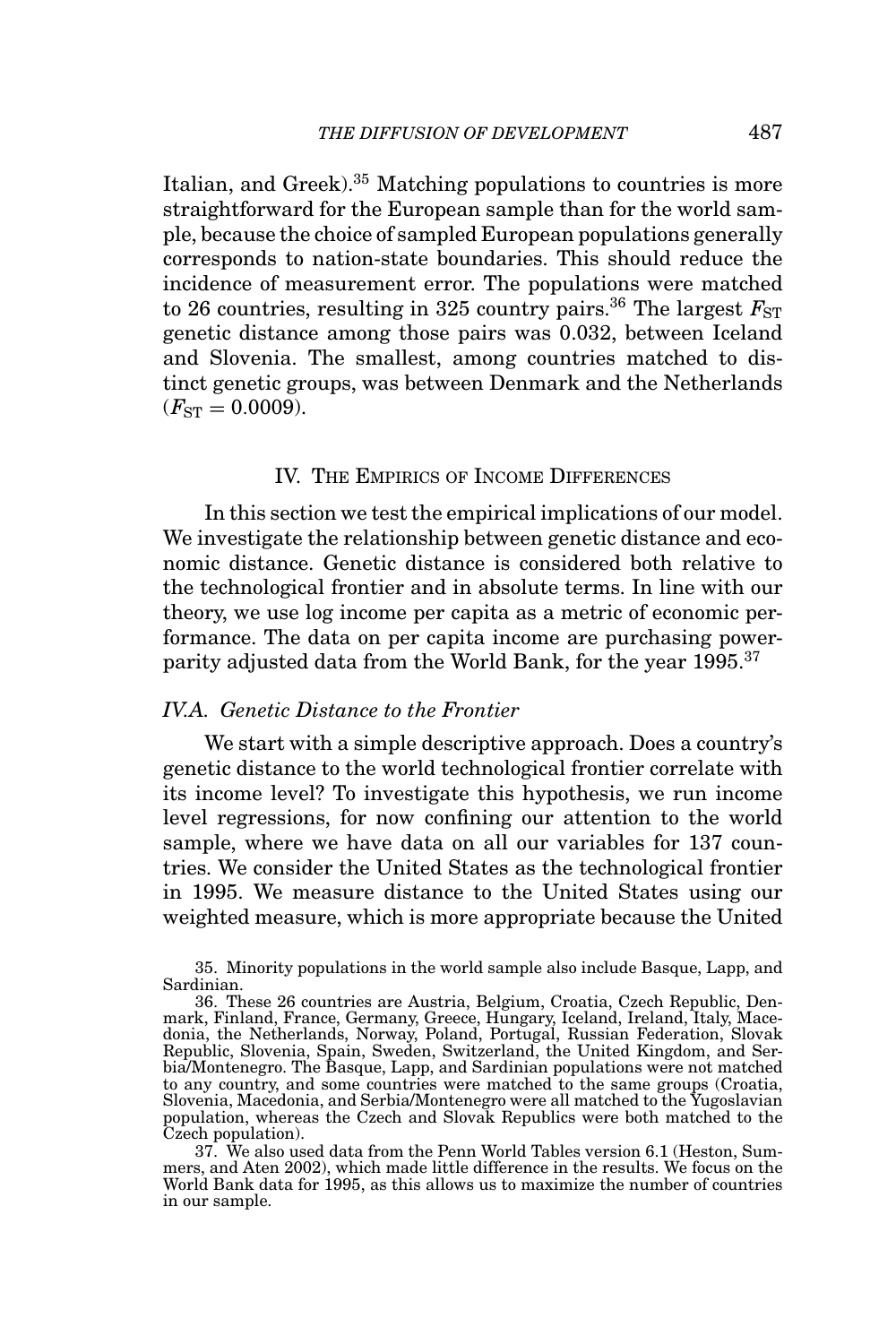|                                          |              | (2)          | (3)            |
|------------------------------------------|--------------|--------------|----------------|
|                                          |              | Add          | Add linguistic |
|                                          | (1)          | geographic   | and religious  |
|                                          | Univariate   | distance     | distance       |
| $FST$ genetic distance to the            | $-12.906$    | $-12.523$    | $-10.245$      |
| United States, weighted                  | $(1.383)$ ** | $(1.558)$ ** | $(1.567)$ **   |
| Absolute difference in latitude          |              | 1.970        | 1.518          |
| from the United States                   |              | $(0.868)$ ** | $(0.827)^*$    |
| Absolute difference in longitude         |              | 0.438        | 0.786          |
| from the United States                   |              | (0.454)      | $(0.401)^*$    |
| Geodesic distance from the               |              | $-0.179$     | $-0.191$       |
| United States (1,000s of km)             |              | $(0.075)$ ** | $(0.071)$ **   |
| $=$ 1 for contiguity with the            |              | 1.055        | 0.452          |
| <b>United States</b>                     |              | $(0.300)$ ** | (0.390)        |
| $=1$ if the country is an island         |              | 0.505        | 0.362          |
|                                          |              | (0.397)      | (0.483)        |
| $=1$ if the country is landlocked        |              | $-0.384$     | $-0.410$       |
|                                          |              | $(0.206)^*$  | $(0.198)$ **   |
| $=$ 1 if the country shares at least one |              | $-0.201$     | $-0.080$       |
| sea or ocean with the United States      |              | (0.197)      | (0.171)        |
| Freight rate to northeastern             |              | 3.460        | 5.794          |
| United States (surface transport)        |              | (2.507)      | $(2.816)$ **   |
| Linguistic distance to the               |              |              | $-0.520$       |
| United States, weighted                  |              |              | (0.648)        |
| Religious distance to the United         |              |              | $-2.875$       |
| States, weighted                         |              |              | $(0.591)$ **   |
| Constant                                 | 9.421        | 8.876        | 10.499         |
|                                          | $(0.149)$ ** | $(0.536)$ ** | $(0.751)$ **   |
| Observations                             | 137          | 137          | 137            |
| Adjusted $R^2$                           | .39          | .46          | .53            |

| <b>TABLE I</b>                           |  |  |
|------------------------------------------|--|--|
| INCOME LEVEL REGRESSIONS, WORLD DATA SET |  |  |

*Note*. Dependent variable: log income per capita 1995. Robust standard errors in parentheses.

<sup>∗</sup>Significant at 10%.

∗∗Significant at 5%.

States is a genetically diverse country (variation in this measure is dominated by distance to the English population).

Table I presents the results. In column (1), genetic distance to the United States is entered alone, and the coefficient has the expected negative sign and is highly significant statistically, with a *t*-statistic of about 9.3. In this specification, genetic distance entered alone accounts for 39% of the variation in log income levels. Figure III displays the univariate results of column (1) graphically. Columns (2) and (3) add several controls for geographic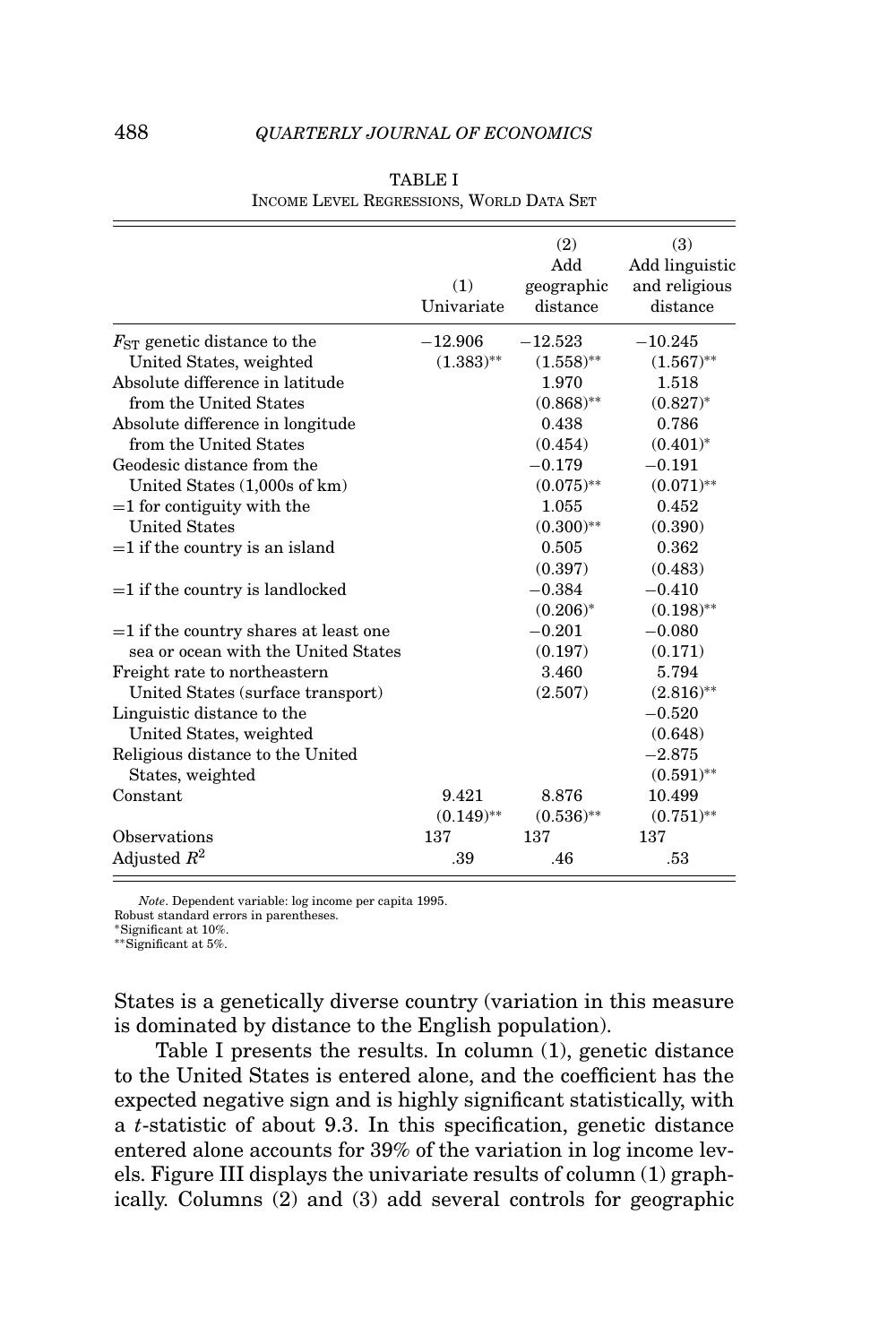

FIGURE III Log Income in 1995 and Genetic Distance to the United States

distance from the United States and transport costs (column (2)), as well as linguistic and religious differences (column (3)). We will say a lot more about these control variables below, but for now it suffices to note that the coefficient on genetic distance is barely affected by the inclusion of the geographic distance controls, and that its magnitude is reduced by 20% by including linguistic and religious distance. The latter finding is consistent with our interpretation of genetic distance as capturing a broad set of vertical characteristics, including but not limited to language and religion. We return to this important topic in Section IV.F.

#### *IV.B. Bilateral Approach*

To generalize the results of the previous section, we consider a specification in which the absolute difference in income between pairs of countries is regressed on measures of distance between the countries in this pair. In addition to being closer to our theoretical specification, this has two advantages. First, we can now investigate the correlation between absolute genetic distance and income differences. (Section II.A led to predictions about the sign of this correlation.) Second, we can make more efficient use of a wealth of bilateral distance data as regressors. We will use this bilateral approach for the rest of this paper.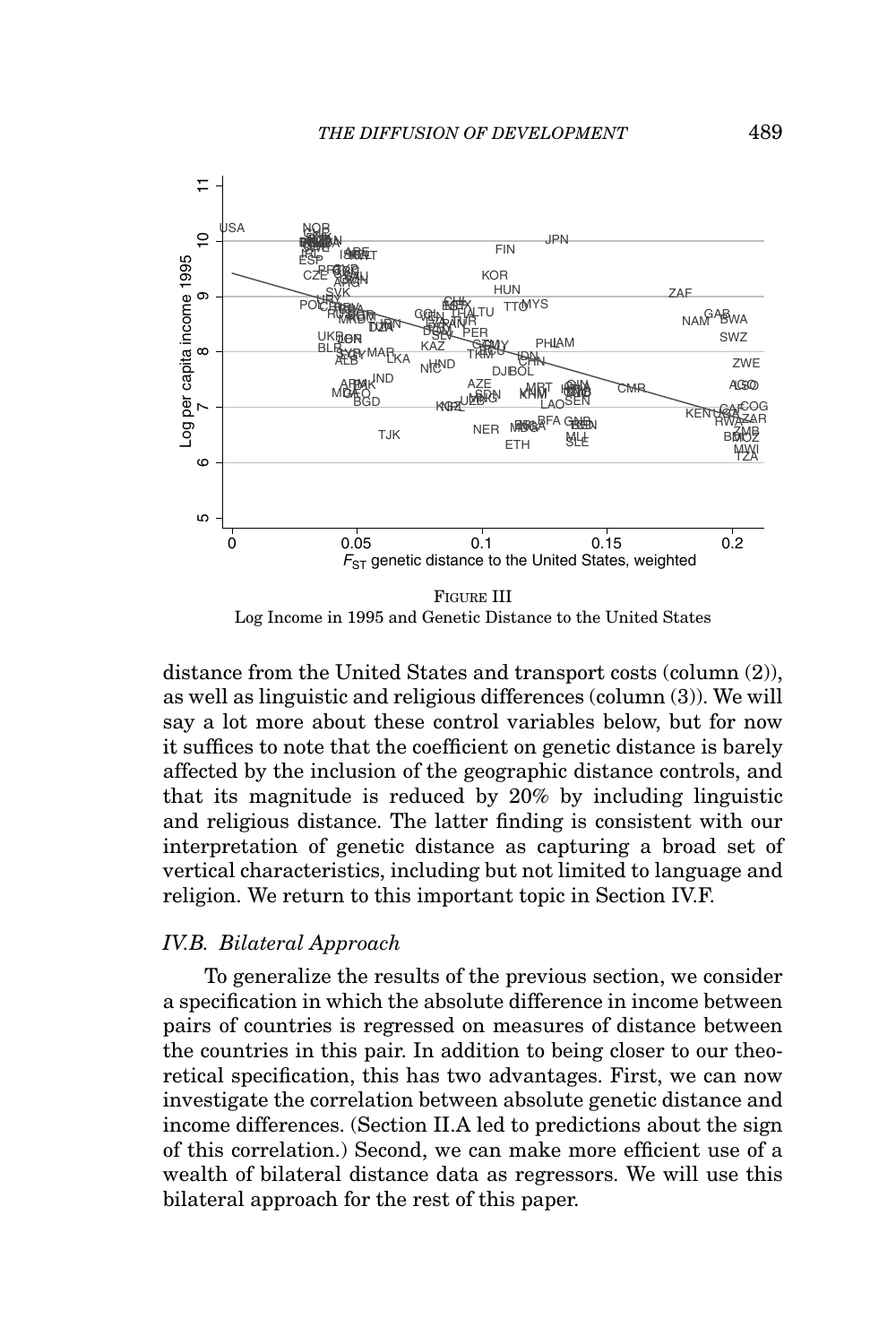We computed income differences between all pairs of countries for which income and other data were available, that is, 9,316 pairs (based on 137 underlying countries) in the world sample, and 325 pairs (based on 26 underlying countries) in the Europe sample. Define  $G_{ij}^D$  as the  $a_{\mathcal{B}}$ *solute* genetic distance between countries *i* and *j*. Denote as  $G_{ij}^R$  the genetic distance between *i* and *j relative* to the technological frontier (in most of what follows, the technological frontier is the United States). Then, by definition  $G_{ij}^R = | G_{i, \rm{US}}^D - G_{j, \rm{US}}^D |^{.38}$  Our baseline specifications are

$$
(10) \qquad |\log y_i - \log y_j| = \beta_0 + \beta_1 G_{ij}^D + \beta_2' X_{ij} + \varepsilon_{ij}
$$

and

(11) 
$$
|\log y_i - \log y_j| = \gamma_0 + \gamma_1 G_{ij}^R + \gamma_2' X_{ij} + \nu_{ij},
$$

where  $X_{ij}$  is a set of measures of geographic and cultural distance and  $\varepsilon_{ij}$  and  $v_{ij}$  are disturbance terms.<sup>39</sup>

By using income differences rather than a single country's income level on the left-hand side, we can use bilateral measures of distance between countries on the right-hand side. Our regression is not directional: our specifications are not simply obtained by differencing level regressions across pairs of countries.<sup>40</sup> We should also stress that our specifications are reduced forms. Differences in income are presumably the result of differences in institutions, technologies, human capital, savings rates, etc., all of which are possibly endogenous with respect to income differences, and themselves a function of geographic and human barriers.

38. Absolute and relative genetic distance are algebraically the same when one of the two countries in a pair is the frontier economy, and the two measures are also closely correlated when pairs involving one country that is very close genetically to the frontier economy are considered. The measures differ most for countries that are genetically far from each other (e.g., Ethiopia and Nigeria) but roughly equally distant from the frontier—in this case absolute distance is large, and relative distance is small. Relative genetic distance is meant to capture the fact that *per se* the distance between Nigeria and Ethiopia does not matter in explaining their income difference, because they are unlikel technologies from each other. Rather, what matters is their relative distance from the United States.

39. We also estimated an alternative specification where the distance measures were all entered in logs. This did not lead to appreciable differences in the economic magnitude or statistical significance of any of the estimates. Because several countries were matched to the same genetic group, so that the corresponding pairs had a genetic distance of zero, taking logs resulted in the loss of valuable observations, so we omit these results here.

40. Our methodology is as much akin to gravity regressions in the empirical trade literature as it is to levels or growth regressions in the literature on comparative development.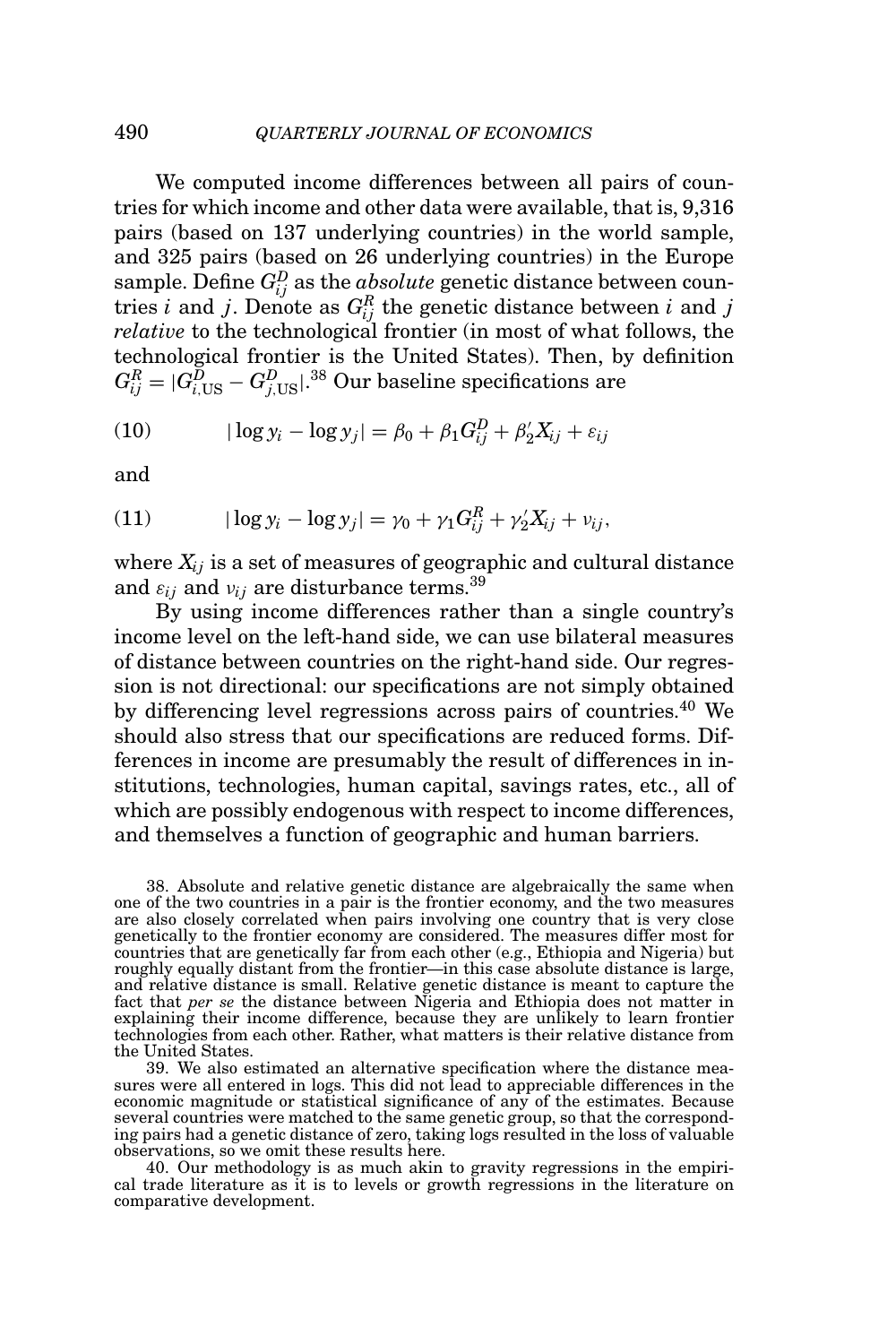Before turning to the results, we must address a technical point regarding the disturbances  $\varepsilon_{ij}$  and  $v_{ij}$ . In principle, if one is willing to assume that the measures of barriers are exogenous, equations (10) and (11) can be estimated using least squares. However, in this case the usual methods of inference will be problematic due to spatial correlation resulting from the construction of the dependent variable.41 Appendix II illustrates why using the difference in log income as the dependent variable results in spatial correlation.

To address the problem of spatial correlation, we rely on twoway clustering of the standard errors, following the approach in Cameron, Gelbach, and Miller (2006). In our application, clustering arises at the level of country 1 and at the level of country 2, and is non-nested: each individual observation on income differences, say  $|\log y_i - \log y_j|$  belongs to the group that includes country *i* and the group that includes country *j*. The estimator in Cameron, Gelbach, and Miller (2006) allows for an arbitrary correlation between errors that belong to "the same group (along either dimension)" (p. 7). Their method is therefore directly applicable to the specific econometric issue we face (on p. 3 of their paper the authors specifically mention spatial correlation as a possible application of their estimator). Results obtained with this method feature standard errors that are an order of magnitude larger than those obtained with simple OLS with heteroscedasticity-robust standard errors, suggesting that spatial correlation was indeed an important issue. However, as we show below, genetic distance remains statistically significant even after correcting the standard errors for spatial correlation.42

41. This, of course, was not a concern in the simple regressions presented in Section IV.A. These results featured *t*-statistics in excess of 9 in the world sample, much larger than the *t*-statistics that we find using the bilateral approach with two-way clustering. This reinforces our confidence that our results are not driven by standard errors that are too low due to spatial correlation.

42. There are in principle several other ways to address the problem of spatial correlation. One approach would be to do feasible GLS by explicitly estimating the elements of the covariance matrix and introducing the estim computationally very demanding, as the dimensionality of the matrix is large in our application we have over 9,316 country pairs with available data on the variables of interest, and up to 137 covariance terms to estimate (for the same reason, it is difficult to implement tests of spatial correlation in our context). Another approach, which we pursued in a previous version of this paper, is to include in our regressions common country fixed effects, meant to soak up the spatial correlation. For this we relied on well-known results cite different from ours. Following this insight, we modeled  $\varepsilon_{ij} = \sum_{k=1}^N \gamma_k \delta_k + \eta_{ij}$ , where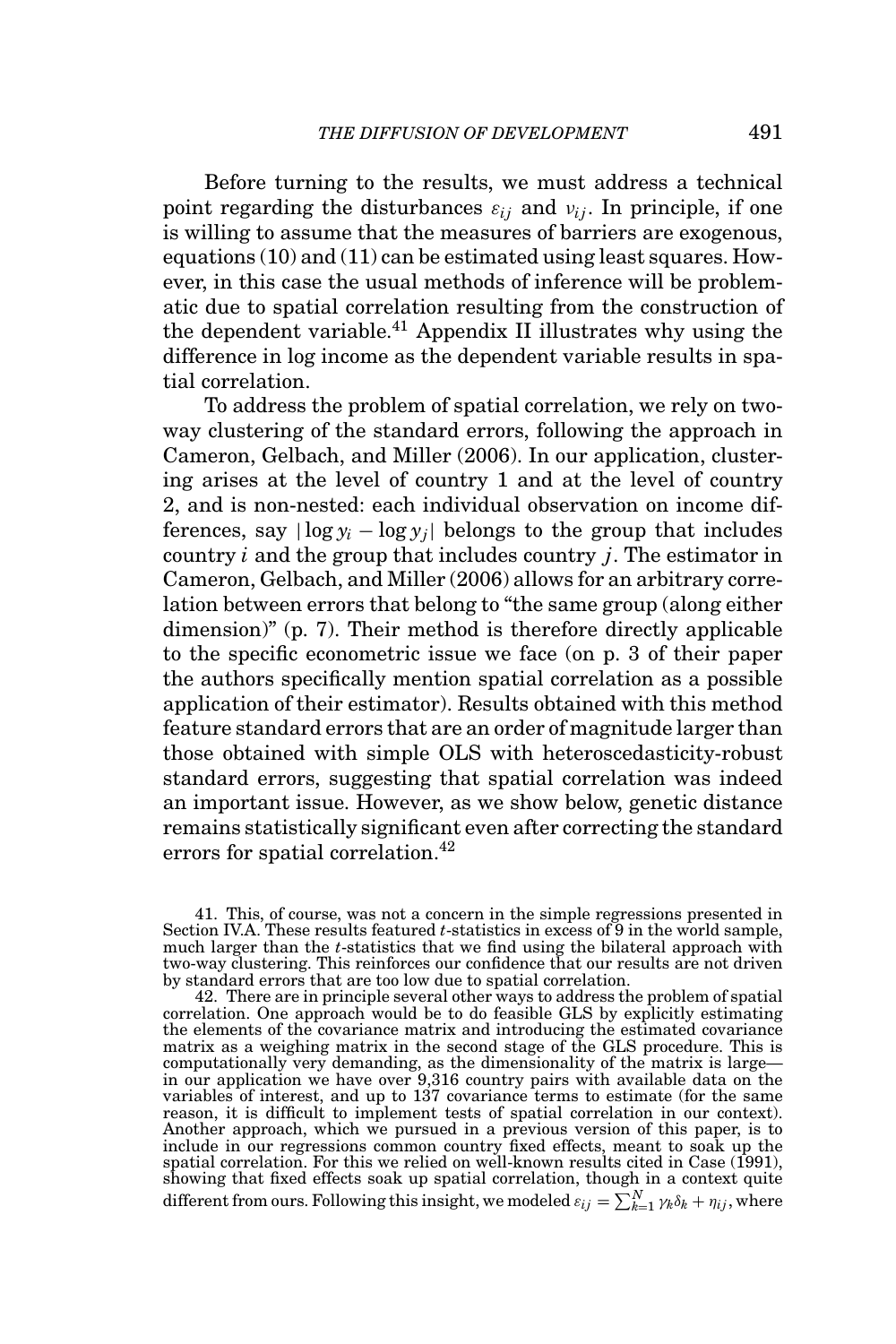#### *IV.C. Unconditional Results*

Table II presents some summary statistics for our variables. Throughout, we use a baseline sample of 9,316 country pair observations obtained from 137 underlying countries. We consider various measures of genetic distance. As already mentioned, our baseline measure is weighted  $F_{ST}$  genetic distance. We also used the weighted Nei genetic distance. $^{43}$  These measures bear a high correlation with each other (.939), and in practice it matters little which one we use. On the other hand, the theoretically more appropriate measure of relative distance to the United States bears a correlation of only .634 with absolute  $F_{ST}$  genetic distance. Finally, we considered  $F_{ST}$  genetic distance with countries matched to populations as they were in 1500. The correlation between this variable and the current measure is .827.

Our measure of absolute  $F_{ST}$  genetic distance,  $G<sup>D</sup>$ , bears a positive correlations of .197 with the absolute value of log income differences in 1995. Genetic distance relative to the frontier, *G<sup>R</sup>*, bears a higher correlation with income differences, equal to .337, which is directly in line with our model's prediction (these correlations are higher in the European sample, respectively .328 and .409).

Table III presents univariate regressions of income differences on various measures of genetic distance for the world sample. As a measure of the magnitude of the coefficients, we report the standardized beta coefficient on genetic distance for each regression.<sup>44</sup> Column (1) shows that, when entered alone in the regression, one standard deviation in  $F_{ST}$  genetic distance between plurality groups accounts for 16.79% of a standard deviation of income differences. This effect rises in magnitude to 26.98% when we consider genetic distance (also between plurality ethnic groups of each country in a pair) relative to the frontier (column (2)). This

 $\delta_k = 1$  if  $k = i$  or  $k = j$ ,  $\delta_k = 0$  otherwise, and  $\eta_{ij}$  is a well-behaved disturbance term. We treated  $\delta_k$  as fixed effects; that is, we introduced into the regression a set of *N* dummy variables  $\delta_k$ , each taking a value of one  $N-1$  times— $\delta_j$  takes a value of 1 whenever country *j* appears in a pair. This did not affect the qualitative and quantitative nature of our results compared to the solution we pursue here—but the standard errors were smaller than the ones we report in this version. Finally, we also included separate fixed effects for each country in a pair, with no significant changes in the estimated effects of genetic distance.

<sup>43.</sup> In past work we also used both  $F_{ST}$  and Nei genetic distance based on plurality groups, with results very similar to those reported here.

<sup>44.</sup> The standardized beta is defined as the effect of a one-standard-deviation change in the regressor, expressed as a percentage of one standard deviation of the dependent variable.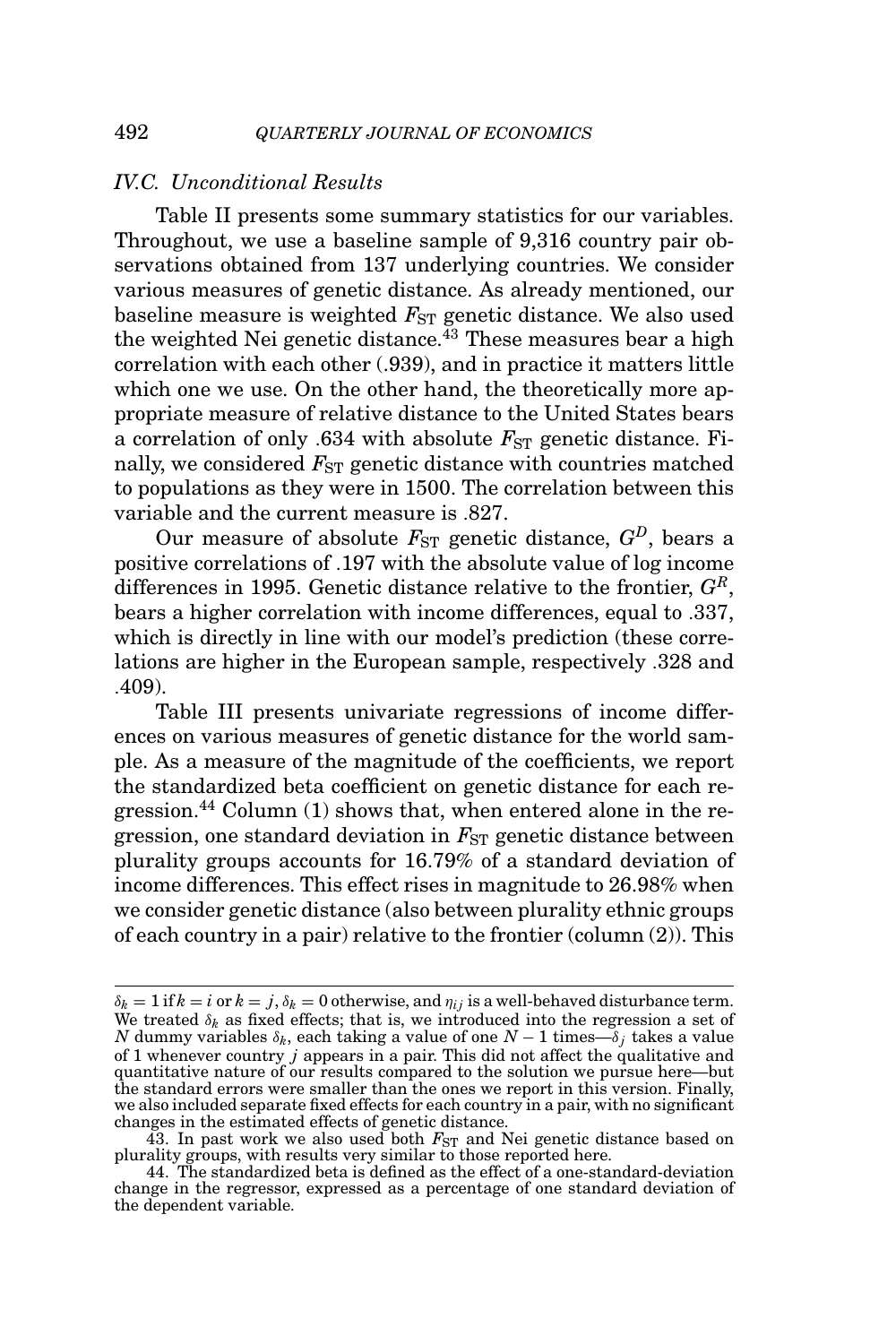|                                                                          |                            | SUMMARY STATISTICS FOR THE MAIN VARIABLES (WORLD DATA SET)                |                                                        |                             |                               |                                         |
|--------------------------------------------------------------------------|----------------------------|---------------------------------------------------------------------------|--------------------------------------------------------|-----------------------------|-------------------------------|-----------------------------------------|
|                                                                          |                            | Panel A. Simple correlations among genetic and economic distance measures |                                                        |                             |                               |                                         |
|                                                                          | Fsr gen. dist.<br>weighted | weighted, relative to<br>United States<br>Fsr gen. dist.,                 | F <sub>ST</sub> gen. dist.,<br>1500 match              | Nei gen. dist.,<br>weighted | Abs. log income<br>diff. 1995 | difference, $1870^a$<br>Abs. log income |
| weighted, relative to<br>$F_{\rm ST}$ genetic distance,<br>United States | 634                        |                                                                           |                                                        |                             |                               |                                         |
| F <sub>ST</sub> genetic distance, 1500<br>match                          | 827                        | 544                                                                       |                                                        |                             |                               |                                         |
| Nei genetic distance,<br>weighted                                        | 939                        | 742                                                                       | .782                                                   |                             |                               |                                         |
| Abs. log income difference,<br>1995                                      | 197                        | 337                                                                       | 203                                                    | 231                         |                               |                                         |
| Abs. log income difference,<br>$1870^a$                                  | <b>COO</b> .               | <b>200</b>                                                                | .058                                                   | .072                        | 596                           |                                         |
| Abs. log income difference,<br>$1500^b$                                  | $-.088$                    | $-0.30$                                                                   | .198                                                   | $-.068$                     | $-.051$                       | 060                                     |
| Variable                                                                 |                            |                                                                           | Panel B. Means and standard deviations<br>of obs.<br># | Mean                        | Std. dev.                     | Max<br>Min                              |
| F <sub>ST</sub> genetic distance weighted                                |                            |                                                                           | 9,316                                                  | 0.111                       | 0.071                         | 0.344<br>0.000                          |
| F <sub>ST</sub> genetic distance, weighted, relative to United States    |                            |                                                                           | 9,316                                                  | 0.062                       | 0.048                         | 0.213<br>0.000                          |
| F <sub>ST</sub> genetic distance, 1500 match                             |                            |                                                                           | 9,316                                                  | 0.127                       | 0.082                         | 0.356<br>0.000                          |
| Nei genetic distance, weighted                                           |                            |                                                                           | 9,316                                                  | 0.018                       | 0.013                         | 0.059<br>0.000                          |
| Abs. log income difference, 1995                                         |                            |                                                                           | 9,316                                                  | 1.290                       | 0.912                         | 4.133<br>0.000                          |
| Abs. log income difference, 1870 <sup>6</sup>                            |                            |                                                                           | 1,326                                                  | 0.658                       | 0.488                         | 2.110<br>0.000                          |
| Abs. log income difference, 1500 <sup>c</sup>                            |                            |                                                                           | 325                                                    | 0.327                       | 0.237                         | 1.012<br>0.000                          |
|                                                                          |                            |                                                                           |                                                        |                             |                               |                                         |

Stimmary Statistics for the Main Variables (World Data Sett) VARIABLES (WORLD TABLE  $\Pi$ TABLE II SUMMARY STATISTICS FOR THE THE DIFFUSION OF DEVELOPMENT 493

Note. Number of observations: 9,316, except  $^a\rm 1,326$  and  $^b\rm 325.$ *Note*. Number of observations: 9,316, except *a*1,326 and *b*325.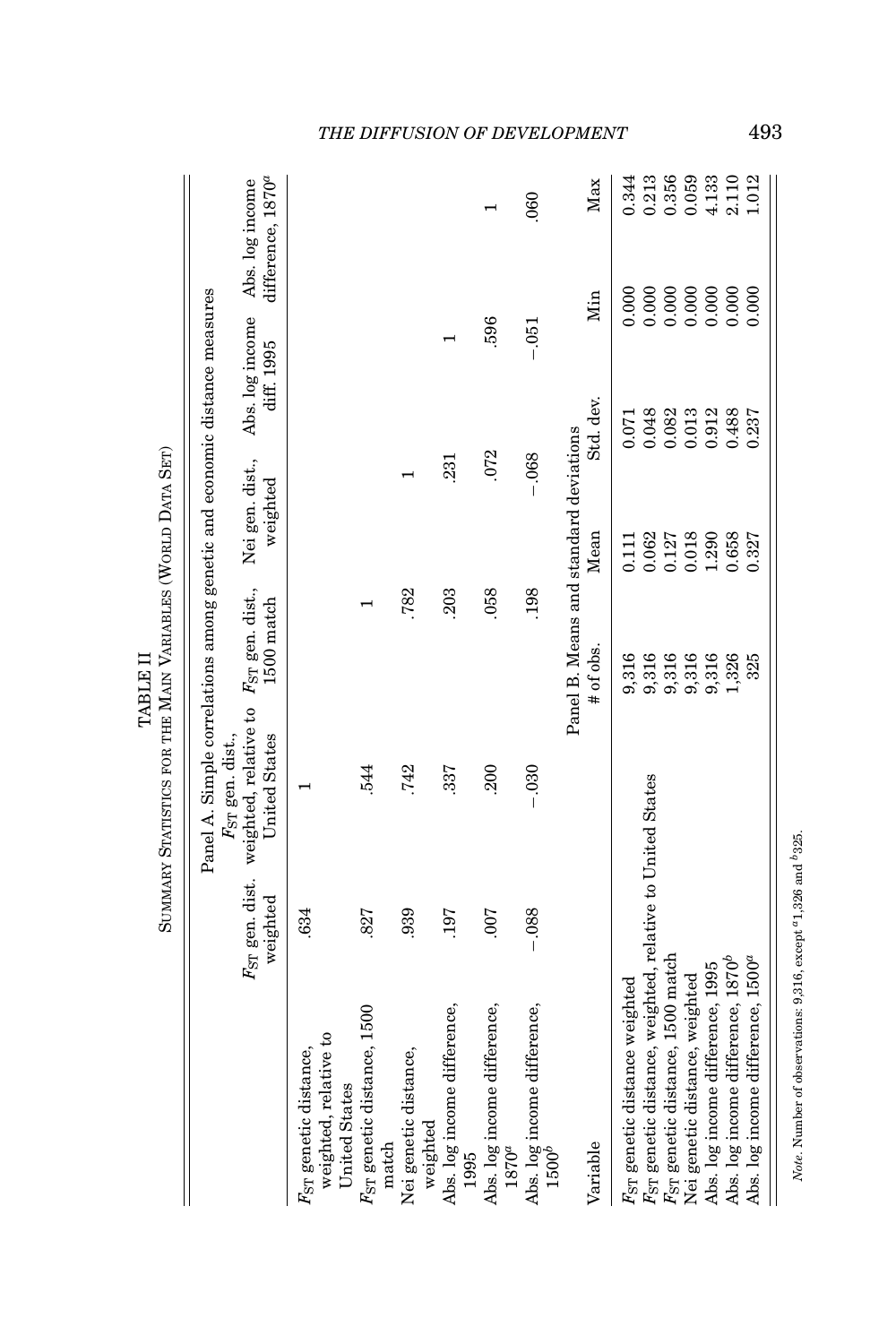|                                                                                   |                                 | UNIVARIATE REGRESSIONS (TWO-WAY CLUSTERED STANDARD ERRORS) |               |                                                                                                                                                                                   |               |                        |
|-----------------------------------------------------------------------------------|---------------------------------|------------------------------------------------------------|---------------|-----------------------------------------------------------------------------------------------------------------------------------------------------------------------------------|---------------|------------------------|
|                                                                                   | Fsr gen. dist.<br>$\widehat{E}$ | to United States<br>$\widehat{\mathfrak{D}}$               | $\widehat{c}$ | gen. dist. relative to United States gen. dist. regression<br>$F_{ST}$ gen. dist. relative Weighted $F_{ST}$ Weighted $F_{ST}$ gen. dist., Weighted Nei Weighted<br>$\widehat{E}$ | $\widehat{e}$ | $\widehat{\mathbf{e}}$ |
| F <sub>ST</sub> genetic distance                                                  | $(0.508)$ **<br>1.853           |                                                            |               |                                                                                                                                                                                   |               | $(0.533)$ **<br>2.214  |
| F <sub>ST</sub> genetic distance                                                  |                                 | 3.541                                                      |               |                                                                                                                                                                                   |               |                        |
| relative to the United States                                                     |                                 | $(0.654)$ **                                               |               |                                                                                                                                                                                   |               |                        |
| Weighted F <sub>ST</sub> genetic                                                  |                                 |                                                            | 2.516         |                                                                                                                                                                                   |               |                        |
| distance                                                                          |                                 |                                                            | $(0.630)$ **  |                                                                                                                                                                                   |               |                        |
| F <sub>ST</sub> gen. dist. relative                                               |                                 |                                                            |               | 6.357                                                                                                                                                                             |               |                        |
| to the United States, weighted                                                    |                                 |                                                            |               | $(0.996)$ **                                                                                                                                                                      |               |                        |
| Weighted Nei genetic                                                              |                                 |                                                            |               |                                                                                                                                                                                   | 16.868        |                        |
| distance                                                                          |                                 |                                                            |               |                                                                                                                                                                                   | $(3.792)$ **  |                        |
| Constant                                                                          | 1.079                           | 0.977                                                      | 1.010         | 0.893                                                                                                                                                                             | 0.986         | 1.044                  |
|                                                                                   | $(0.051)$ **                    | $(0.049)$ **                                               | $(0.059)$ **  | $(0.052)$ **                                                                                                                                                                      | $(0.057)$ **  | $(0.050)$ **           |
| Standardized beta (%)                                                             | 16.79                           | 26.98                                                      | 19.71         | 33.65                                                                                                                                                                             | 27.01         | 20.07                  |
| R <sup>2</sup>                                                                    | $\mathbb{S}^3$                  | 07                                                         | $^{04}$       |                                                                                                                                                                                   | ЬŠ            | $\mathbf{S}$           |
| "我们的人都是不是,我们的人都是不是一个人的。""我们的人,我们的人都是不是,我们的人都是不是,我们的人都是不是,我们的人都是不是,我们的人都是不是,我们的人都是 |                                 |                                                            |               |                                                                                                                                                                                   |               |                        |

 $\rm{{TABLE}}$ III TABLE III

Notes. Dependent variable: absolute value of log income differences, 1995. Two-way clustered standard errors in parentheses; 9,316 observations from 137 countries.<br>\*Significant at 5%.<br>\*\*Significant at 5%. *Notes.* Dependent variable: absolute value of log income differences, 1995. Two-way clustered standard errors in parentheses; 9,316 observations from 137 countries. ∗Significant at 10%. ∗∗Significant at 5%.

# 494 *QUARTERLY JOURNAL OF ECONOMICS*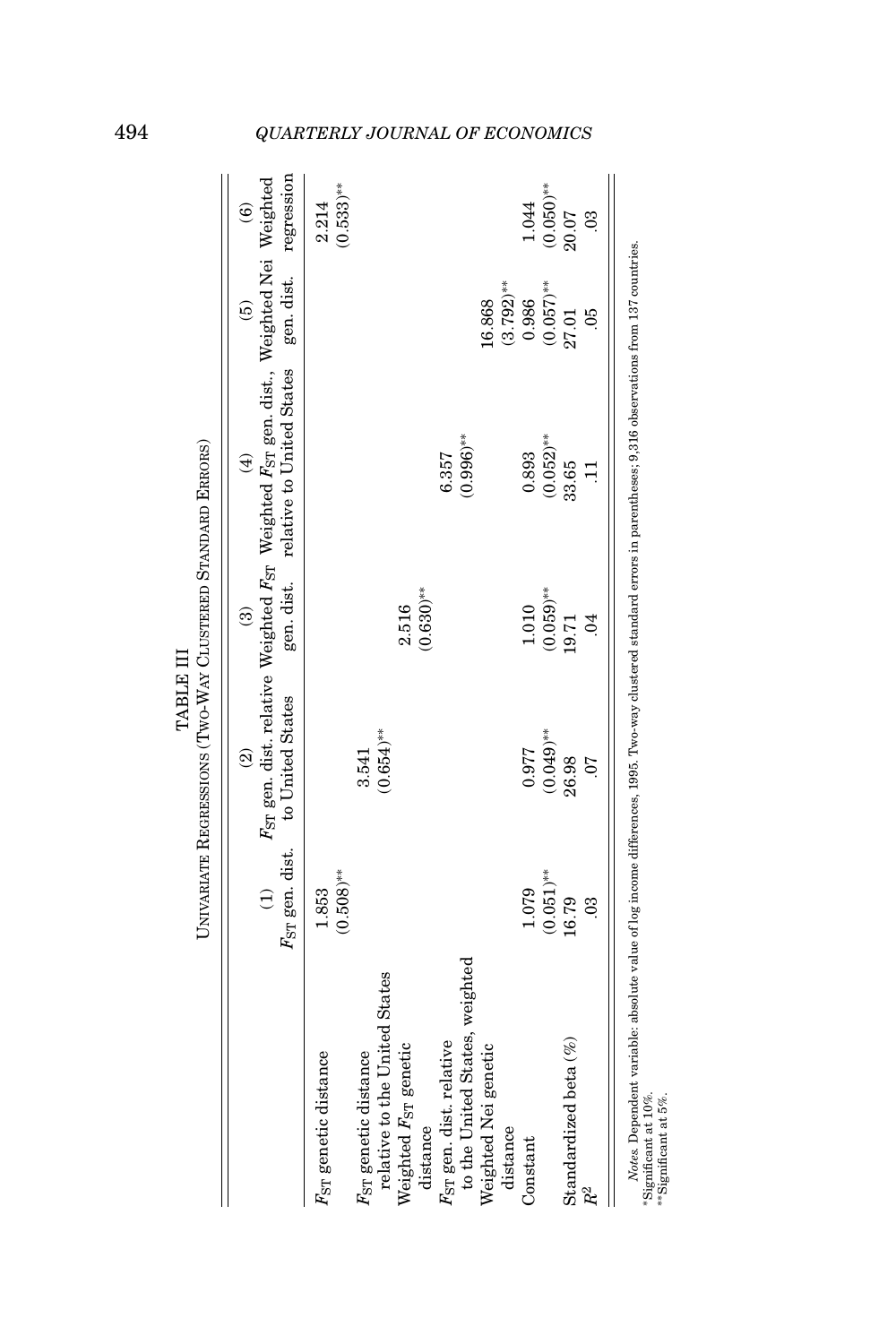means that the effect of genetic distance relative to the frontier is larger than the effect of bilateral genetic distance, exactly as predicted by Implication 2 of our model. Turning to the weighted measure, similar effects are found, with slightly larger magnitudes (columns (3) and (4)), respectively 19.71% and 33.65%. The larger magnitudes are consistent with the idea that weighted measures are better proxies for the expected genetic distance between countries. The effect is also larger when Nei genetic distance is used instead of  $F_{ST}$  (column (5)).<sup>45</sup>

We next make use of data from Cavalli-Sforza, Menozzi, and Piazza (1994) on the standard deviation of the genetic distance estimates. Because these data are based on allele frequencies collected from samples of different sizes, they are estimated more or less precisely depending on population pairs. We have data on the standard errors of each estimate of genetic distance, obtained from bootstrap analysis. In column (6), we linearly downweigh observations with higher standard errors on genetic distance. As expected, the magnitude of the resulting weighted least squares effect of  $F_{ST}$  genetic distance is larger than under simple OLS, consistent with the idea that measurement error is greater for pairs with high standard errors on genetic distance. Similar results are obtained using alternative measures of genetic distance.

While providing suggestive evidence in favor of Implications 1 and 2 of our theoretical model, these unconditional results may confound the effect of barriers linked to vertical characteristics with geographic barriers. In the next section, we control for a large number of measures of geographic distance. In everything that follows we will focus on the weighted relative genetic distance to the frontier as the baseline measure of genetic distance, that is, the measure used in column (4) of Table III, because it is theoretically more appropriate.

#### *IV.D. Controlling for Geographic Factors*

Genetic distance and geographic isolation are likely to be highly correlated. The more isolated two groups become, the more they will drift apart genetically, since genetic admixture is made difficult by geographic barriers. It is therefore important to control adequately for geographic isolation: failing to do so would

<sup>45.</sup> We found no evidence of nonlinear effects of genetic distance. A quadratic term in genetic distance bore an insignificant coefficient and the total effect of genetic distance in this quadratic specification, evaluated at the mean of genetic distance, was commensurate with the linear effect reported here.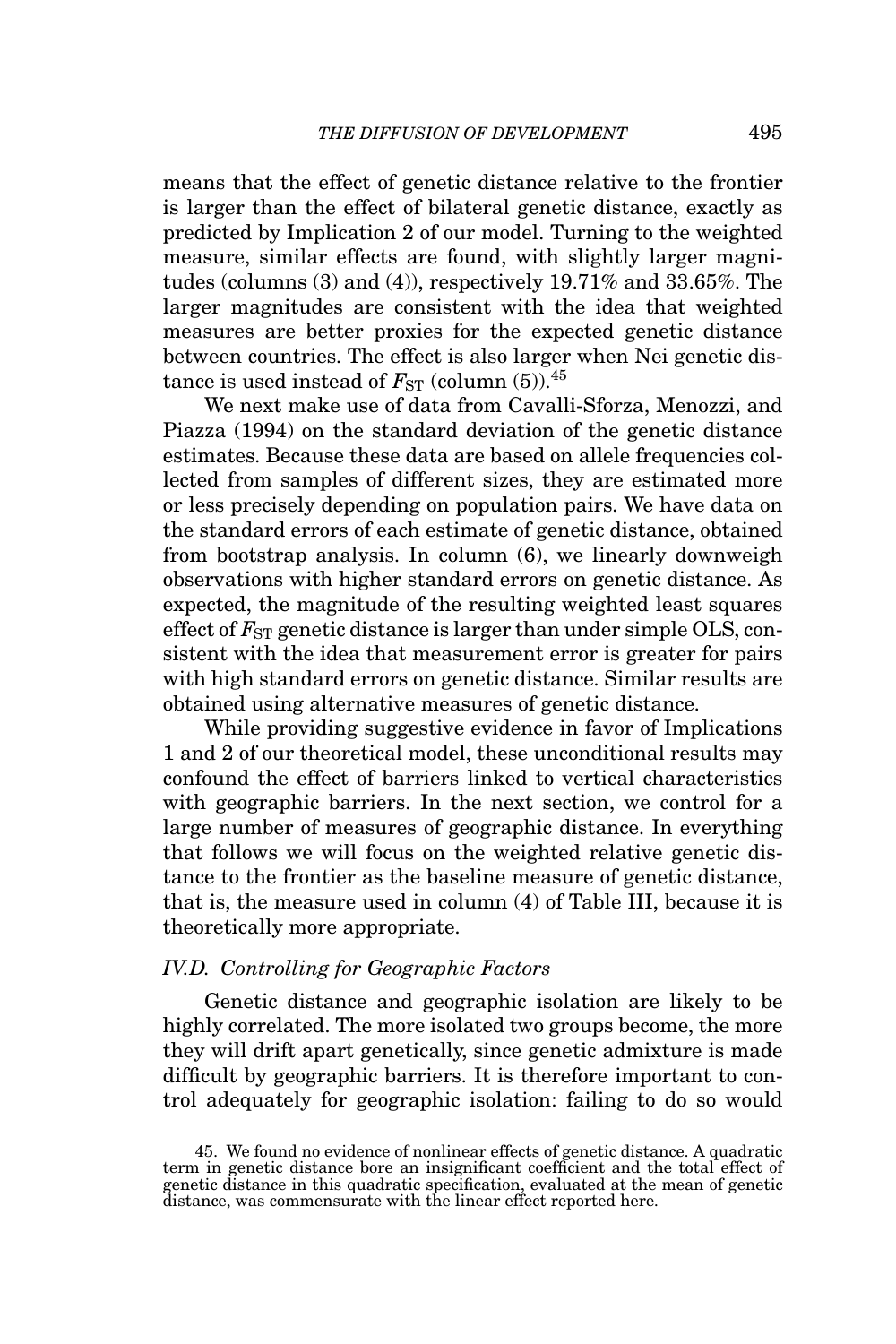ascribe to genetic distance an effect that should be attributed to geographic distance. In this section, we control for a vast array of measures of geographic isolation.

*Distance Metrics.* Our first set of measures of geographic isolation between countries consists of various measures of distance. We consider a measure of the great circle (geodesic) distance between the major cities of the countries in our sample, from a data set compiled by researchers at Centre d'Etudes Prospectives et d'Informations Internationales (CEPII).<sup>46</sup> We also include latitudinal distance—that is, simply the absolute value of the difference in latitude between the two countries *i* and *j* in each pair:  $G_{ij}^{\text{LA}} = |\text{latitude}_i - \text{latitude}_j|$ . Latitude could be associated with climatic factors that affect income levels directly, as in Gallup, Mellinger, and Sachs (1998) and Sachs (2001). Latitude differences would also act as barriers to technological diffusion: Diamond (1997) suggests that barriers to the transmission of technology are greater along the North–South axis than along the East–West axis, because regions at the same latitude share similar climate, availability of domesticable species, soil conditions, etc. We should therefore expect countries at similar latitudes to also display similar levels of income. Third, we use a measure of  $\mathrm{longitudinal\ distance},\, G_{ij}^{\mathrm{LO}} = |\mathrm{longitude}_i - \mathrm{longitude}_j|, \mathrm{\,to\, capture}$ possible geographic isolation along this alternative axis.

Table IV, column (2), includes these three measures jointly with  $F_{ST}$  genetic distance relative to the frontier. The effect of relative genetic distance barely changes at all compared to the baseline univariate regression replicated in column (1). We find evidence that latitudinal distance matters—the standardized beta on this variable is 11.97%, consistent with Jared Diamond's hypothesis.

*Microgeographic Factors.* In addition to these straightforward distance measures, we controlled for other measures of isolation between countries. In the context of gravity regressions for Europe, Giuliano, Spilimbergo, and Tonon (2006) argued that genetic distance was likely correlated with features of the terrain. These "microgeographic" features may not be well captured by

<sup>46.</sup> The data are available at http://www.cepii.fr/anglaisgraph/bdd/distances .htm. The correlation between geodesic distance and weighted  $F_{ST}$  genetic distance is .349. This correlation rises to .486 if genetic distance is measured based on populations as they were in 1500, because the colonization era acted to weaken the link between genetic distance and geographic distance by shuffling populations across the globe. The correlations are lower in magnitude when considering distances relative to the frontier, although their relative magnitude is preserved.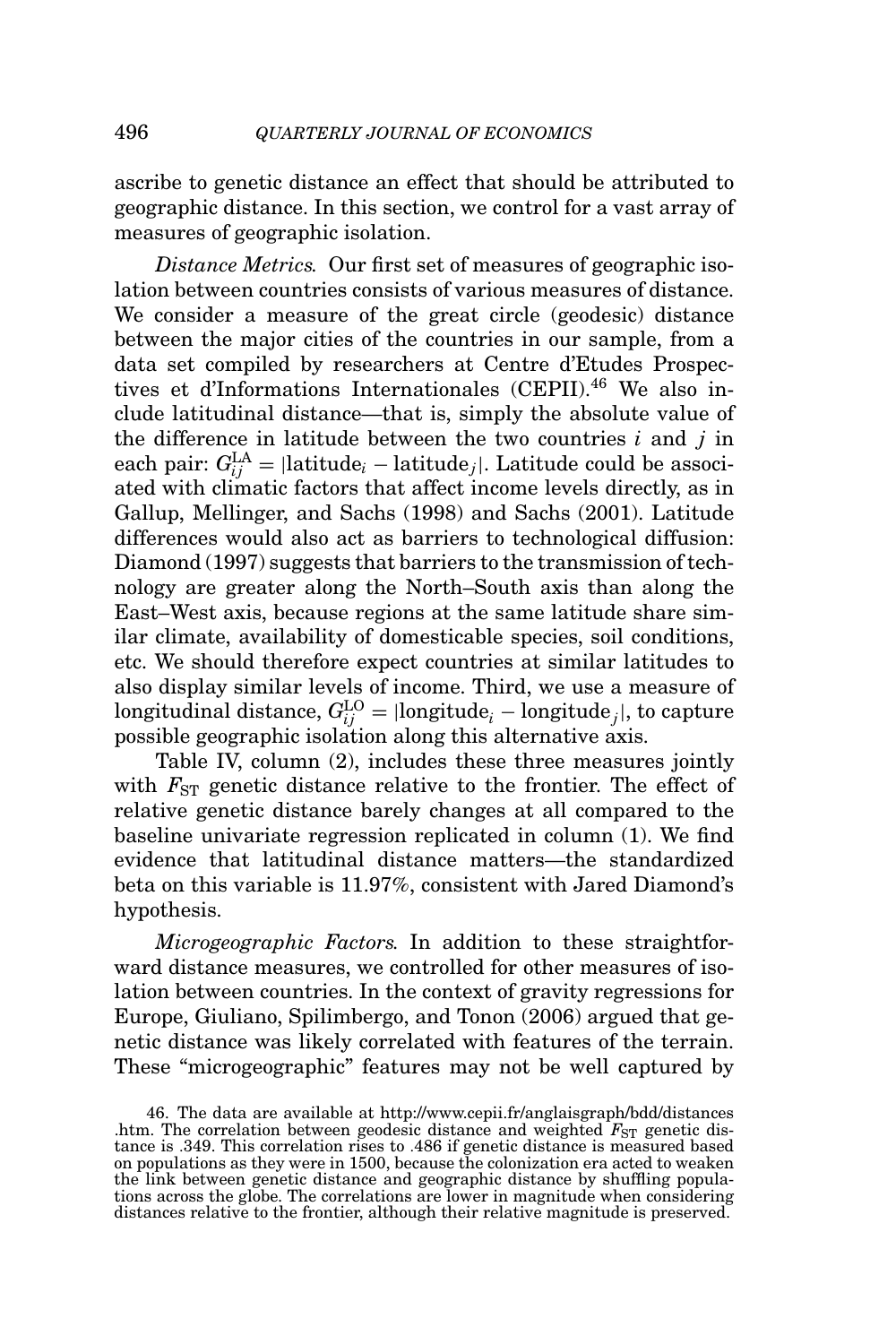|                                            |                 |                          | CONTROLLING FOR GEOGRAPHIC DISTANCE (TWO-WAY CLUSTERED STANDARD ERRORS)<br>TABLE IV |                        |                                                                            |                         |                                                                         |
|--------------------------------------------|-----------------|--------------------------|-------------------------------------------------------------------------------------|------------------------|----------------------------------------------------------------------------|-------------------------|-------------------------------------------------------------------------|
|                                            |                 | $\widehat{\mathfrak{D}}$ | $\widehat{\mathcal{C}}$                                                             | $\bigoplus$            | $\widehat{e}$                                                              | $\widehat{\mathbf{e}}$  | $\widehat{C}$                                                           |
|                                            | $\widehat{\Xi}$ | Distance                 | Add micro-                                                                          |                        |                                                                            |                         | Add transport Continent Climatic difference Tropical difference         |
|                                            | Baseline        | metrics                  | geography controls                                                                  | costs                  | dummies                                                                    | $\rm control$           | control                                                                 |
| F <sub>ST</sub> gen. dist. relative to the | 6.357           | 6.387                    | 6.273                                                                               | 6.312                  | 4.134                                                                      | 6.067                   | 6.368                                                                   |
| United States, weighted                    | $(0.996)$ **    | $(0.994)$ **             | $(0.989)$ **                                                                        | $(888)$ **             | $1.046$ <sup>**</sup>                                                      | $0.960$ <sup>**</sup>   | $1.003**$                                                               |
| Absolute difference in                     |                 |                          | 0.494                                                                               | 0.494                  | $-0.228$                                                                   | 0.254                   | 0.497                                                                   |
| latitudes                                  |                 | $0.523$<br>$(0.241)$ **  | $0.238$ <sup>**</sup>                                                               | $(0.237)$ **           | (0.217)                                                                    | (0.221)                 | $(0.237)$ **<br>0.380                                                   |
| Absolute difference in                     |                 | 0.387                    | 0.391                                                                               | 0.376                  | 0.084                                                                      | 0.257                   |                                                                         |
| longitudes                                 |                 | $(0.235)^*$              | $(0.226)*$<br>-0.057                                                                | $(0.224)$ *            | (0.162)                                                                    | (0.224)                 |                                                                         |
| Geodesic distance                          |                 | $-0.050$                 |                                                                                     | $-0.081$               |                                                                            | $-0.062$                |                                                                         |
| $(1,000s$ of $km)$                         |                 | $(0.028)^{*}$            | $(0.026)$ **<br>-0.456                                                              | $(0.039)$ **           | $\begin{array}{c}\n -0.008 \\  \hline\n (0.036) \\  -0.284\n \end{array}$  | $(0.038)^*$<br>-0.328   | $(0.224)^*$<br>$-0.081$<br>$(0.039)^{**}$<br>$-0.464$<br>$(0.064)^{**}$ |
| $=1$ for contiguity                        |                 |                          |                                                                                     | $-0.462$               |                                                                            |                         |                                                                         |
|                                            |                 |                          | $(0.064)$ **                                                                        | $(0.064)$ **           | $(0.060)$ **                                                               | $(0.061)$ **            |                                                                         |
| $=$ 1 if either country is an              |                 |                          | $\frac{0.178}{(0.094)^*}$                                                           | $0.180$<br>$(0.094)^*$ |                                                                            |                         |                                                                         |
| island                                     |                 |                          |                                                                                     |                        | $\begin{array}{c} 0.119 \\ 0.090) \\ 0.110 \\ 0.110 \\ 0.071) \end{array}$ | $\frac{0.162}{(0.102)}$ | $\begin{array}{c} 0.181 \\ (0.092)^* \\ 0.075 \end{array}$              |
| $=1$ if either country is                  |                 |                          | $0.071\,$                                                                           | 0.078                  |                                                                            | 0.084                   |                                                                         |
| landlocked                                 |                 |                          | (0.076)                                                                             | (0.076)                |                                                                            | (0.076)                 | (0.075)                                                                 |
| =1 if pair shares at least one             |                 |                          | 0.029                                                                               | $-0.024$               | 0.030                                                                      | 0.044                   | $-0.024$                                                                |
| sea or ocean                               |                 |                          | (0.062)                                                                             | (0.062)                | (0.050)                                                                    | (0.059)                 | (0.062)                                                                 |
| Freight rate                               |                 |                          |                                                                                     | 1.282                  | 0.197                                                                      | 1.160                   | 1.286                                                                   |
| (surface transport)                        |                 |                          |                                                                                     | (1.568)                | (1.517)                                                                    | 1.490)                  | 1.583)                                                                  |
| Climatic difference of land                |                 |                          |                                                                                     |                        |                                                                            | 0.032                   |                                                                         |
| areas, by 12 KG zones                      |                 |                          |                                                                                     |                        |                                                                            | $(0.007)$ **            |                                                                         |
| Difference in % land area in               |                 |                          |                                                                                     |                        |                                                                            |                         | $-0.033$                                                                |
| KG tropical climates                       |                 |                          |                                                                                     |                        |                                                                            |                         | (0.083)                                                                 |

# THE DIFFUSION OF DEVELOPMENT 497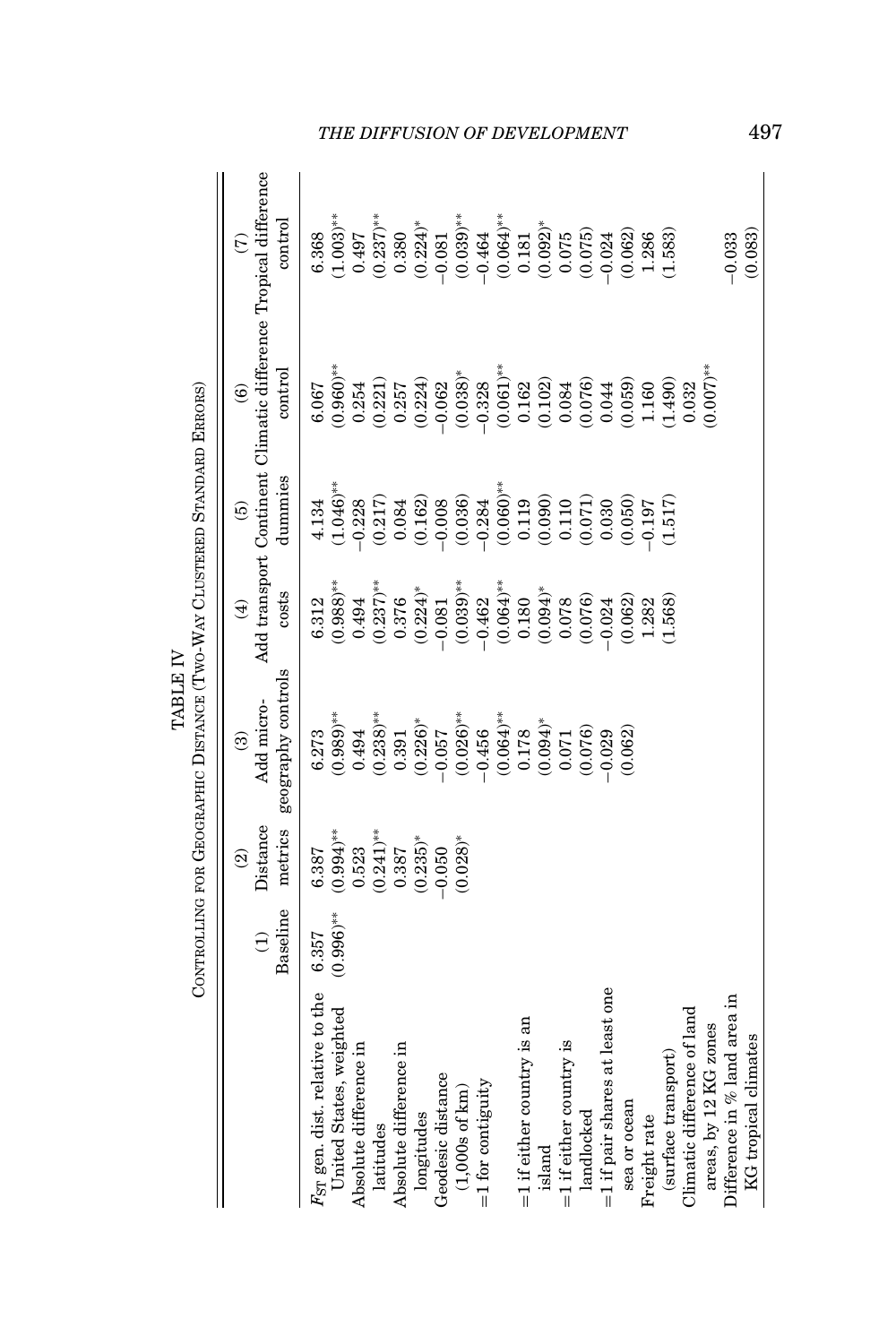|                                                                                                                                                                                                                                                                                                                                                                                                                                                                                                                                                                                                                                       |                           |                       |                                                            | (CONTINUED)<br>TABLE IV |                                |                                                                                                    |                                |
|---------------------------------------------------------------------------------------------------------------------------------------------------------------------------------------------------------------------------------------------------------------------------------------------------------------------------------------------------------------------------------------------------------------------------------------------------------------------------------------------------------------------------------------------------------------------------------------------------------------------------------------|---------------------------|-----------------------|------------------------------------------------------------|-------------------------|--------------------------------|----------------------------------------------------------------------------------------------------|--------------------------------|
|                                                                                                                                                                                                                                                                                                                                                                                                                                                                                                                                                                                                                                       | Baseline<br>$\widehat{z}$ | Distance<br>metrics   | geography controls<br>Add micro-<br>$\widehat{\mathbb{C}}$ | costs                   | dummies<br>$\overline{5}$      | Add transport Continent Climatic difference Tropical difference<br>control<br>$\widehat{\epsilon}$ | control                        |
| Constant                                                                                                                                                                                                                                                                                                                                                                                                                                                                                                                                                                                                                              | $(0.052)$ **<br>0.893     | $(0.066)$ **<br>0.866 | $(0.078)$ **<br>0.889                                      | $(0.263)$ **<br>0.675   | $0.407$ <sup>**</sup><br>1.919 | (0.263)<br>0.284                                                                                   | $0.264$ <sup>**</sup><br>0.681 |
| Standardized beta (%) 33.65                                                                                                                                                                                                                                                                                                                                                                                                                                                                                                                                                                                                           |                           | $^{2}$<br>33.81       | 33.20<br>$\frac{3}{2}$                                     | 33.41<br>$\frac{3}{2}$  | 21.88                          | 32.12<br>15                                                                                        | 33.70<br>$\frac{3}{2}$         |
| Two-way dustered standard errors in parentheses. 9,316 observations from 137 countries in all columns. Column (5) includes two sets of continent dummies (estimates not reported):<br>a set of dummies each equal to 1 if both countries in a pair are on the same given continent; and a set of dummies each equal to one if exactly one country belongs to a given continent,<br>and the other not. Continents are defined as Europe, Africa, Latin America, North America, Asia, and Oceania.<br>Notes. Dependent variable: absolute value of log income differences, 1995.<br>$*$ Significant at $10\%$ .<br>**Significant at 5%. |                           |                       |                                                            |                         |                                |                                                                                                    |                                |

# 498 *QUARTERLY JOURNAL OF ECONOMICS*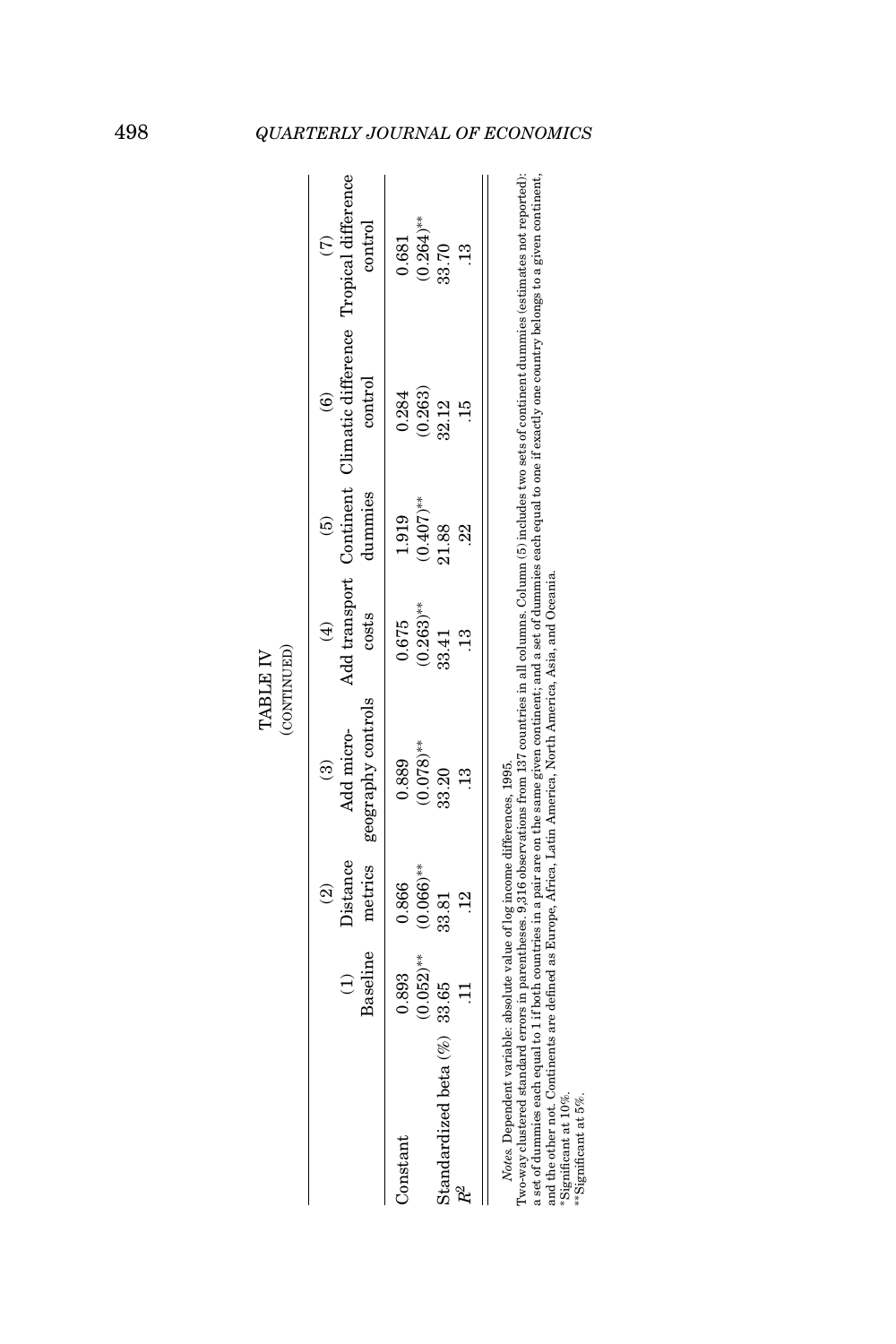simple metrics of distance. We included dummy variables taking a value of 1 if countries in a pair were contiguous, if they had access to a common sea or ocean, or if either country in a pair was an island or was landlocked.<sup>47</sup> These measures are meant to capture ease of communication and travel between countries, which may be associated both with barriers to technological diffusion and to population isolation (and thus genetic distance). Column (3) of Table IV shows that these variables have the expected signs, but their inclusion does not affect the coefficient on genetic distance. To summarize, although the additional controls have explanatory power for income differences, we found no evidence that the inclusion of microgeographic factors modifies the effect of genetic distance.

*Transportation Costs.* A good summary measure of geographic isolation is transportation costs. Giuliano, Spilimbergo, and Tonon (2006) use a new measure of transportation costs based directly on freight rates for surface transport (sea or land) between European countries. We have obtained the same data as those they used, for the world sample.<sup>48</sup> Column (4) of Table IV adds this measure of freight costs to our specification. We find that freight costs bear a positive relationship to income differences, as expected. However, this effect is not significant statistically and does not affect the signs or magnitudes of the other included variables, particularly genetic distance. We find no evidence that genetic distance captures the effect of geographic isolation or transportation costs in our application.49

*Continent Effects.* The largest genetic distances observed in our worldwide data set occur between populations that live on

47. The common sea variable is the same as that used in Giuliano, Spilimbergo, and Tonon (2006). These authors also used a measure of the average elevation of the countries that lie between any two countries in a pair, as a mea-sure of how hard it is to travel from one to the other. Although we calculate and use this variable for the Europe sample, where it is relatively straightforward to do so, there are simply too many possible paths between any two countries in the world for this to be practical in the broader sample of world countries.

48. The data are available from http://www.importexportwizard.com/. The measure we used referred to 1,000 kg of unspecified freight transported over sea or land, with no special handling. This is the same definition used downloaded from the website using a Perl script.

49. In the previous version of this paper, we also used the approach in Limao and Venables (2001) and Hummels and Lugovskyy (2006) to measure trade costs indirectly through the matched partner technique, using the ratio of CIF to FOB exports. The measure of indirect trade costs is ITC<sub>*ij*</sub> = (CIF<sub>*ij*</sub>/FOB<sub>*ij*</sub>) − 1. Results with this alternative measure of trade costs featured a much smaller sample, but were similar to those reported here.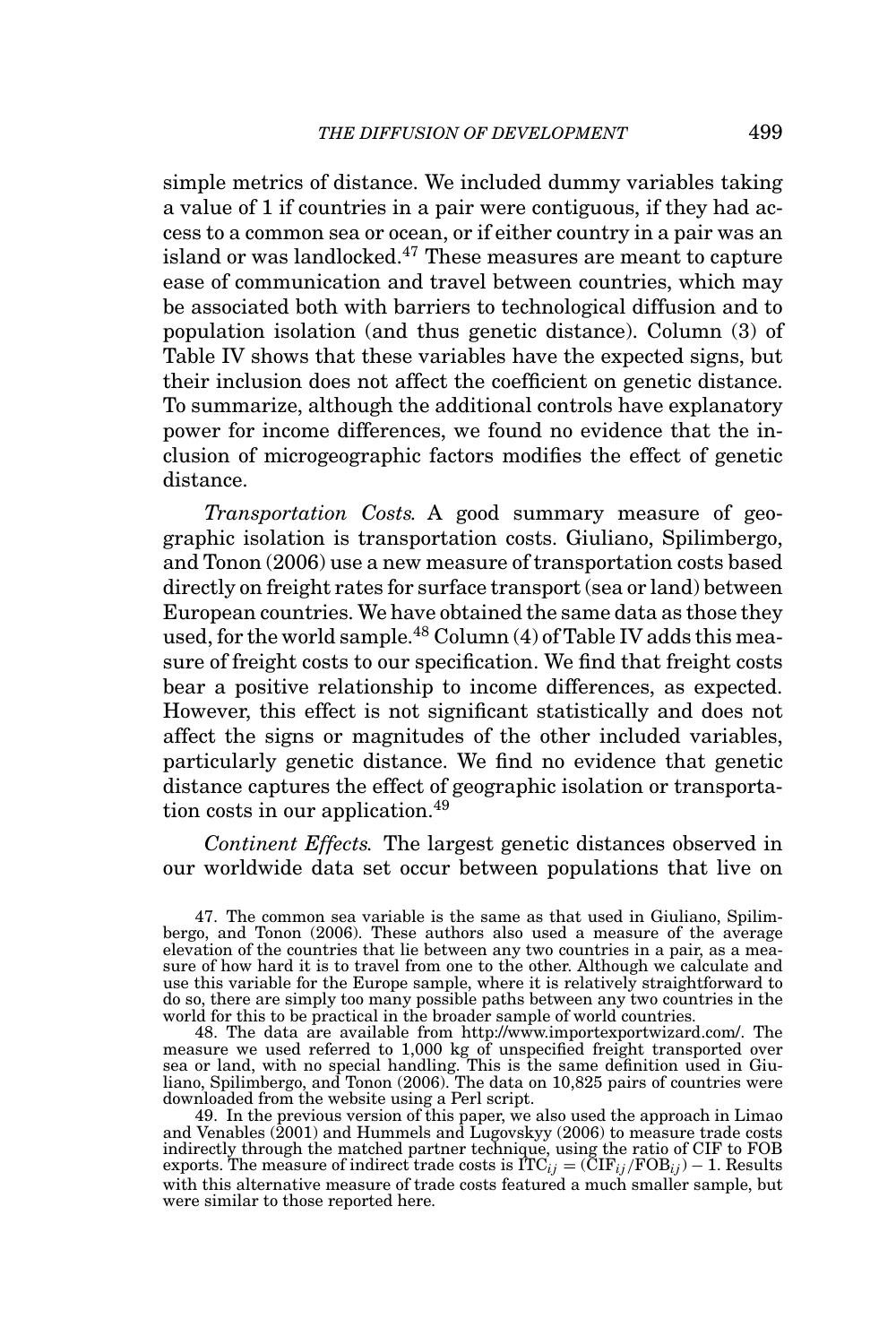|                                          | (1)<br>2SLS with<br>1500 genetic<br>distance | (2)<br>Without<br>New<br>World | (3)<br>Diamond<br>gap, w/o<br>New World | (4)<br>Income 1500,<br>Diamond gap |
|------------------------------------------|----------------------------------------------|--------------------------------|-----------------------------------------|------------------------------------|
| $F_{ST}$ genetic distance                | 9.400                                        | 4.428                          | 2.815                                   |                                    |
| relative to the United                   | $(1.665)$ **                                 | $(1.252)$ **                   | $(1.347)$ **                            |                                    |
| States, weighted                         |                                              |                                |                                         |                                    |
| $F_{ST}$ genetic distance                |                                              |                                |                                         | 1.737                              |
| relative to the English,<br>$1500$ match |                                              |                                |                                         | $(0.427)$ **                       |
| Absolute difference in                   | 0.402                                        | 0.901                          | 1.078                                   | 0.152                              |
| latitudes                                | (0.293)                                      | $(0.420)$ **                   | $(0.471)$ **                            | (0.138)                            |
| Absolute difference in                   | 0.601                                        | 0.349                          | 0.781                                   | $-0.007$                           |
| longitudes                               | $(0.246)$ **                                 | (0.258)                        | $(0.333)$ **                            | (0.070)                            |
| Geodesic distance                        | $-0.114$                                     | $-0.087$                       | $-0.155$                                | $-0.016$                           |
| $(1,000s$ of km $)$                      | $(0.039)$ **                                 | $(0.051)^*$                    | $(0.055)$ **                            | (0.022)                            |
| $=1$ for contiguity                      | $-0.381$                                     | $-0.471$                       | $-0.461$                                | $-0.048$                           |
|                                          | $(0.063)$ **                                 | $(0.069)$ **                   | $(0.067)$ **                            | (0.040)                            |
| $=1$ if either country is                | 0.209                                        | 0.134                          | 0.176                                   | 0.004                              |
| an island                                | $(0.094)$ **                                 | (0.113)                        | (0.115)                                 | (0.053)                            |
| $=1$ if either country is                | 0.052                                        | 0.016                          | 0.022                                   | $-0.059$                           |
| landlocked                               | (0.076)                                      | (0.081)                        | (0.076)                                 | $(0.034)^{*}$                      |
| $=1$ if pair shares at                   | $-0.043$                                     | $-0.060$                       | $-0.071$                                | $-0.068$                           |
| least one sea or ocean                   | (0.077)                                      | (0.087)                        | (0.085)                                 | (0.047)                            |
| Freight rate                             | 1.700                                        | 1.627                          | 1.508                                   | $-0.263$                           |
| (surface transport)                      | (1.341)                                      | (1.809)                        | (1.781)                                 | (0.847)                            |
| Diamond gap                              |                                              |                                | 0.472                                   | 0.164                              |
|                                          |                                              |                                | $(0.137)$ **                            | $(0.059)$ **                       |
| Constant                                 | 0.488                                        | 0.701                          | 0.760                                   | 0.338                              |
|                                          | $(0.241)$ **                                 | $(0.312)$ **                   | $(0.309)$ **                            | $(0.144)$ **                       |
| # of observations                        | 9,316                                        | 6,105                          | 6,105                                   | 325                                |
| # of countries                           | 137                                          | 111                            | 111                                     | 26                                 |
| Standardized beta (%)                    | 49.75                                        | 23.56                          | 14.98                                   | 37.96                              |
| $R^2$                                    | .10                                          | .11                            | .13                                     | .22                                |

TABLE V ENDOGENEITY OF GENETIC DISTANCE AND DIAMOND GAP (TWO-WAY CLUSTERED STANDARD ERRORS)

*Notes*. Dependent variable: absolute value of log income differences, 1995 (columns (1)–(3)) or 1500 (column (4)).

Two-way clustered standard errors in parentheses. The Diamond gap is a dummy variable that takes on a value of 1 if one and only one of the countries in each pair is located on the Eurasian landmass, and 0 otherwise.

<sup>∗</sup>Significant at 10%.

∗∗Significant at 5%.

different continents. One concern is that genetic distance may simply be picking up the effect of cross-continental barriers to the diffusion of development, that is, continent effects. To test explicitly for this possibility, we added to our baseline specification two sets of continent dummies. We included one set of six dummies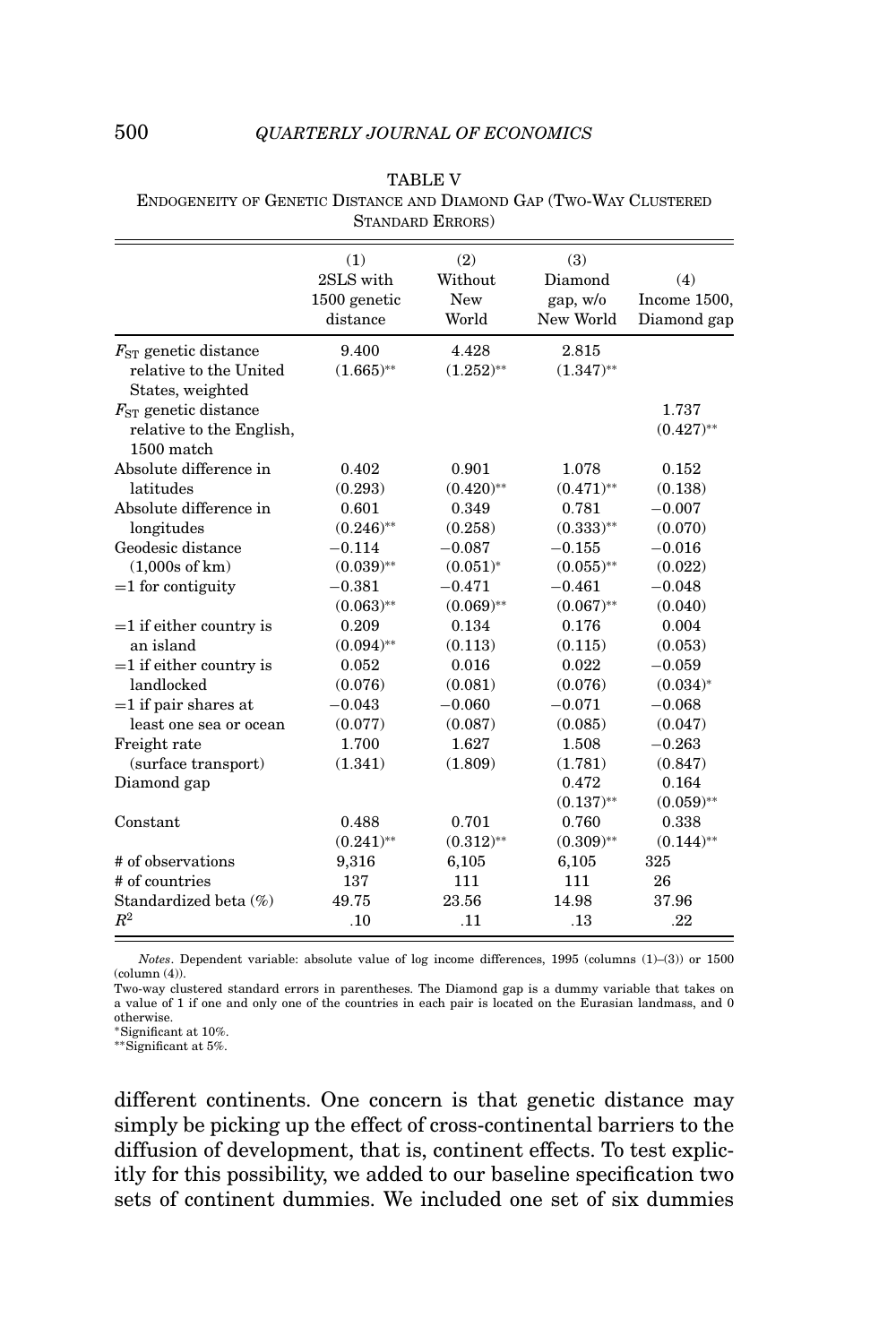(one for each continent) taking on a value of one if the two countries in a pair were on the same continent. We also included a set of six dummies each equal to one if one country belonged to a given continent, and the other did not. The results are in column (5) of Table IV. The inclusion of continent dummies reduces by about one-third the magnitude of the genetic distance effect, but the latter remains statistically significant. Its magnitude is still large, with a standardized beta of 21.88%.

Figure III shows that many of the countries most genetically and economically distant from the United States are in sub-Saharan Africa. To examine whether this drives our results, we excluded any pair involving a sub-Saharan African country from our sample. In the resulting regression (available upon request), the standardized beta on genetic distance was 32.11% and was highly significant statistically. We therefore find no evidence that our results are driven by the inclusion of Africa in our sample. We will provide further evidence on the within-continent effects of genetic distance using the European data set in Section IV.H.

*Climatic Similarity.* Next, we constructed measures of climatic similarity based on 12 Koeppen–Geiger climate zones.<sup>50</sup> One measure is the average absolute value difference, between two countries, in the percentage of land area in each of the 12 climate zones. Countries have identical climates, under this measure, if they have identical shares of their land areas in the same climates. As a simpler alternative, we used the absolute difference in the percentage of land areas in tropical climates. As with latitude, climate may have direct effects on productivity, or barrier effects on technological diffusion: countries located in different climates may have experienced difficulties in adopting each other's modes of production, particularly in the agrarian era. Columns (6) and (7) of Table IV report the results. As expected, climatic differences are associated with greater income differences, even controlling for latitude differences. However, the inclusion of these variables hardly affects the coefficient on genetic distance.

<sup>50.</sup> The 12 Koeppen–Geiger climate zones are tropical rain forest climate (Af), monsoon variety of Af (Am), tropical savannah climate (Aw), steppe cli-mate (BS), desert climate (BW), mild humid climate with no dry season (Cf), mild humid climate with a dry summer (Cs), mild humid climate with a dry winter (Cw), snowy-forest climate with a dry winter (Dw), snowy-forest cli-mate with a moist winter (Ds), tundra/polar ice climate (E), and highland climate (H). The data, compiled by Gallup, Mellinger, and Sachs, are available at http://www.ciesin.columbia.edu/eidata/.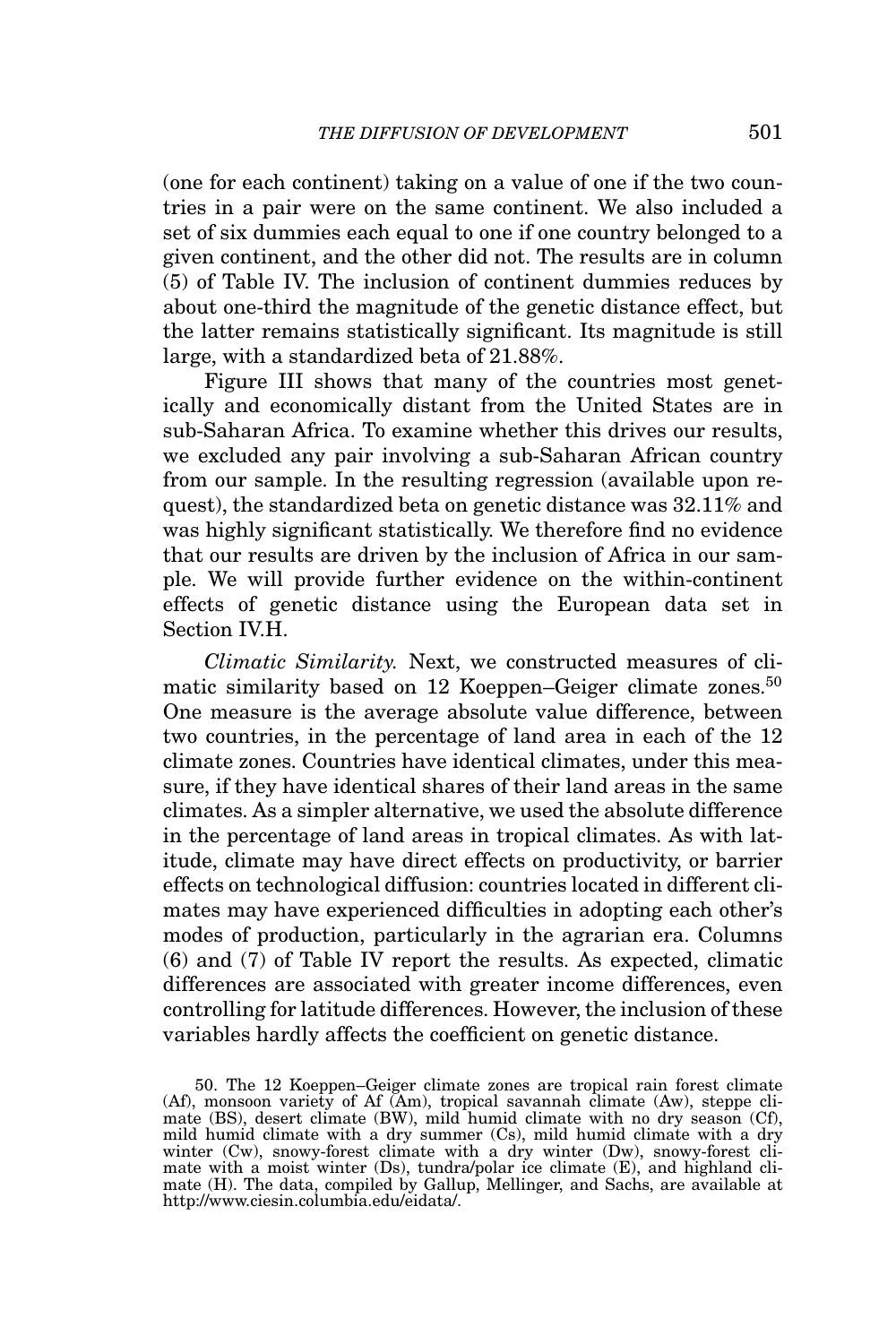We conclude that our results are robust to controlling for a wide variety of measures of geographic distance, microgeographic measures of isolation, continent effects, climatic differences, and transportation costs, whether entered in absolute terms or relative to the frontier.<sup>51</sup>

## *IV.E. Endogeneity and the Diamond Gap*

*Possible Endogeneity of Current Genetic Distance.* We attempted to control for the possible endogeneity of genetic distance with respect to income differences. Although differences in (neutral) allele frequencies between the populations of two countries do not result causally from income differences, migration could lead to a pattern of genetic distances today that is closely linked to current income differences. The issue arises from the pattern of colonization of the New World starting after 1500. Europeans tended to settle in larger numbers in the temperate climates of North America and Oceania. If geographic factors bear a direct effect on income levels, and were not properly accounted for in our regressions through included control variables, then genetic distance today could be positively related to income distance not because genetic distance precluded the diffusion of development, but because similar populations settled in regions prone to generating similar incomes.

To assess this possibility, we use our data on  $F_{ST}$  genetic distance as of 1500, relative to the English population, as an instrument for current genetic distance. This variable reflects genetic distance between populations as they were before the great migrations of the modern era, that is, as determined since the Neolithic era, and yet is highly correlated (.611) with current genetic distance relative to the United States, so it fulfills the conditions of a valid instrument. An added benefit of the IV approach is that it allows us to address in part possible measurement error in current genetic distance—the matching of populations to countries is much more straightforward for 1500, as explained above. In column (1) of Table V, the magnitude of the genetic distance effect is raised by one-third, with a standardized beta reaching 49.75%. As is usual in this type of application, the larger estimated effect

<sup>51.</sup> In all these regressions, geographic distance was entered in absolute terms, not relative to the frontier. In results available upon request, all the measures of distance and transport costs used in Table IV were enter the United States instead. If anything, the coefficient on genetic distance became larger.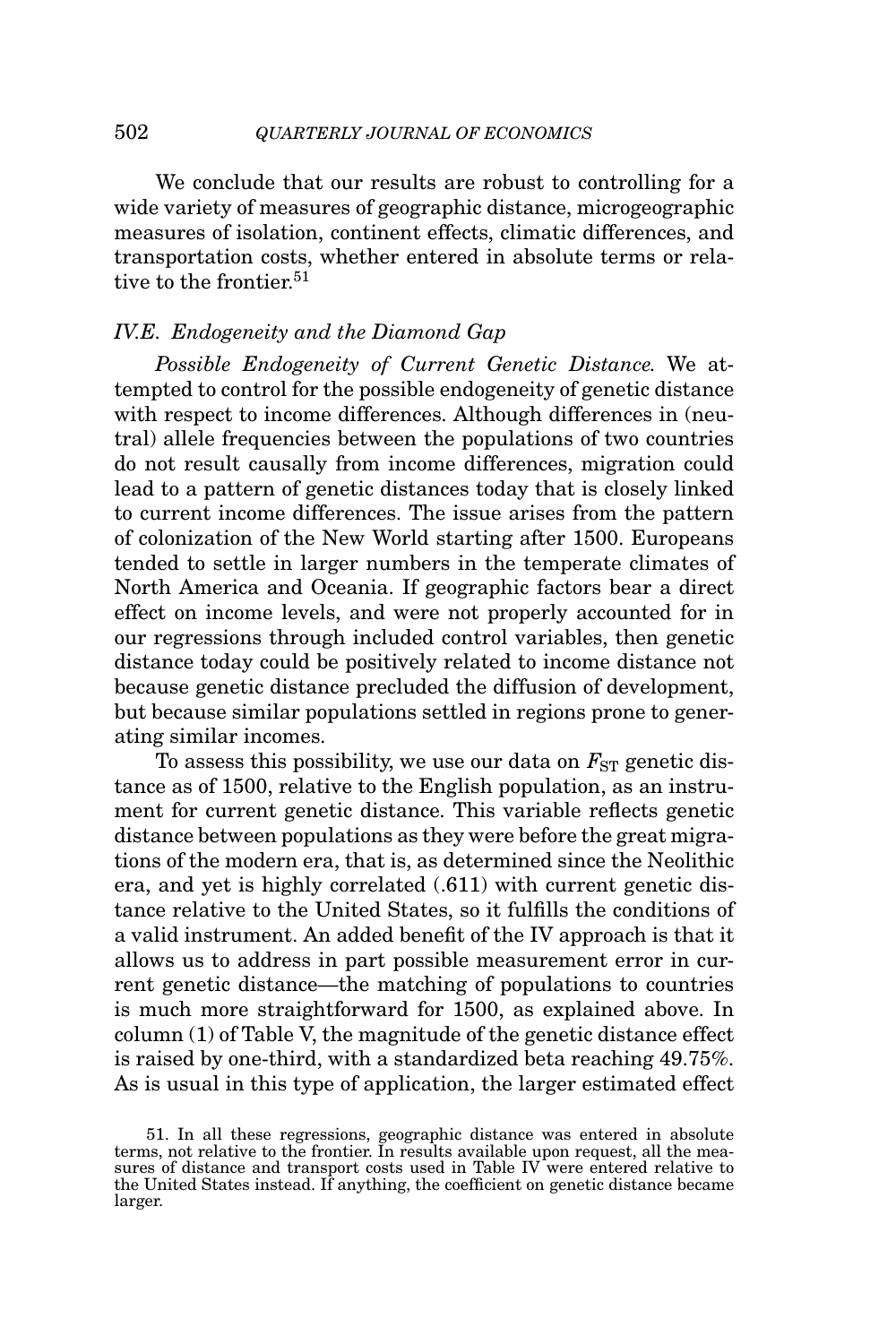may come from a lower incidence of measurement error under two-stage least squares.

To further assess whether our results are driven by endogeneity of the sort discussed above, column (2) of Table V excludes from the sample any pairs involving one or more countries from the New World (defined as countries in North America, Latin America, the Caribbean, and Oceania), where the endogeneity problem is likely to be most acute. The effect of genetic distance falls by about one-third, but remains both statistically and economically significant. The difference in latitudes becomes much larger, an observation to which we shall return below.

*The Diamond Gap.* Jared Diamond's (1997) influential book stressed that differences in latitude played an important role as barriers to the transfer of technological innovations in early human history, and later in the preindustrial era, an effect that could have persisted to this day. Our estimates of the effect of latitudinal distance provided evidence that this effect was still at play: in our regressions we found evidence that differences in latitudes help explain income differences across countries, and this effect was much larger when excluding the New World from our sample. However, Diamond took his argument one step further, and argued that Eurasia enjoyed major advantages in the development of agriculture and animal domestication because (a) it had the largest number of potentially domesticable plants and animals and (b) it had a predominantly East–West axis that allowed an easier and faster diffusion of domesticated species. By contrast, differences in latitudes in the Americas and Africa created major environmental barriers to the diffusion of species and innovations. More generally, Eurasia might have enjoyed additional benefits in the production and transfer of technological and institutional innovations because of its large size.<sup>52</sup> It is important to properly control for Diamond's geography story, as it is either a substitute or a complement to ours.

To test and control for a Eurasian effect, we constructed a dummy variable that takes on a value of 1 if one and only one of the countries in each pair is in Eurasia, and 0 otherwise (the "Diamond gap").<sup>53</sup> In order to test Diamond's hypothesis, we added

<sup>52.</sup> This point is stressed in Kremer (1993). See also Masters and McMillan (2001).

<sup>53.</sup> For further tests providing statistical support for Diamond's observations, see Olsson and Hibbs (2005).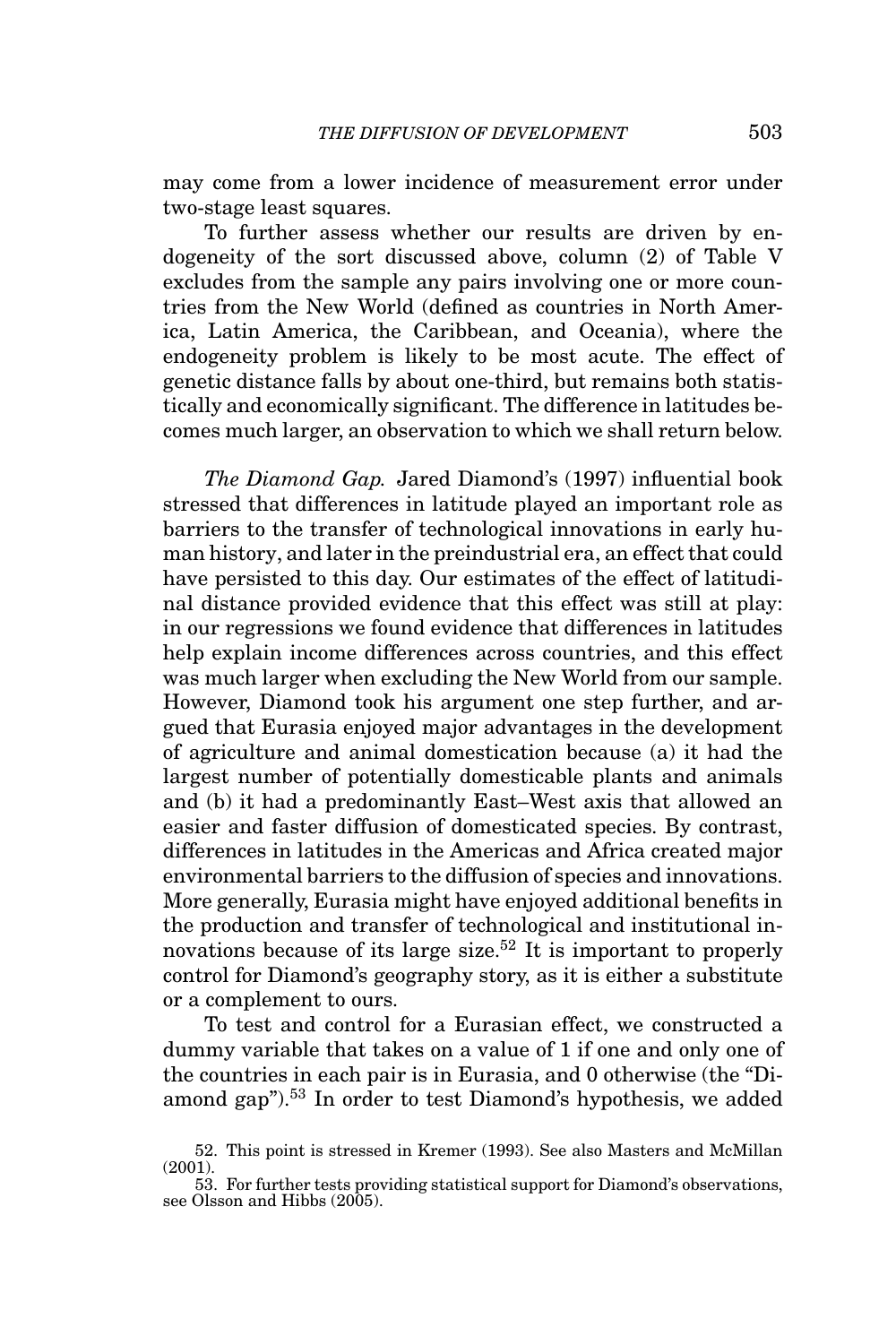the Diamond gap to regressions explaining income differences in 1995 (column (3) of Table V) and, using Maddison's historical income data, in 1500 (column (4)). For the former regression, we restricted our sample to the Old World.<sup>54</sup> As expected, in the regression for 1995 income differences, the Diamond gap enters with a positive and significant coefficient, and its inclusion reduces (but does not come close to eliminating) the effect of genetic distance. In column (4), using 1500 income differences as a dependent variable, the Diamond gap is also significant and large in magnitude, despite the paucity of observations. Again, the effect of genetic distance relative to the English population using the 1500 match remains large in magnitude, with a standardized beta of 37.96%. This provides suggestive quantitative evidence in favor of Diamond's observation that the diffusion of development was faster in Eurasia. We also conclude that genetic distance between populations plays an important role in explaining income differences even when controlling for the environmental advantages and disadvantages associated with Eurasia. Diamond's hypothesis on the long-term diffusion of development is complementary to ours.

# *IV.F. Controlling for Common History, Linguistic Distance, and Religious Distance*

In this section we control for additional possible determinants of income differences.<sup>55</sup> We consider common history variables (for example, whether countries shared a common colonial past), and variables capturing distances in specific cultural characteristics, such as language and religion. In principle, countries that are close in terms of genetic distance may also be close in terms of common history, language, and religion, so we check whether the effect of genetic distance on income differences is robust to controlling for these specific channels of historical and cultural similarities. In particular, in this section we discuss two related questions: (a) How correlated is genetic distance with measures

<sup>54.</sup> It is appropriate to exclude the New World from the sample when using 1995 incomes because Diamond's theory is about the geographic advantages that<br>allowed Eurasians to settle and dominate the New World. If we were to include the<br>New World in a regression explaining income differences today, the higher income per capita of nonaboriginal populations who are there because of guns, germs, and steel, that is, thanks to their ancestors' Eurasian advantage.

<sup>55.</sup> Throughout this section we will use the specification in column  $\overline{(4)}$  of Table IV as the baseline—that is, we include a large array of geographic isolation controls.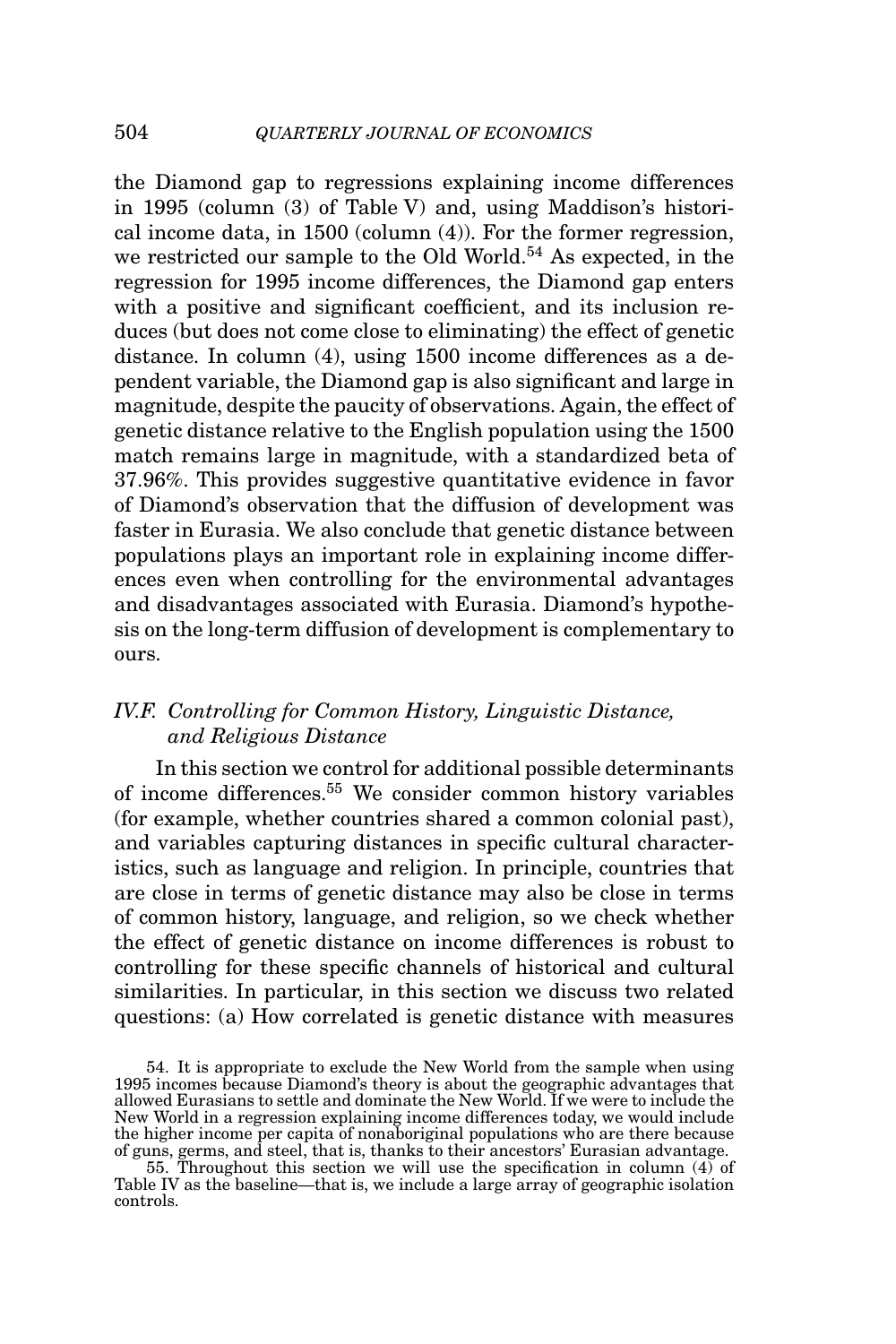of linguistic and religious distances? (b) How is the effect of genetic distance on income differences affected by the introduction of these additional variables?

As we detail below, overall we find positive but relatively modest correlations between measures of linguistic or religious distances and genetic distance across populations. We also find that controlling for such distances reduces the effect of genetic distance on income, but only to a modest extent: the effect of genetic distance remains large and significant. These results confirm the robustness of the relationship between genetic distance and income differences, but may also be viewed as somewhat surprising. Because both language and religion tend to be transmitted across generations, one could have expected that measures of linguistic, religious, and genetic distance would capture similar patterns of genealogical relatedness, and that their joint inclusion would reduce the effect of genetic distance. However, as we discuss below, there are several reasons, related to the definition and measurement of these variables, that make them empirically distinct. This may shed light on why genetic distance plays such a predominant role in explaining income differences, and why its effect appears to be largely unaffected by the inclusion of linguistic and religious distances.

*Measures of Linguistic and Religious Distance.* We construct two measures of linguistic distance and one measure of religious distance. Our first approach to linguistic distance follows Fearon (2003). Fearon used data from Ethnologue to create linguistic trees, classifying languages into common families and displaying graphically the degree of relatedness of world languages. The linguistic tree in this data set contains up to 15 nested classifications. If two languages share many common nodes in the tree, these languages are more likely to trace their roots to a more recent common ancestor language. The number of common nodes in the linguistic tree, then, is a measure of linguistic similarity. For instance, according to this measure, French and Italian share four common nodes—both belong to the Indo-European/Italic/Romance/Italo-Western linguistic groupings. Using data on the linguistic composition of countries (also from Fearon [2003]), and matching languages to countries, we can construct indices of linguistic distance between countries. We did so, as for genetic distance, in two ways: first, we computed a measure of the number of common nodes shared by languages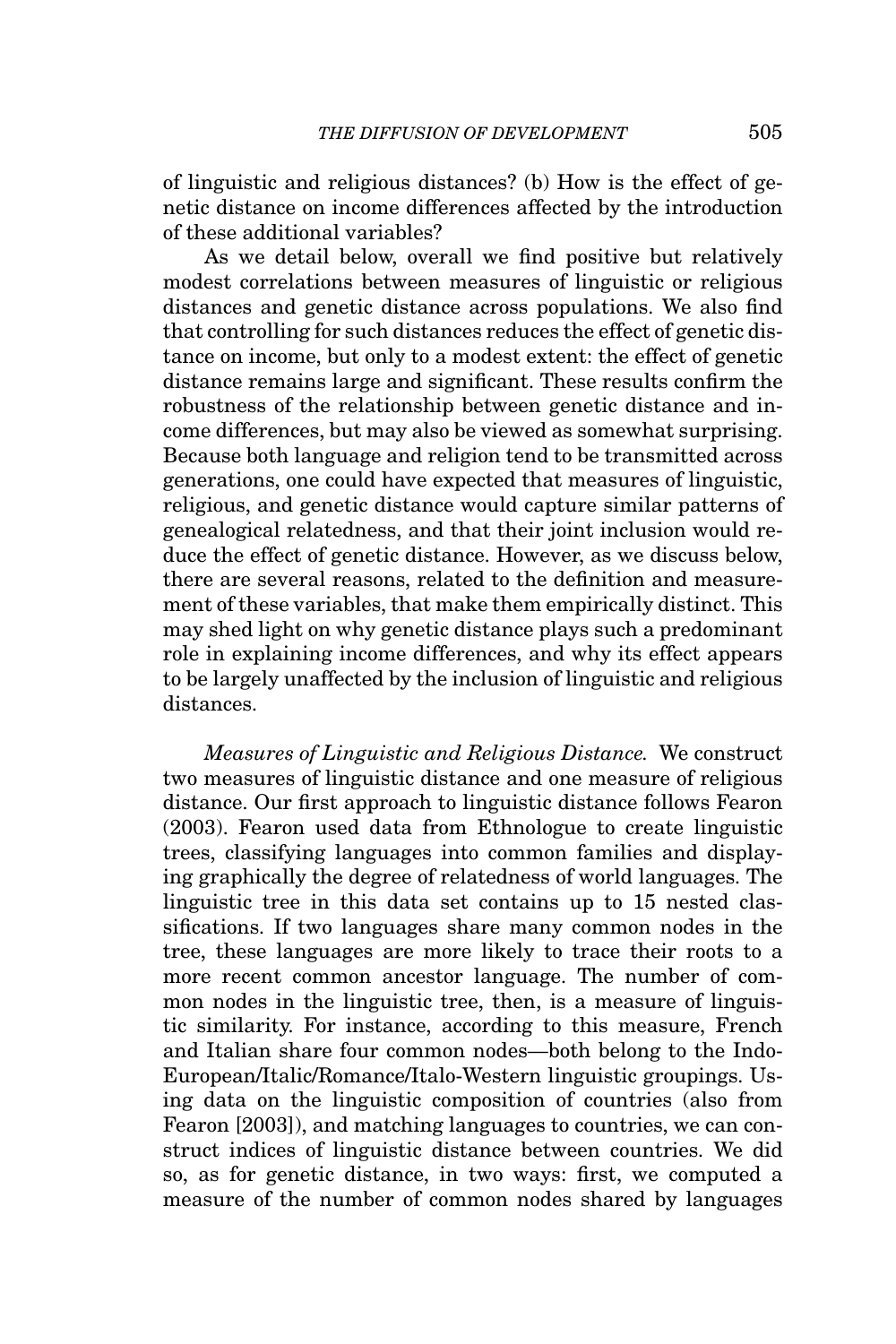spoken by plurality groups within each country in a pair. Second, we computed a weighted measure of linguistic similarity, representing the expected number of common linguistic nodes between two randomly chosen individuals, one from each country in a pair (the formula is analogous to that of equation  $(9)$ ).<sup>56</sup> Following Fearon (2003), we transformed each of these series so that they are increasing in linguistic distance (LD) and bounded by 0 and 1:

(12) 
$$
LD = \sqrt{\frac{(15 - # Common Nodes)}{15}}.
$$

Our second measure of linguistic distance is based on work in the field of lexicostatistics (a branch of linguistics). We use data from Dyen, Kruskal, and Black (1992). They assembled data on 200 common "meanings" from all Indo-European languages. For each language, they compiled lists of words expressing these meanings. When words from two languages expressing a given meaning originated from a common source, these words were considered to be cognate. For instance, the words "table" in French and "tavola" in Italian are cognate because both stem from the word "tabula" in Latin. Aggregating over the 200 meanings, our measure of linguistic distance is the percentage of noncognate words, and as before we can compute an expected (weighted) measure and a measure based on the percentage of cognate words between the languages spoken by the plurality linguistic groups in each country in a pair. Again, the greater the percentage of cognate words, the more recently the languages shared a common ancestor language. In contrast to the linguistic trees data, this measure has the advantage of being a continuous measure of similarity. Its main drawback is that it is only available for Indo-European languages, so the geographic coverage is reduced to 62 countries (when considering the % cognate between plurality languages).<sup>57</sup>

To measure religious distance, we followed an approach similar to that used for linguistic distance. We relied on a nomenclature of world religions obtained from Mecham, Fearon, and Laitin

<sup>56.</sup> Using the measure based on the plurality language or the weighted mea-sure did not make any difference for the results. In keeping with what we did for genetic distance, we focus on weighted measures in our empirical work.

<sup>57.</sup> In addition, when using the weighted measure of lexicostatistical distance, we lose further countries with sizable minorities of non-Indo-European speaking populations, such as India. For this variable, only 43 countries remain. These are mostly countries in Europe and the Americas.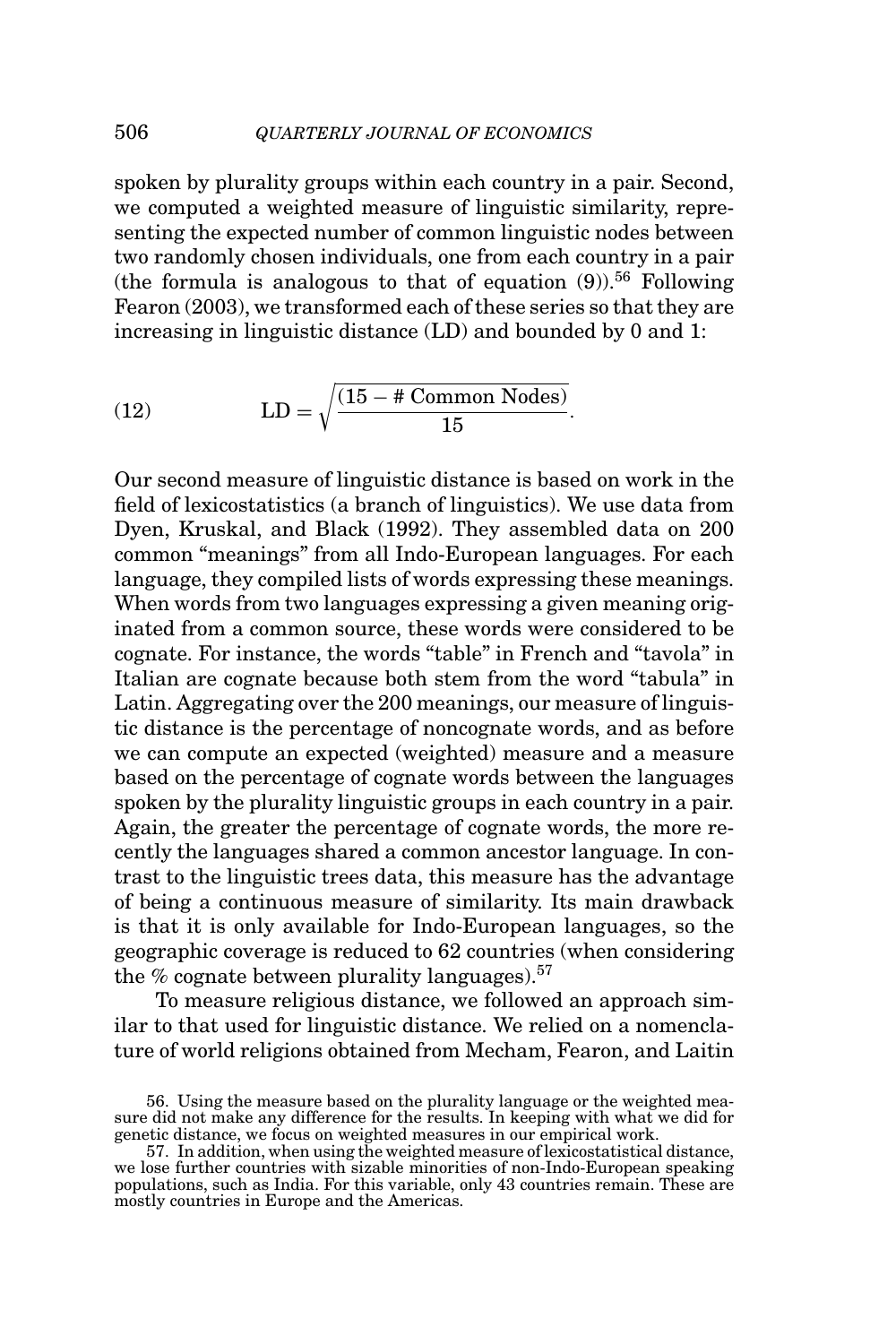$(2006)$ <sup>58</sup> This nomenclature was broken down into religious families, first distinguishing between monotheistic religions of Middle-Eastern origin, Asian religions, and "others," then subdividing each group into finer groups (such as Christians, Muslims, and Jews), and so on. The number of common classifications (up to five in this data set) is a measure of religious proximity. We matched religions to countries using Mecham, Fearon, and Laitin's (2006) data on the prevalence of religions by country and transformed the data in a manner similar to that in equation (12).

Pairwise correlations between measures of genetic, linguistic, and religious distances are displayed in Table VI. These correlations are generally positive, as expected, but they are not very large in magnitude. For instance, the correlation between  $F_{ST}$  genetic distance and weighted linguistic distance is .227. The two alternative measures of linguistic distance bear a correlation of .745. Religious distance bears a correlation of .438 with linguistic distance and .171 with genetic distance.

As mentioned above, the relatively small magnitude of the correlation between linguistic distance and genetic distance may be viewed as somewhat surprising. Anthropologists and population geneticists, including Cavalli-Sforza, Menozzi, and Piazza (1994, pp. 98–105), have pointed out that there is usually little genetic admixture between populations that speak different languages and that linguistic trees often mirror genetic trees for aboriginal populations. However, these scholars have also stressed forces that may occasionally lead to dramatic divergence between genetic distance and linguistic distance. Historically, conquests and migrations have often been associated with language replacement as well as gene replacement, therefore creating a wedge between linguistic trees and genetic trees. An example is the very different relation between the Hungarian population and neighboring populations in terms of genetic distance vs. linguistic distance. The Hungarian language (Magyar) is a Uralic language, unrelated to most other languages in Europe, and was introduced into current Hungary by Magyar-speaking tribes around 900 A.D. However, modern Hungarians are genetically very close to their European neighbors, suggesting that the Magyars mixed with preexisting Slavic speaking populations when they arrived in modern-day Hungary and/or that a large

<sup>58.</sup> An alternative classification obtained from the World Christian Database, with only three nested classifications, did not lead to appreciably different results.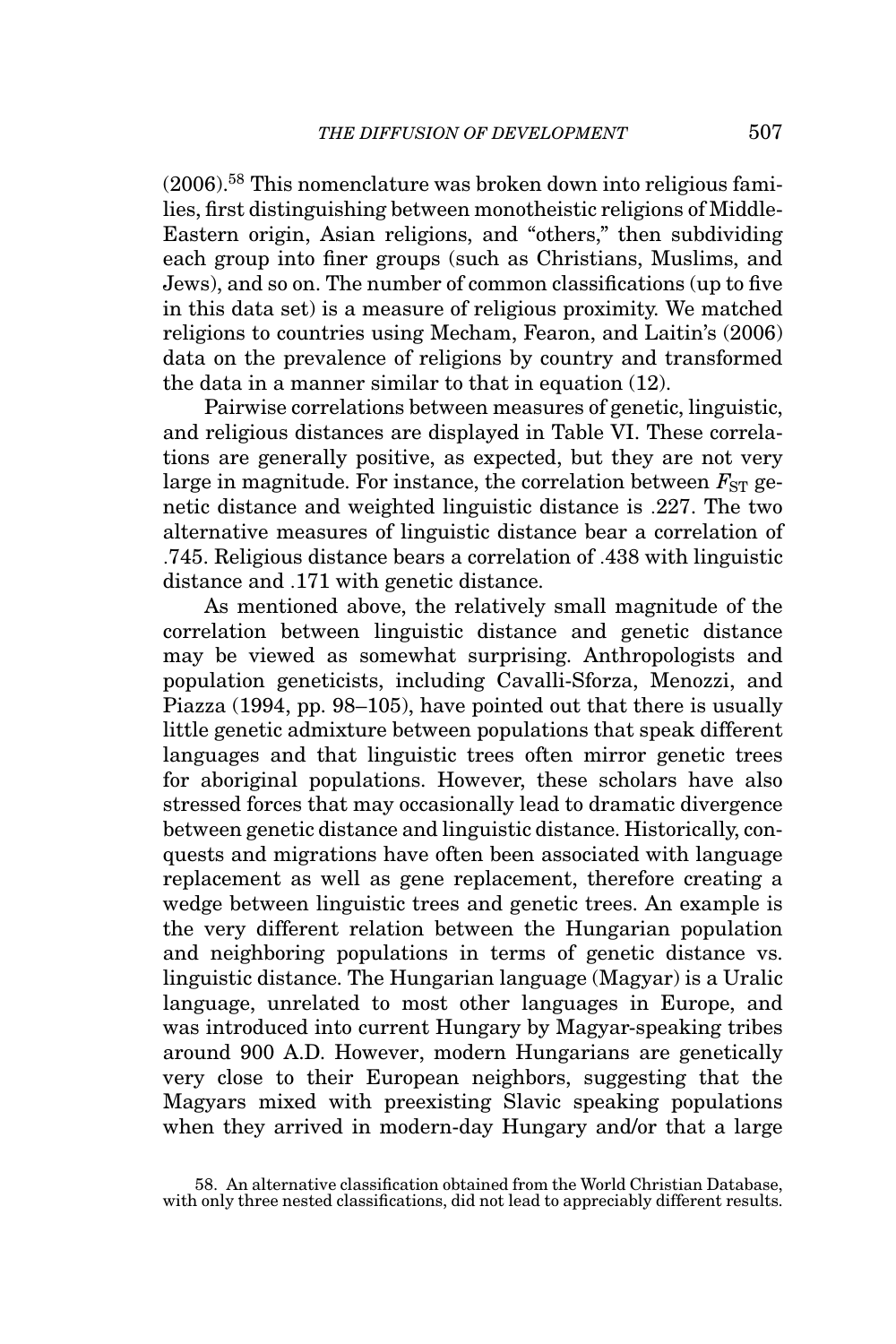|                                                              |                         |          |                      | Weighted F <sub>ST</sub> | Weighted      | Panel A: Correlations between genetic distance and various measures of linguistic and religious distance   | 1% cognate,                |
|--------------------------------------------------------------|-------------------------|----------|----------------------|--------------------------|---------------|------------------------------------------------------------------------------------------------------------|----------------------------|
|                                                              | Weighted                |          | Weighted Weighted    | gen. dist.               | ling. dist.   | Weighted religious                                                                                         | relative to                |
|                                                              | F <sub>ST</sub> genetic |          | linguistic religious | relative to              | relative to   | distance relative                                                                                          | United States,             |
|                                                              | distance                | distance | distance             | <b>United States</b>     | United States | to United States                                                                                           | $\mathrm{p}$ lurality $^a$ |
| Weighted linguistic distance                                 | 227                     |          |                      |                          |               |                                                                                                            |                            |
| Weighted religious distance                                  | 171                     | 438      |                      |                          |               |                                                                                                            |                            |
| Weighted F <sub>ST</sub> genetic distance                    | 634                     | 210      | 126                  |                          |               |                                                                                                            |                            |
| relative to United States                                    |                         |          |                      |                          |               |                                                                                                            |                            |
| Weighted linguistic distance<br>relative to United States    | $-0.020$                | .058     | .026                 | .062                     |               |                                                                                                            |                            |
| Weighted religious distance                                  | 052                     | 143      | 343                  | $\overline{0}$           | 459           |                                                                                                            |                            |
| relative to United States                                    |                         |          |                      |                          |               |                                                                                                            |                            |
| $-$ % cognate, plurality $^a$<br>$\mathbf{\mathbf{r}}$       | $-105$                  | 745      | 618                  | $\overline{0}11$         | 128           | 292                                                                                                        |                            |
| $1 - \%$ cognate, relative to                                | 079                     | 274      | 176                  | 169                      | 702           | 163                                                                                                        | 372                        |
| United States, plurality <sup>a</sup>                        |                         |          |                      |                          |               |                                                                                                            |                            |
|                                                              |                         |          |                      |                          |               | Panel B: Summary statistics for genetic distance and various measures of linguistic and religious distance |                            |
| Variable                                                     |                         |          | Mean                 | Standard deviation       |               | Minimum                                                                                                    | Maximum                    |
| Weighted F <sub>ST</sub> genetic distance                    |                         |          | 0.111                | 0.071                    |               | 0.000                                                                                                      | 0.344                      |
| Weighted linguistic distance                                 |                         |          | 0.968                | 0.106                    |               | 0.000                                                                                                      | 1.000                      |
| Weighted religious distance                                  |                         |          | 0.841                | 0.151                    |               | 0.089                                                                                                      | 1.000                      |
| Weighted $F_{ST}$ genetic distance relative to United States |                         |          | 0.062                | 0.048                    |               | 0.000                                                                                                      | 0.213                      |
| Weighted linguistic distance relative to United States       |                         |          | 0.088                | 0.169                    |               | 0.000                                                                                                      | 1.000                      |

Note. Number of observations =  $9,316$ , except  $^a$  number of obs. = 1,830. *Note*. Number of observations = 9,316, except *a*number of obs. = 1,830.

Weighted religious distance relative to United States

 $\overline{\phantom{a}}$ 

Weighted linguistic distance relative to United States 0.169 0.088 0.088 0.169 0.000 0.000 0.000 0.000 0.000 0.000 0.000 0.000 0.000 0.000 0.000 0.000 0.000 0.000 0.000 0.000 0.000 0.000 0.000 0.000 0.000 0.000 0.000 0.00 Weighted religious distance relative to United States 0.149  $0.134$  0.134 0.999

0.088 0.149

0.134

 $1.000\,$ 0.999

 $0.000$  $0.000$ 

# 508 *QUARTERLY JOURNAL OF ECONOMICS*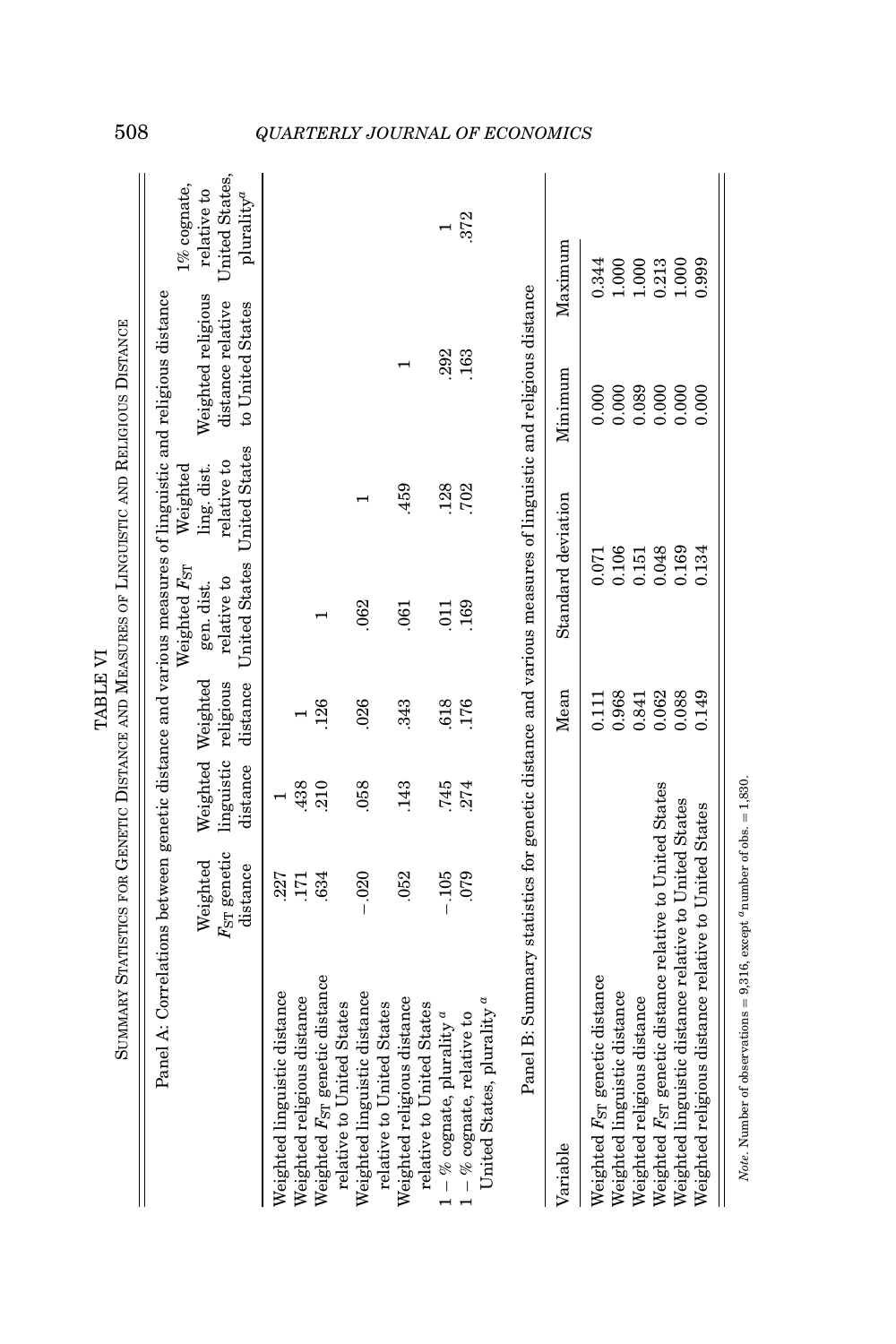number of non-Magyar-speaking individuals moved to Hungary and adopted Magyar as their language in following centuries. For example, the genetic distance between Hungarians and Poles is only 0.0025 (lower than the genetic distance between Swedes and Danes, who speak closely related languages). By contrast, Poles and Yugoslavs have a genetic distance equal to 0.0137, even though both populations speak Slavic languages (interestingly, the genetic distance between Hungarians and Yugoslavs is about the same, 0.0136). This example illustrates how populations who speak very different languages may be genetically close, whereas populations that speak more similar languages may be quite far apart genetically. Even more dramatic examples can be found among countries that were colonized by European powers and adopted the colonizers' language (English, French, Portuguese, or Spanish), while maintaining very distinct populations in terms of common ancestry. By the same token, conquests and conversions have led to the adoption of similar religions by genetically distinct populations, as well as of different religions by genetically close populations. In that respect, the relatively low correlation between genetic distance and linguistic or religious distance partly reflects the fact that these variables measure conceptually distinct relations between populations.

In addition, technical reasons related to the construction of the measures of linguistic and religious distances contribute to the low correlation between these measures and genetic distances. Genetic distance is a continuous measure, reflecting an objective molecular clock, and maps linearly into the time elapsed since different populations shared common ancestors. In contrast, the number of nodes is a discrete and imperfect measure of linguistic or religious distance, based on sometimes arbitrary classifications of languages into groups by linguists, and counting the discrete number of common nodes may not capture such distances appropriately.59 For example, Fearon (2003) argues that the move from 0 to 1 common node is more important than the move from

<sup>59.</sup> Populations may share few common nodes but linguistic splits may have occurred recently, in which case one is overestimating distance, or they may share lots of common nodes but the last split may have occurred a long time ago, in which<br>case one is underestimating distance. The idea that these measures of linguistic<br>and religious distance may include a lot of measurement e Fearon (2006) in a short unpublished comment on our work suggesting, for European countries, that genetic distance is robust to the inclusion of a variety of measures of linguistic distance in a regression seeking to explain income differences.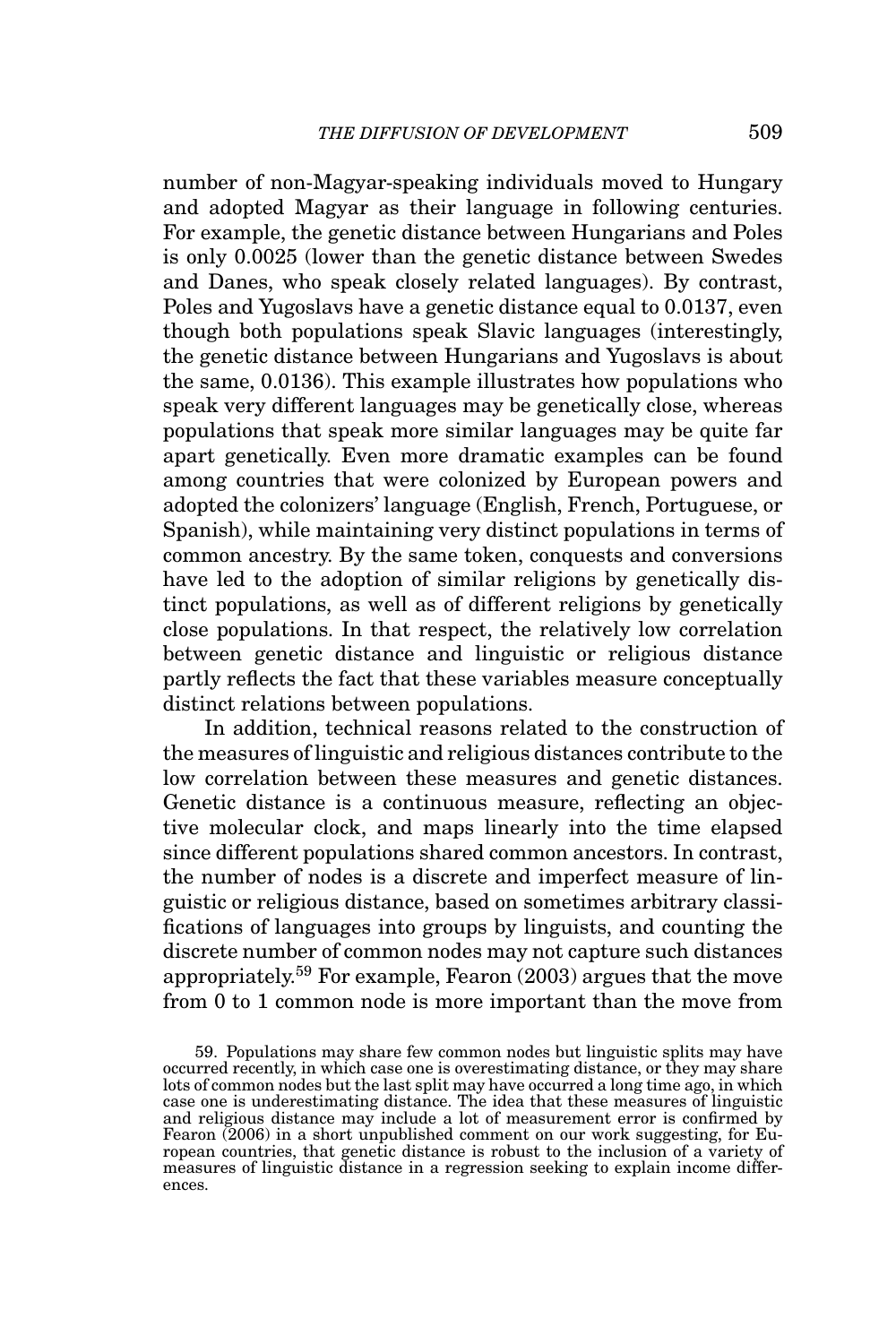3 to 4 common nodes. The lexicostatistical measure may partly address this problem, because it is more continuous, but at the cost of losing all of the non-Indo-European-speaking countries.

Finally, a third reason for low correlations is that we consider genetic and cultural distances relative to the world technological frontier (the United States) in our regressions, in keeping with our theory. As shown in Table VI, the correlations between measures relative to the United States are lower than the correlations between simple distances. For instance, while the correlation between weighted linguistic and genetic distances is .227, once these variables are considered relative to the United States the correlation falls to .062.

*Regression Results.* Table VII presents results obtained when including measures of linguistic and religious distance as well as common history variables. We first control for variables representing a pair's common historical experience, obtained from CEPII. These are dummy variables for pairs that were ever part of the same country (for example, Austria and Hungary), were ever in a colonial relationship, have shared a common colonizer since 1945, and are currently in a colonial relationship (such as France and French Polynesia). These variables all bear the expected signs and have statistically significant coefficients (Table VII, column (2)). For instance, having had a common colonizer and having been part of the same country are associated with smaller income differences. The inclusion of these variables in the regression does not affect the magnitude of the genetic distance effect.

Turning to linguistic and religious distance, in Table VII, columns (3) and (4), both linguistic distance and religious distance enter with the expected positive signs and are statistically significant at the 5% level when entered individually. Their standardized betas are, respectively, 15.10% and 20.17%, so these variables can help account for a sizable fraction of the variation in income differences. When the two variables are entered jointly, only religious distance remains significant (column (5)). More importantly from our perspective, the inclusion of these variables, either alone or together, slightly reduces the effect of genetic distance on income differences. Comparing column (5) with column (2), the reduction in the coefficient on genetic distance (and in the standardized beta), is 11.5%. Column (7) shows the results obtained when including the measure of linguistic distance based on the percentage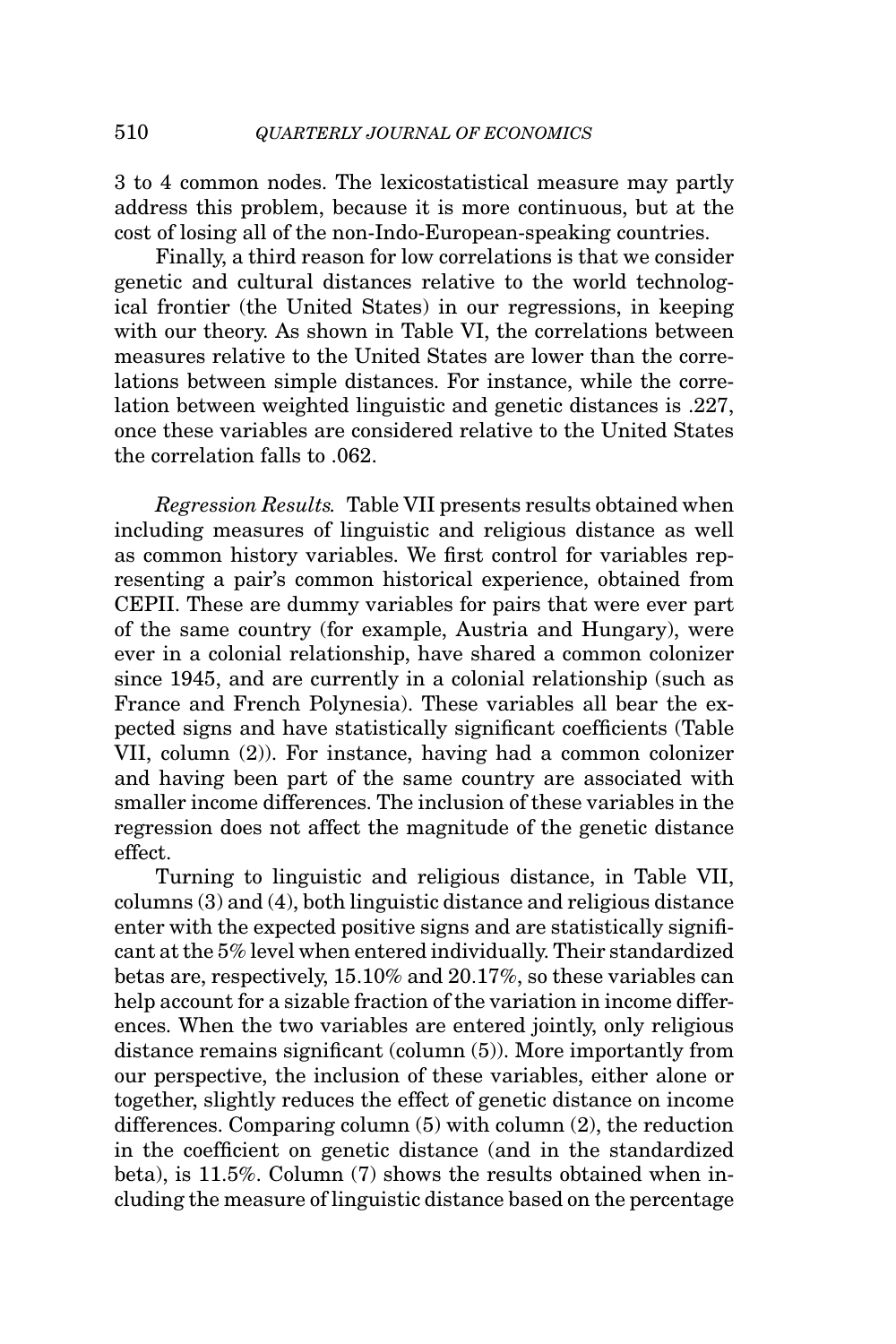|                                                                                                                                                                                                                                                                                                                                                                                                                                                                                                                                                                                                                                                                                | Baseline      | controls<br>Colonial<br>history<br>$\widehat{\mathfrak{D}}$ | inguistic<br>weighted<br>distance,<br>ම | Religious<br>weighted<br>distance,<br>$\overline{4}$ | Religious +<br>linguistic,<br>weighted<br>$\widehat{e}$ | Baseline<br>(smaller<br>sample)<br>$\widehat{\mathbf{e}}$            | $\%$ cognate,<br>$_{\rm plurality}$<br>$\widehat{c}$      |
|--------------------------------------------------------------------------------------------------------------------------------------------------------------------------------------------------------------------------------------------------------------------------------------------------------------------------------------------------------------------------------------------------------------------------------------------------------------------------------------------------------------------------------------------------------------------------------------------------------------------------------------------------------------------------------|---------------|-------------------------------------------------------------|-----------------------------------------|------------------------------------------------------|---------------------------------------------------------|----------------------------------------------------------------------|-----------------------------------------------------------|
| Fsr gen. dist. relative                                                                                                                                                                                                                                                                                                                                                                                                                                                                                                                                                                                                                                                        | 6.312         | 6.283                                                       | 5.827                                   | 5.702                                                | 5.557                                                   | 6.853                                                                | 5.995                                                     |
| to the United States, weighted                                                                                                                                                                                                                                                                                                                                                                                                                                                                                                                                                                                                                                                 | $(0.988)$ **  | $(0.988)$ **                                                | $(0.944)$ **                            | $(0.950)$ **                                         | $(0.940)$ **                                            | $(2.116)$ **                                                         | $(2.109)$ **                                              |
| $=1$ if countries were or                                                                                                                                                                                                                                                                                                                                                                                                                                                                                                                                                                                                                                                      |               | $-0.217$                                                    | $-0.223$                                | $-0.209$                                             | $-0.214$                                                | $-0.262$                                                             |                                                           |
| are the same country                                                                                                                                                                                                                                                                                                                                                                                                                                                                                                                                                                                                                                                           |               | $(0.088)$ **                                                | $(0.087)$ **                            | $(0.087)$ **                                         | $(0.087)^{**}$                                          | $(0.084)$ **                                                         | $-0.196$<br>(0.090)**                                     |
| =1 for pairs ever in                                                                                                                                                                                                                                                                                                                                                                                                                                                                                                                                                                                                                                                           |               | 0.304                                                       | 0.255                                   | 0.307                                                | 0.282                                                   | 0.109                                                                |                                                           |
| colonial relationship                                                                                                                                                                                                                                                                                                                                                                                                                                                                                                                                                                                                                                                          |               | $(0.131)***$<br>-0.226                                      | $(0.134)^{*}$                           | $(0.101)$ **                                         | $(0.106)$ **                                            | (0.112)                                                              | $\begin{array}{c} 0.167 \\ (0.119) \\ -0.038 \end{array}$ |
| =1 for common colonizer                                                                                                                                                                                                                                                                                                                                                                                                                                                                                                                                                                                                                                                        |               |                                                             | $-0.214$                                | $-0.135$                                             | $-0.142$                                                | $-0.046$                                                             |                                                           |
| post-1945                                                                                                                                                                                                                                                                                                                                                                                                                                                                                                                                                                                                                                                                      |               | $(0.066)$ **                                                | $(0.063)$ **                            | $(0.060)$ **                                         | $(0.059)$ **                                            | (0.111)                                                              | (0.082)                                                   |
| $=1$ for pairs currently in                                                                                                                                                                                                                                                                                                                                                                                                                                                                                                                                                                                                                                                    |               | $-1.033$                                                    | $-0.823$                                | $-0.969$                                             | $-0.873$<br>$(0.176)$ **                                | $-0.720$                                                             | $-0.444$                                                  |
| colonial relationship                                                                                                                                                                                                                                                                                                                                                                                                                                                                                                                                                                                                                                                          |               | $(0.193)$ **                                                | $(0.200)$ **                            | $(0.167)$ **                                         |                                                         | $(0.162)$ **                                                         | $(0.179)$ **                                              |
| Linguistic distance index                                                                                                                                                                                                                                                                                                                                                                                                                                                                                                                                                                                                                                                      |               |                                                             | 0.815                                   |                                                      | 0.409                                                   |                                                                      |                                                           |
| relative to United States, weighted                                                                                                                                                                                                                                                                                                                                                                                                                                                                                                                                                                                                                                            |               |                                                             | $0.204$ <sup>**</sup>                   |                                                      | (0.292)                                                 |                                                                      |                                                           |
| Religious distance index,                                                                                                                                                                                                                                                                                                                                                                                                                                                                                                                                                                                                                                                      |               |                                                             |                                         | 1.373                                                | 1.172                                                   |                                                                      |                                                           |
| relative to United States, weighted                                                                                                                                                                                                                                                                                                                                                                                                                                                                                                                                                                                                                                            |               |                                                             |                                         | $(0.266)$ **                                         | $(0.317)$ **                                            |                                                                      |                                                           |
| $1 - \%$ cognate, relative to                                                                                                                                                                                                                                                                                                                                                                                                                                                                                                                                                                                                                                                  |               |                                                             |                                         |                                                      |                                                         |                                                                      |                                                           |
| United States, plurality                                                                                                                                                                                                                                                                                                                                                                                                                                                                                                                                                                                                                                                       |               |                                                             |                                         |                                                      |                                                         |                                                                      | $0.631$<br>$(0.185)$ **                                   |
| Constant                                                                                                                                                                                                                                                                                                                                                                                                                                                                                                                                                                                                                                                                       | 0.675         | 0.740                                                       | 0.849                                   |                                                      |                                                         | $\begin{array}{c} 1.053 \\ (0.179) ^{\ast\ast} \\ 23.58 \end{array}$ | 0.928                                                     |
|                                                                                                                                                                                                                                                                                                                                                                                                                                                                                                                                                                                                                                                                                | $(0.263)$ **  | $(0.257)$ **                                                | $(0.246)$ **                            | $0.703$<br>(0.250)**                                 | $\frac{0.763}{(0.246)**}$<br>29.42                      |                                                                      | $(0.188)$ **                                              |
| Standardized beta (%)                                                                                                                                                                                                                                                                                                                                                                                                                                                                                                                                                                                                                                                          | 33.41         | 33.26                                                       | 30.84                                   | 30.18                                                |                                                         |                                                                      | 20.63                                                     |
| $R^2$                                                                                                                                                                                                                                                                                                                                                                                                                                                                                                                                                                                                                                                                          | $\frac{3}{2}$ | $\ddot{14}$                                                 | $\frac{16}{1}$                          | $\overline{17}$                                      | $\overline{.18}$                                        | $\ddot{1}$                                                           | $\frac{1}{2}$                                             |
| Note. Dependent variable: absolute value of log income differences, 1995. Two-way clustered standard errors in parentheses. 9,316 observations from 137 countries in columns<br>$(1-6)$ , 1,830 observations from 61 countries in columns (6) and (7). All columns include geographic controls, that is, absolute difference in latitudes, absolute difference in longitudes,<br>geodesic distance, dummy for contiguity, dummy = 1 if either country is an island, dummy = 1 if either country is landlocked, dummy = 1 if pair shares at least one sea or ocean,<br>freight rate for surface transport (estimates not reported)<br>Significant at 10%<br>**Significant at 5% |               |                                                             |                                         |                                                      |                                                         |                                                                      |                                                           |

DISTANCE (TWO-WAY RELIGIOUS TABLE VII TABLE VII DISTANCE, AND HISTORY, LINGUISTIC THE DIFFUSION OF DEVELOPMENT 511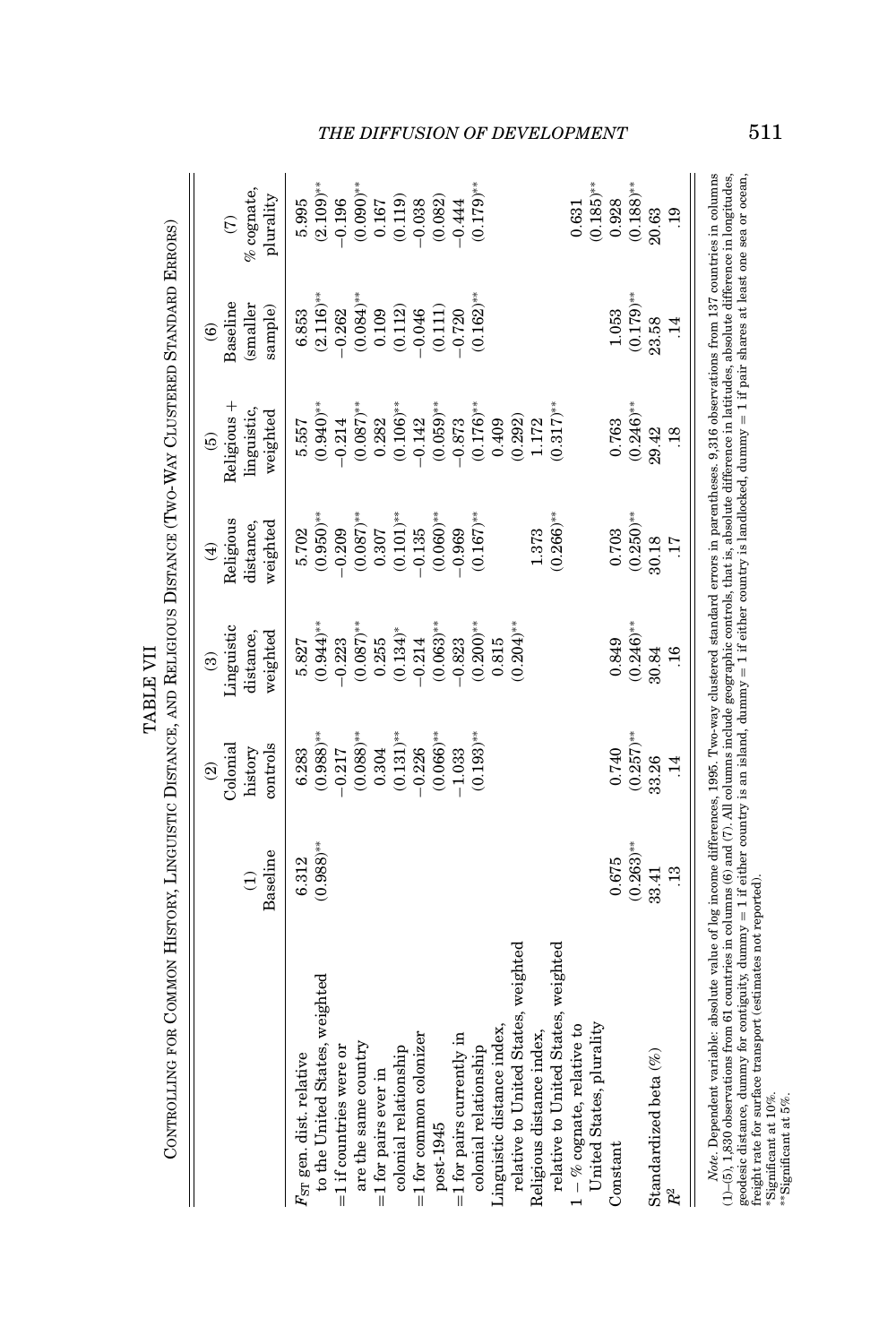of cognate words between plurality languages.<sup>60</sup> To allow comparisons within a common sample, column (6) presents a baseline regression controlling for geographic distance, transport costs and common history variables, for the sample for which the lexicostatistical measure is available. We find results consistent with the ones obtained using Fearon's discrete measure of linguistic distance: comparing columns (6) and (7) of Table VII, the effect of genetic distance falls by 12.5% when controlling for lexicostatistical distance.

In summary, using the best available measures of linguistic and religious distance, the effect of genetic distance on income differences is reduced by about 12%, but the effect remains large and significant. Overall, these results are consistent with our interpretation: when we measure some specific differences in vertically transmitted traits, such as in language or religion, we obtain a reduction in the size of the coefficient on genetic distance, suggesting that genetic distance was capturing some of the barrier effects associated with differences in these vertical characteristics. However, the reduction is not large enough to suggest that genetic distance only captures the effect of linguistic and religious distance. On the contrary, the reduction is relatively modest, and the effect of genetic distance remains large and significant even when controlling for linguistic and religious distance. This suggests that language and religion are but two of the many vertical characteristics that differ across populations, and perhaps not the most important barriers to the diffusion of economic development.

As already mentioned, linguistic or religious distance and genetic distance do not necessarily capture the same long-term historical relations among populations. Societies with very different languages may share recent common ancestors, and therefore a large number of other important cultural and biological characteristics, whereas societies with different genetic histories and traits may share similar languages and religion because of more recent conquests or conversions. This opens up the very interesting question of what other vertical traits and characteristics are behind the large effects of genetic distance on income differences, besides language and religion. Although the identification of specific traits and characteristics is beyond the scope of this paper, and is left for further research, some further discussion is in order.

<sup>60.</sup> Results using the weighted measure, which features far fewer observa-tions, were similar and are available upon request.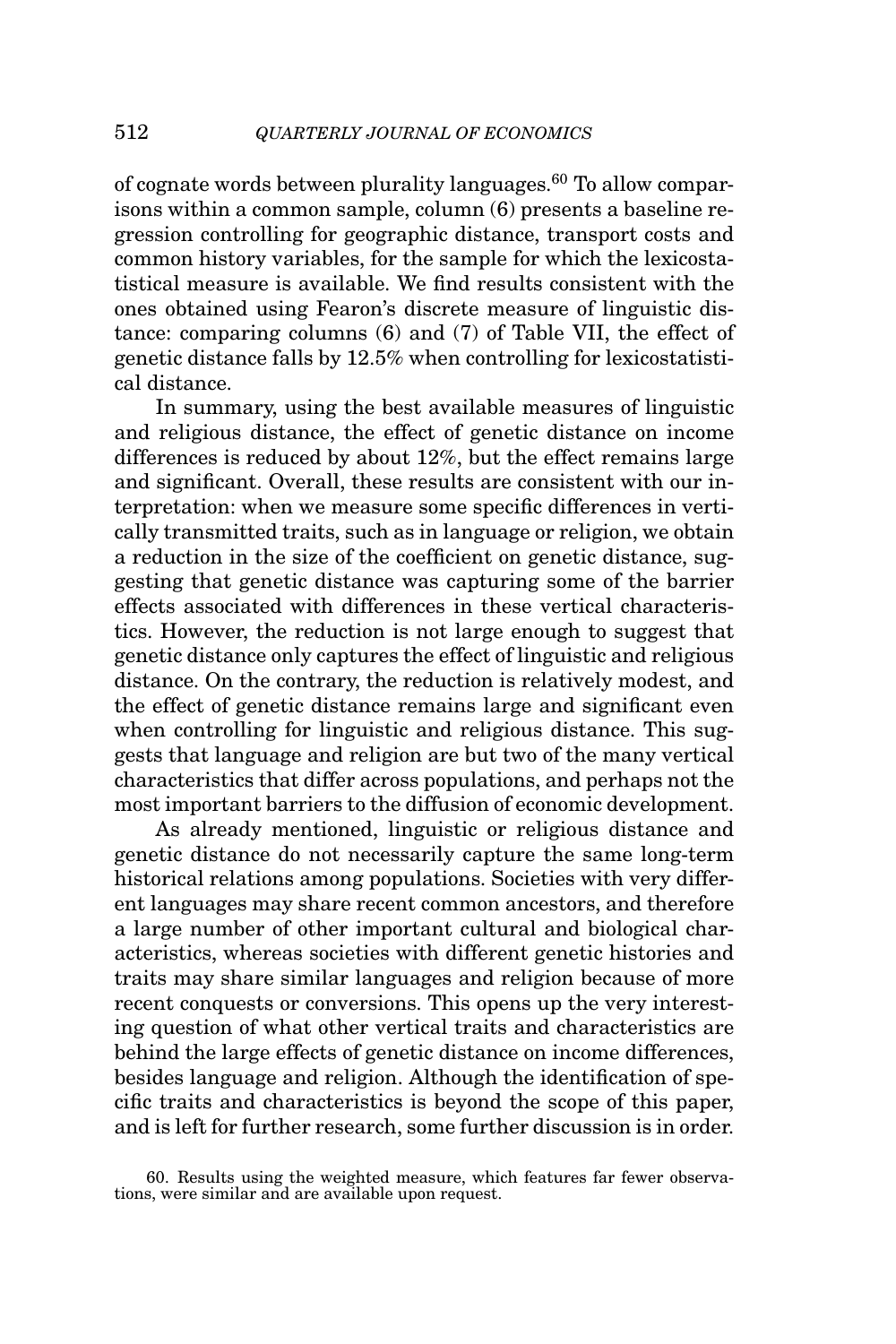There are several possible (and not mutually exclusive) channels through which relative genetic distance may operate as a barrier to the diffusion of innovations and development. A possibility is that genetic distance creates obstacles to interaction and communication that cannot be overcome through translation technologies (such as those readily available when people speak different languages). For example, genetic distance may reflect biological traits that, for cultural reasons—racism, discrimination, lack of trust—affect people's willingness to interact with each other. This would be consistent with work by Guiso, Sapienza, and Zingales (2004, revised in 2008) on cultural biases and trade.

Even when people are willing to interact with each other, communication and adaptation of each other's innovations may be hampered by deep cultural differences (norms, values, habits, etc.) that are not codifiable and translatable from one society to the other. This would be consistent with the evidence in Desmet et al. (2007), already mentioned in the Introduction, showing a strong correlation between genetic distance and answers to 430 questions about norms, values, and cultural characteristics in the World Values Survey, correlations that remain even after controlling for linguistic distance. $61$  Such characteristics may facilitate the diffusion of innovations across cultures that share a set of common attitudes, while preventing or slowing down such diffusion when societies are more distant across a large range of values and norms.<sup>62</sup> More generally, our results suggest that (a) societies

61. Desmet et al. (2007) compared the matrix of genetic distances between fourteen European countries from Cavalli-Sforza, Menozzi, and Piazza (1994) with<br>the answers given in the World Values Survey (WVS) to 430 questions on "Percep-<br>tions of Life, Family and Religion and Morals" from the four of opinion poll distances across countries, such that each element of the matrix represents the average Manhattan distance between each pair of nations in their respective responses to the 430 questions (p. 25). They find that the WVS matrix of cultural distances and the matrix of genetic distances are strongly correlated,<br>with a correlation coefficient equal to .64, and that "the hypothesis of non-positive<br>correlation is strongly rejected based on a Mantel te  $(p$ -value of .00014)<sup>"</sup> (p. 27). They also find that the correlation between the matrix of WVS cultural distances and the matrix of genetic distances remains positive and significant even controlling for a matrix of geographical distances and a matrix of linguistic distances.

62. For example, while the Germans and Austrians share the same language and many other characteristics, there also exist cultural dimensions where the distance between Germany and Britain is smaller than that between Austria and Britain. In the 1999 World Value Survey (http://www.worldvaluessurvey.org/), when asked about "important child quality that children can be encouraged to learn at home," "hard work" was listed as important by 38.7% of respondents in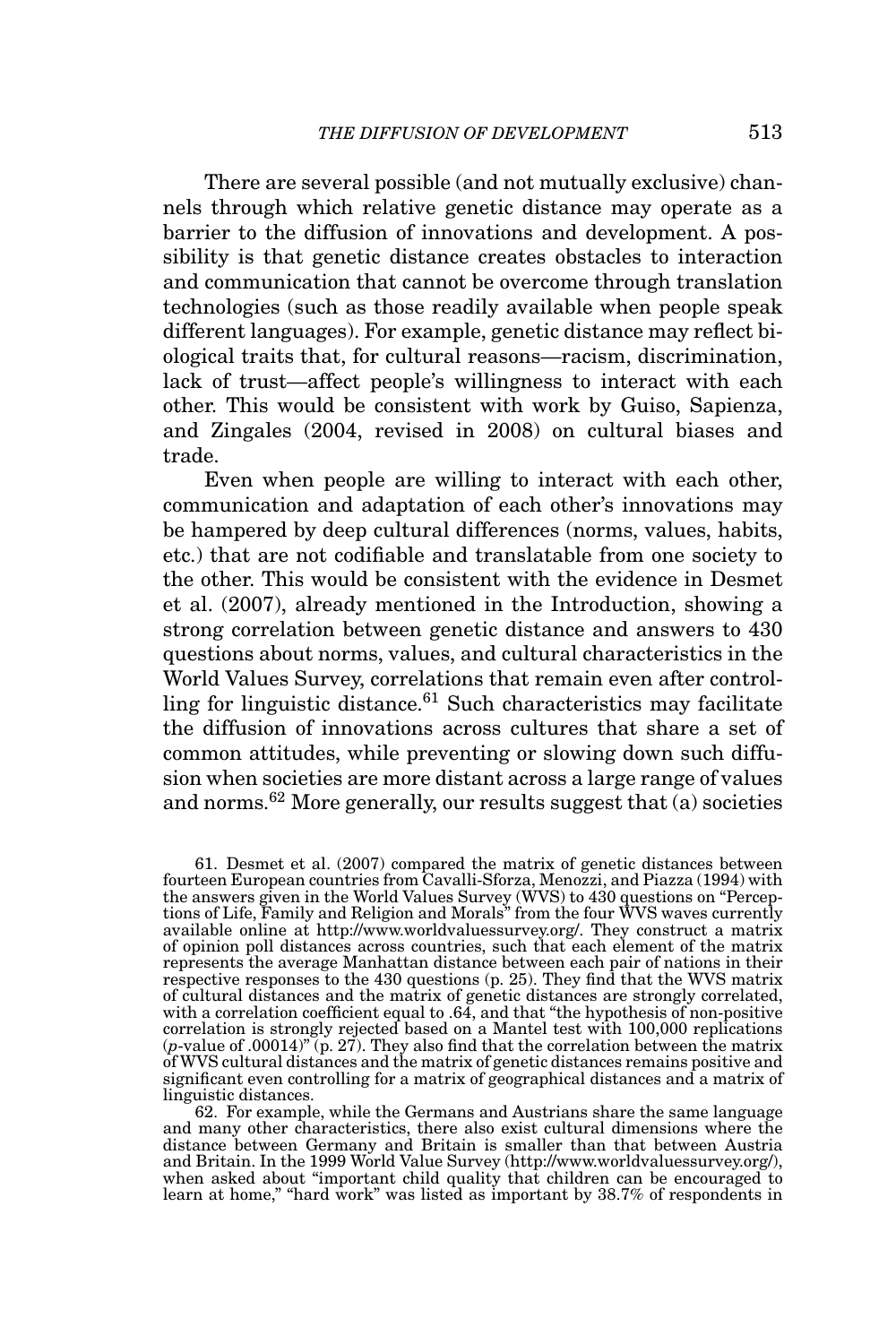#### 514 *QUARTERLY JOURNAL OF ECONOMICS*

differ in more respects than those captured by language and geography, (b) such differences go back to the distant historical and possibly prehistoric past, and (c) such differences still matter for differences in income per capita and the diffusion of modern economic development. Genetic distance represents a novel and useful way to summarize these important traits and characteristics, which are—almost by definition—difficult to codify and measure.

## *IV.G. Historical Income Data*

In this subsection we examine the time variation in the effect of genetic distance in the 500 years that surrounded the Industrial Revolution. We find a pattern of coefficients supportive of our model of diffusion. In Table VIII, we use income per capita data since 1500 from Maddison (2003), and repeat our basic reduced form regression for 1500, 1700, 1820, 1870, 1913, and 1960.63 Our measure of genetic distance is now  $F_{ST}$  genetic distance between plurality groups, relative to the English population.<sup>64</sup> This is both the group to which the plurality genetic group in the United States is matched for the modern period, and (conveniently) the group located in the birthplace of the Industrial Revolution. For the 1500 and 1700 regressions, we use the early match for genetic distance, that is, genetic distance between populations as they were in 1492, prior to the discovery of the Americas and the great migrations

Britain, 23% in Germany, and only 9.9% in Austria, whereas "saving money" was mentioned as important by 32.8% of respondents in Britain, 35% in Germany, and 47.6% in Austria. These numbers are just quick examples of measured cultural characteristics where the British happen to be more similar to the Germans than to the Austrians. The genetic distance between the Germans and the English is less than half that between the English and the Austrians in our European sample.

<sup>63.</sup> The data on income for 1960 and 1995 are from the Penn World Tables version 6.1. For the pre–Industrial Revolution periods (1500 and 1700), where the level of technology might be well captured by population density rather than per capita income, we also used the absolute difference in log population density as the dependent variable instead of the absolute difference in log per capita income. Relative genetic distance again came out positive and significant, with a standardized beta of about 30%, slightly smaller than but in line with what we find for income differences. For a recent analysis of economic development in precolonial, Malthusian times, using population density as the main dependent variable, see Ashraf and Galor (2008).

<sup>64.</sup> We also used Italy as the reference point for the early periods, because there is evidence that Italy was the technological leader in Europe during the Renaissance. This led to no appreciable difference in the results. The Italians and the English are genetically very close relative to average worldwide genetic distance—the genetic distance between the English and the Italians is 0.0072 whereas the average genetic distance between world populations is 0.111.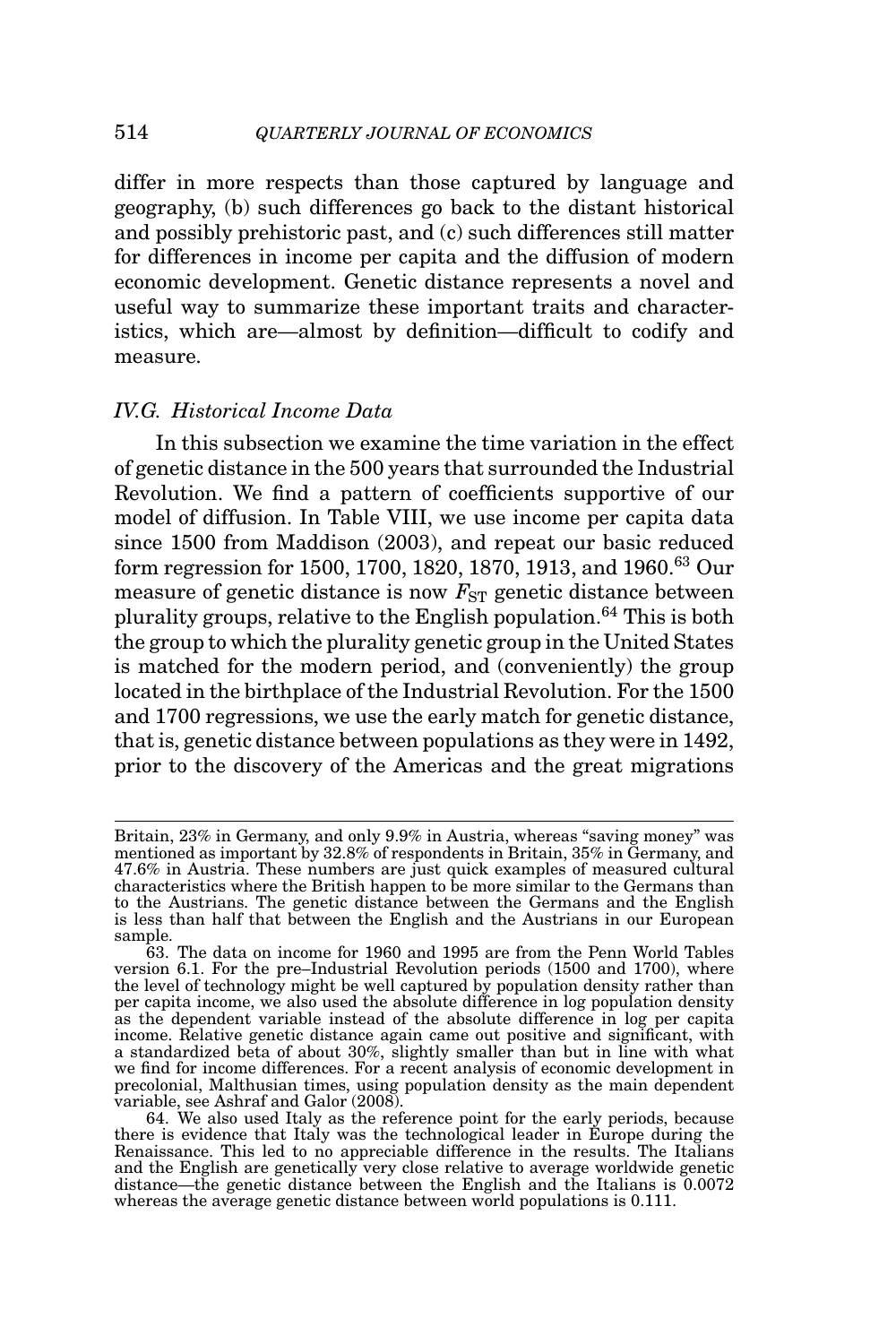|                                              | Regressions Using Historical Income Data (Two-Way Clustered Standard Errors)                                             |                                                                                                                                                                                                                                                                                                     |                                                                                                                                                                                                                                                                     |                                                                                                                                                                                                                                                                                                                                                                                                                             |                                                                                                                                                                                                                                                                                               |                                                    |                                                                                                                                                                                          |
|----------------------------------------------|--------------------------------------------------------------------------------------------------------------------------|-----------------------------------------------------------------------------------------------------------------------------------------------------------------------------------------------------------------------------------------------------------------------------------------------------|---------------------------------------------------------------------------------------------------------------------------------------------------------------------------------------------------------------------------------------------------------------------|-----------------------------------------------------------------------------------------------------------------------------------------------------------------------------------------------------------------------------------------------------------------------------------------------------------------------------------------------------------------------------------------------------------------------------|-----------------------------------------------------------------------------------------------------------------------------------------------------------------------------------------------------------------------------------------------------------------------------------------------|----------------------------------------------------|------------------------------------------------------------------------------------------------------------------------------------------------------------------------------------------|
|                                              | $\ominus$                                                                                                                | $\widehat{\mathfrak{D}}$                                                                                                                                                                                                                                                                            | $\widehat{\mathfrak{G}}$                                                                                                                                                                                                                                            | $\bigoplus$                                                                                                                                                                                                                                                                                                                                                                                                                 | $\widehat{\mathfrak{G}}$                                                                                                                                                                                                                                                                      | $\widehat{\mathfrak{S}}$                           | $\begin{pmatrix} 7 \\ \end{pmatrix}$<br>Income                                                                                                                                           |
|                                              | Income                                                                                                                   | Income                                                                                                                                                                                                                                                                                              | Income                                                                                                                                                                                                                                                              | Income                                                                                                                                                                                                                                                                                                                                                                                                                      | Income                                                                                                                                                                                                                                                                                        | Income                                             |                                                                                                                                                                                          |
|                                              | 1500                                                                                                                     | 1700                                                                                                                                                                                                                                                                                                | 1820                                                                                                                                                                                                                                                                | 1870                                                                                                                                                                                                                                                                                                                                                                                                                        | 1913                                                                                                                                                                                                                                                                                          | 1960                                               | 1995                                                                                                                                                                                     |
| Relative F <sub>ST</sub> genetic distance to | 2.059                                                                                                                    | 2.788                                                                                                                                                                                                                                                                                               |                                                                                                                                                                                                                                                                     |                                                                                                                                                                                                                                                                                                                                                                                                                             |                                                                                                                                                                                                                                                                                               |                                                    |                                                                                                                                                                                          |
| the English, 1500 match                      | (6270)                                                                                                                   | $(0.515)$ **                                                                                                                                                                                                                                                                                        |                                                                                                                                                                                                                                                                     |                                                                                                                                                                                                                                                                                                                                                                                                                             |                                                                                                                                                                                                                                                                                               |                                                    |                                                                                                                                                                                          |
| $F_{ST}$ genetic distance relative to        |                                                                                                                          |                                                                                                                                                                                                                                                                                                     |                                                                                                                                                                                                                                                                     |                                                                                                                                                                                                                                                                                                                                                                                                                             |                                                                                                                                                                                                                                                                                               |                                                    |                                                                                                                                                                                          |
| the English, weighted                        |                                                                                                                          |                                                                                                                                                                                                                                                                                                     |                                                                                                                                                                                                                                                                     | $\begin{array}{c} 1.684 \\ 0.846) \\ 1.188 \\ 1.188 \\ 0.274) \\ \end{array}$                                                                                                                                                                                                                                                                                                                                               |                                                                                                                                                                                                                                                                                               | $^{3.503}_{(0.784)**}$                             | $4.948$<br>(0.785)**                                                                                                                                                                     |
| Absolute difference in                       |                                                                                                                          |                                                                                                                                                                                                                                                                                                     |                                                                                                                                                                                                                                                                     |                                                                                                                                                                                                                                                                                                                                                                                                                             |                                                                                                                                                                                                                                                                                               |                                                    |                                                                                                                                                                                          |
| latitudes                                    | $\begin{array}{c} 0.233 \ 0.124)^* \ 0.040 \end{array}$                                                                  |                                                                                                                                                                                                                                                                                                     |                                                                                                                                                                                                                                                                     |                                                                                                                                                                                                                                                                                                                                                                                                                             |                                                                                                                                                                                                                                                                                               | $\begin{array}{c} 1.201 \\ (0.244) \end{array}$ ** | $\frac{0.527}{(0.245) }$<br>**<br>0.420                                                                                                                                                  |
| Absolute difference in                       |                                                                                                                          |                                                                                                                                                                                                                                                                                                     |                                                                                                                                                                                                                                                                     |                                                                                                                                                                                                                                                                                                                                                                                                                             |                                                                                                                                                                                                                                                                                               |                                                    |                                                                                                                                                                                          |
| longitudes                                   |                                                                                                                          |                                                                                                                                                                                                                                                                                                     |                                                                                                                                                                                                                                                                     |                                                                                                                                                                                                                                                                                                                                                                                                                             |                                                                                                                                                                                                                                                                                               |                                                    |                                                                                                                                                                                          |
| Geodesic distance                            |                                                                                                                          |                                                                                                                                                                                                                                                                                                     |                                                                                                                                                                                                                                                                     |                                                                                                                                                                                                                                                                                                                                                                                                                             |                                                                                                                                                                                                                                                                                               |                                                    |                                                                                                                                                                                          |
| $(1,000s$ of $km)$                           | $(0.075)$ $(0.015)$ $(0.023)$ $(0.031)$ $(0.047)$ $(0.047)$ $(0.031)$ $(0.031)$ $(0.032)$ $(0.0332)$ $(0.045)$ $(0.045)$ | $\begin{array}{c} 690 \\ 0.180 \\ 0.160 \\ 0.080 \\ 0.000 \\ 0.000 \\ 0.000 \\ 0.000 \\ 0.000 \\ 0.000 \\ 0.000 \\ 0.000 \\ 0.000 \\ 0.000 \\ 0.000 \\ 0.000 \\ 0.000 \\ 0.000 \\ 0.000 \\ 0.000 \\ 0.000 \\ 0.000 \\ 0.000 \\ 0.000 \\ 0.000 \\ 0.000 \\ 0.000 \\ 0.000 \\ 0.000 \\ 0.000 \\ 0.00$ | $\begin{array}{cccc} 0.671 & 0.383^*\\ 0.3383^* & 0.034 & 0.034\\ 0.0394 & 0.0199^*\\ 0.01935 & 0.025\\ 0.0144 & 0.096\\ 0.00000 & 0.00000\\ 0.00000 & 0.00000\\ 0.00000 & 0.00000\\ 0.00000 & 0.00000\\ 0.00000 & 0.0000\\ 0.00000 & 0.0000\\ 0.00000 & 0.0000\\ $ | $\begin{array}{l} \left(0.267\right)^{**} \\ \left(0.124\right) \\ \left(0.064\right)^{*} \\ \left(0.064\right)^{*} \\ \left(0.064\right)^{*} \\ \left(0.048\right)^{*} \\ \left(0.070\right) \\ \left(0.070\right) \\ \left(0.078\right)^{**} \\ \left(0.076\right)^{*} \\ \left(0.076\right)^{*} \\ \left(0.049\right) \\ \left(0.049\right) \\ \left(0.049\right) \\ \left(0.049\right) \\ \left(0.049\right) \\ \left($ | $\begin{array}{l} 1.967\\[-4pt] 0.924)\\[-4pt] 0.286\\[-4pt] 0.263)\\[-4pt] 0.263)\\[-4pt] 0.263)\\[-4pt] 0.263)\\[-4pt] 0.263)\\[-4pt] 0.263)\\[-4pt] 0.263)\\[-4pt] 0.263)\\[-4pt] 0.263)\\[-4pt] 0.263)\\[-4pt] 0.263)\\[-4pt] 0.263)\\[-4pt] 0.263)\\[-4pt] 0.263)\\[-4pt] 0.263)\\[-4pt$ |                                                    | $\begin{array}{l} (0.239)^*\\ -0.087\\ -0.064\\ (0.040)^*\\ (0.064)^*\\ (0.064)^*\\ (0.064)^*\\ (0.064)^*\\ (0.005)^*\\ (0.0075)\\ (0.0075)\\ (1.087)\\ (1.084)\\ (1.084)\\ \end{array}$ |
| $=1$ for contiguity                          |                                                                                                                          |                                                                                                                                                                                                                                                                                                     |                                                                                                                                                                                                                                                                     |                                                                                                                                                                                                                                                                                                                                                                                                                             |                                                                                                                                                                                                                                                                                               |                                                    |                                                                                                                                                                                          |
|                                              |                                                                                                                          |                                                                                                                                                                                                                                                                                                     |                                                                                                                                                                                                                                                                     |                                                                                                                                                                                                                                                                                                                                                                                                                             |                                                                                                                                                                                                                                                                                               |                                                    |                                                                                                                                                                                          |
| $=1$ if either country is an                 |                                                                                                                          |                                                                                                                                                                                                                                                                                                     |                                                                                                                                                                                                                                                                     |                                                                                                                                                                                                                                                                                                                                                                                                                             |                                                                                                                                                                                                                                                                                               |                                                    |                                                                                                                                                                                          |
| island                                       |                                                                                                                          |                                                                                                                                                                                                                                                                                                     |                                                                                                                                                                                                                                                                     |                                                                                                                                                                                                                                                                                                                                                                                                                             |                                                                                                                                                                                                                                                                                               |                                                    |                                                                                                                                                                                          |
| $=1$ if either country is                    |                                                                                                                          |                                                                                                                                                                                                                                                                                                     |                                                                                                                                                                                                                                                                     |                                                                                                                                                                                                                                                                                                                                                                                                                             |                                                                                                                                                                                                                                                                                               |                                                    |                                                                                                                                                                                          |
| landlocked                                   |                                                                                                                          |                                                                                                                                                                                                                                                                                                     |                                                                                                                                                                                                                                                                     |                                                                                                                                                                                                                                                                                                                                                                                                                             |                                                                                                                                                                                                                                                                                               |                                                    |                                                                                                                                                                                          |
| =1 if pair shares at least                   |                                                                                                                          |                                                                                                                                                                                                                                                                                                     |                                                                                                                                                                                                                                                                     |                                                                                                                                                                                                                                                                                                                                                                                                                             |                                                                                                                                                                                                                                                                                               |                                                    |                                                                                                                                                                                          |
| one sea or ocean                             |                                                                                                                          |                                                                                                                                                                                                                                                                                                     |                                                                                                                                                                                                                                                                     |                                                                                                                                                                                                                                                                                                                                                                                                                             |                                                                                                                                                                                                                                                                                               |                                                    |                                                                                                                                                                                          |
| Freight rate                                 | $-0.005$                                                                                                                 |                                                                                                                                                                                                                                                                                                     |                                                                                                                                                                                                                                                                     | $\begin{array}{c} 1.668 \\ (2.859) \\ 0.100 \\ (0.471) \end{array}$                                                                                                                                                                                                                                                                                                                                                         |                                                                                                                                                                                                                                                                                               |                                                    |                                                                                                                                                                                          |
| (surface transport)                          | (0.863)                                                                                                                  |                                                                                                                                                                                                                                                                                                     |                                                                                                                                                                                                                                                                     |                                                                                                                                                                                                                                                                                                                                                                                                                             |                                                                                                                                                                                                                                                                                               | (3.331)                                            |                                                                                                                                                                                          |
| Constant                                     | 0.249                                                                                                                    |                                                                                                                                                                                                                                                                                                     | $(1.045)$<br>$0.139$<br>$(0.192)$                                                                                                                                                                                                                                   |                                                                                                                                                                                                                                                                                                                                                                                                                             |                                                                                                                                                                                                                                                                                               | $-0.250$                                           | 0.663                                                                                                                                                                                    |
|                                              | $(0.149)^*$                                                                                                              | (0.170)                                                                                                                                                                                                                                                                                             |                                                                                                                                                                                                                                                                     |                                                                                                                                                                                                                                                                                                                                                                                                                             | (0.689)                                                                                                                                                                                                                                                                                       | (0.526)                                            | $(0.267)$ **                                                                                                                                                                             |

TABLE VIII TABLE VIII

THE DIFFUSION OF DEVELOPMENT 515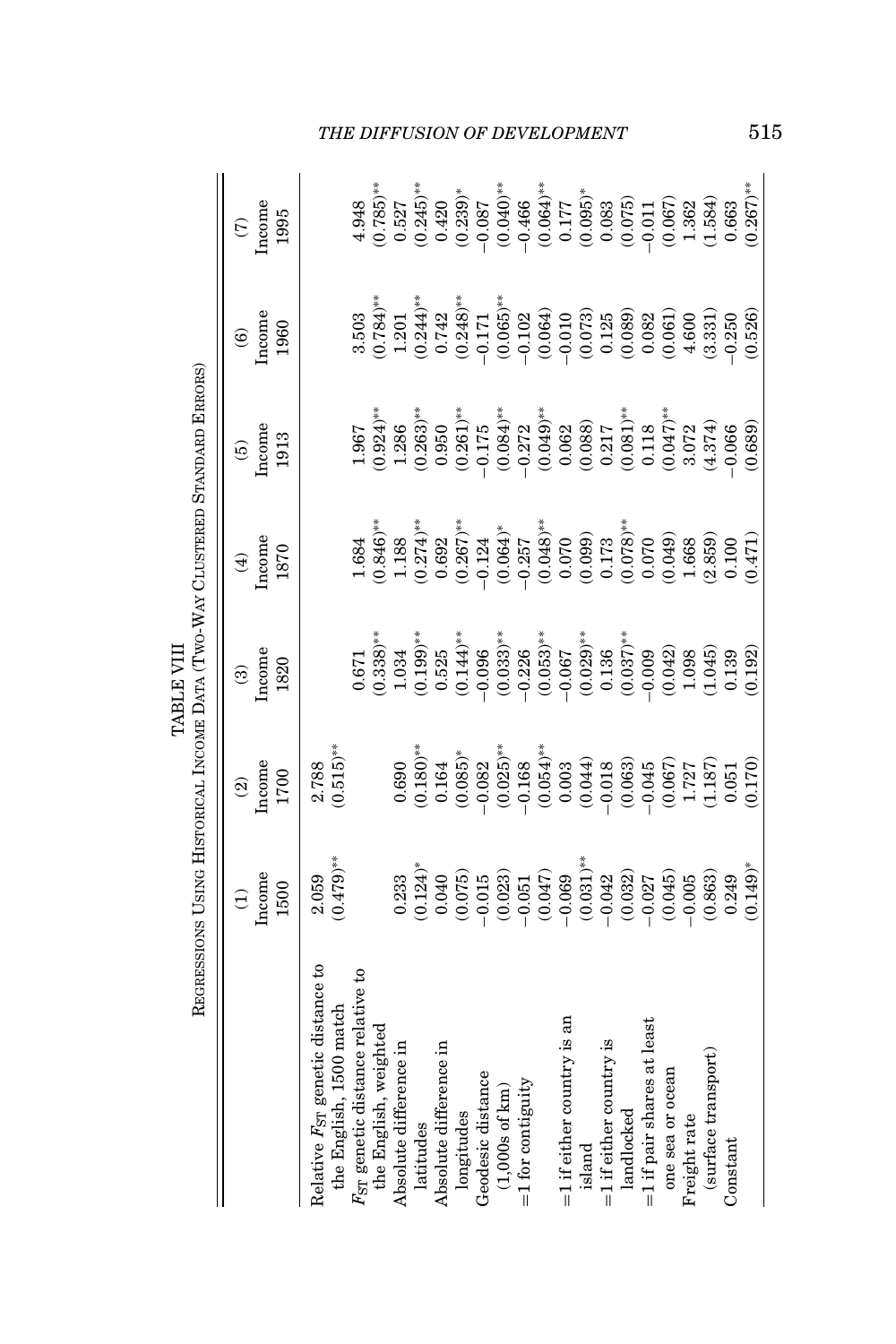|                                                                                                                                                                                           |                |                                 | TABLE VIII<br>(CONTINUED)                |                               |                                 |                                          |                                                        |
|-------------------------------------------------------------------------------------------------------------------------------------------------------------------------------------------|----------------|---------------------------------|------------------------------------------|-------------------------------|---------------------------------|------------------------------------------|--------------------------------------------------------|
|                                                                                                                                                                                           | Income<br>1500 | Income<br>1700<br>$\widehat{S}$ | Income<br>1820<br>$\widehat{\mathbf{e}}$ | Income<br>1870<br>$\bigoplus$ | Income<br>1913<br>$\widehat{e}$ | Income<br>1960<br>$\widehat{\mathbf{e}}$ | $\begin{pmatrix} 7 \\ \end{pmatrix}$<br>Income<br>1995 |
| # observations                                                                                                                                                                            | 325            | 406                             | 035                                      | .485                          | 1.653                           | 4,753                                    |                                                        |
| #countries                                                                                                                                                                                | 26             | 29                              | 46                                       | 55                            | 58                              | 98                                       | 9,316<br>137                                           |
| Standardized beta (%)                                                                                                                                                                     | 45.01          | 40.48                           | 8.74                                     | 14.95                         |                                 |                                          |                                                        |
| Standardized beta (%)                                                                                                                                                                     | 45.01          | 40.58                           | 10.20                                    | 32.63                         | 14.89<br>29.71                  | 29.07<br>26.24                           | 32.84<br>25.35                                         |
| (common sample of 325 obs.)                                                                                                                                                               |                |                                 |                                          |                               |                                 |                                          |                                                        |
| $R^2$                                                                                                                                                                                     | $\frac{8}{1}$  | $\frac{24}{3}$                  | 23                                       | $\frac{6}{1}$                 |                                 | $\overline{17}$                          | $\mathbf{r}_3$                                         |
| Notes. Dependent variable: difference in per capita income, in dates specified in row 2. Two-way clustered standard errors in parentheses.<br>Significant at 10%.<br>**Significant at 5%. |                |                                 |                                          |                               |                                 |                                          |                                                        |

\*Significant at 10%.<br>\*\*Significant at 5%.

# 516 *QUARTERLY JOURNAL OF ECONOMICS*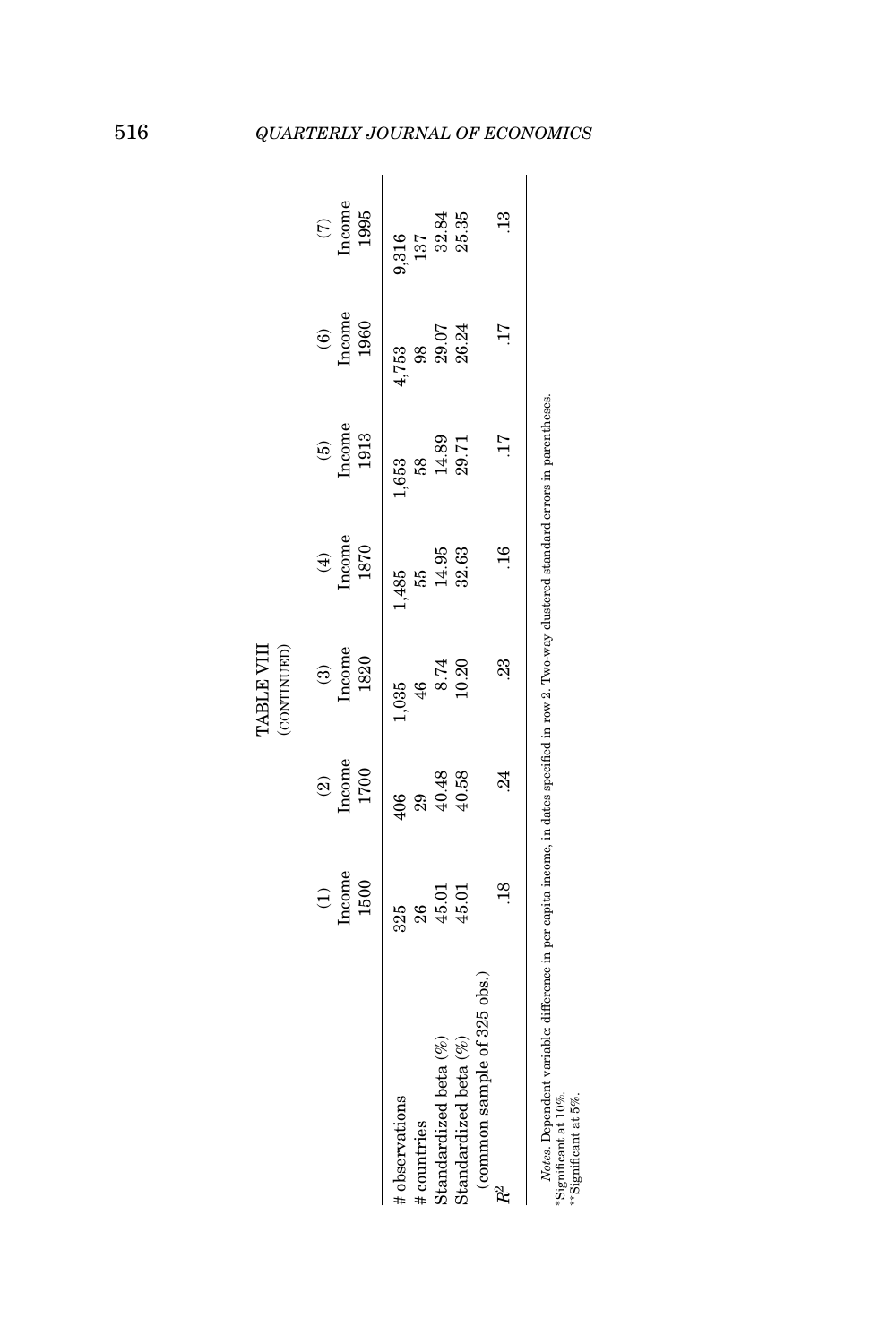of modern times.<sup>65</sup> For the subsequent periods we use the current match.

Table VIII shows that across all periods, the coefficient on relative genetic distance is statistically significant and positive. Moreover, the magnitudes are much larger than for the current period: in regressions obtained from a common sample of 26 countries (325 pairs) for which data are continuously available, standardized beta coefficients range from 25.35% (in 1995) to 45.01% (in 1500). Thus, genetic distance is strongly positively correlated with income differences throughout modern history. It is worth noting that genetic distance bears a large, positive, and significant effect on income differences for the past five centuries, even though income differences in 1500 and in 1995 are basically uncorrelated. (Table II shows this correlation to be −0.051 for the 325 country pairs for which data are available.) This noteworthy fact is highly consistent with our interpretation of genetic distance as a barrier to the diffusion of innovations across populations: genetic distance remains significant throughout the centuries despite significant reversals of fortune since 1500, and despite the fact the genetic distance itself remained highly persistent (composition effects related to the conquest of the New World being the only significant sources of change).

The time pattern of the effect in the common sample of 26 countries provides additional clues that support our interpretation. The standardized beta on genetic distance decreases from 1500 to 1820, then increases significantly in 1870 during the Industrial Revolution, and declines gradually thereafter. The shape of this time path during the 19th century is consistent with the view that the effect captures the diffusion of economic development from the world technological frontier—in particular, the gradual spread of the Industrial Revolution. A major shift in the growth regime (the Industrial Revolution) initially results in large income discrepancies. These discrepancies persist in proportion to genealogical relatedness. As more and more countries adopt the major innovation, the impact of genetic distance progressively

<sup>65.</sup> Regressions for these early periods feature at most 29 countries. These countries are Australia, Austria, Belgium, Brazil, Canada, China, Denmark,<br>Egypt, Finland, France, Germany, Greece, India, Indonesia, Ireland, Italy, Japan,<br>Korea, Mexico, Morocco, Netherlands, New Zealand, Norway, Portuga countries) for 1700.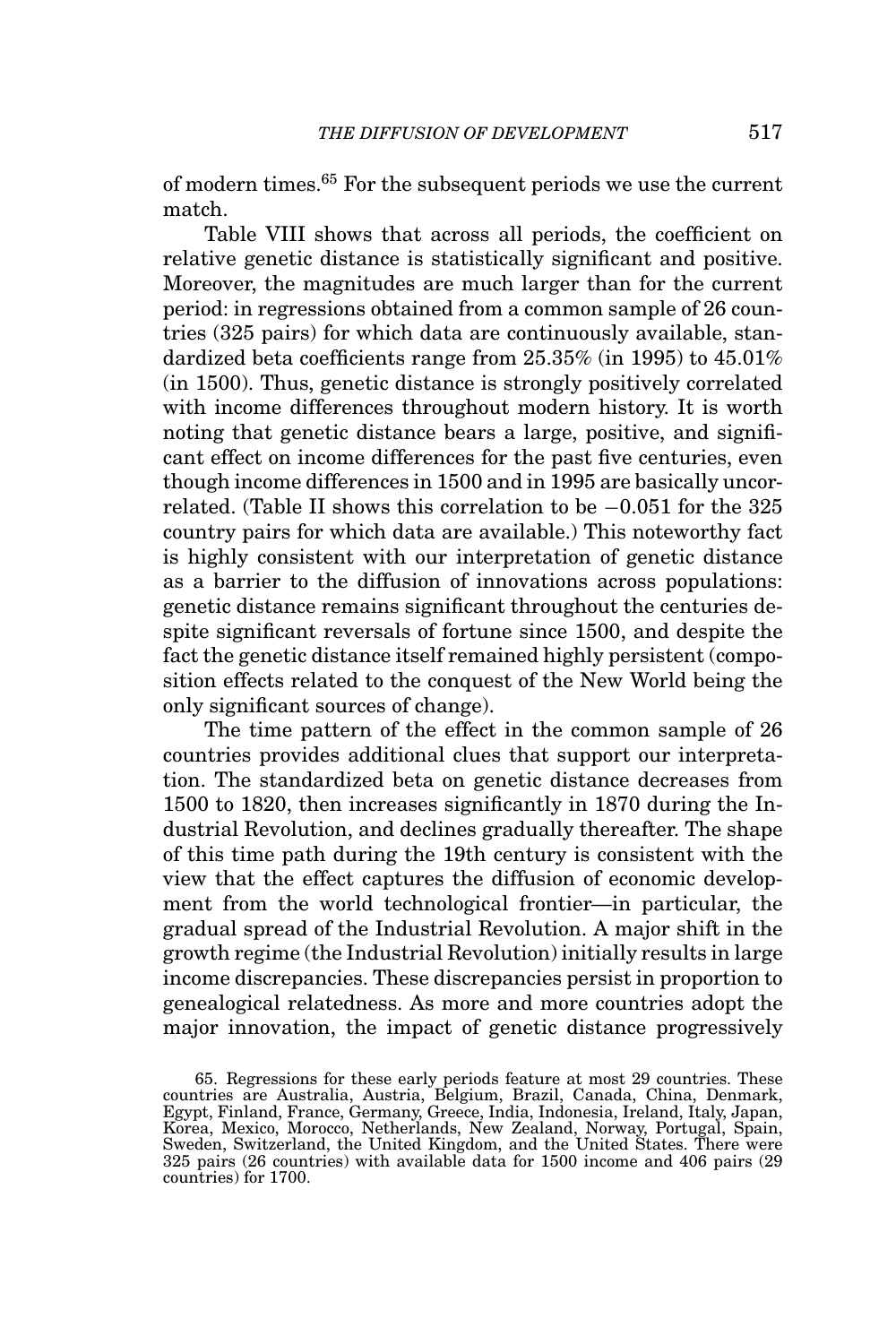declines.<sup>66</sup> At the same time, the slight decrease of the effect in recent times suggests that the impact of genetic distance may progressively decline, as more and more countries adopt the frontier innovations, and intersocietal barriers to the diffusion of development decrease through globalization and other forces.<sup>67</sup>

# *IV.H. Genetic Distance across European Countries*

As the last step in our empirical investigation, we provide a detailed analysis of the European sample. Analyzing the European data can be informative for several reasons. First, it constitutes a robustness check on the worldwide results. Second, matching populations to countries is much more straightforward for Europe than for the rest of the world, because the choice of sampled populations happens to match nation-state boundaries. This should reduce the incidence of measurement error. Third, genetic distances are orders of magnitude smaller across countries of Europe, and genetic specificities there have developed over the last few thousand years (and not tens of thousands of years). It is very unlikely that any genetic traits have risen to prominence within Europe as the result of strong natural selection over such a short period of time, so a finding that genetic distance based on neutral markers within Europe is associated with income differences would be evidence that barriers to the diffusion of development are primarily induced by differences in culturally transmitted traits.

We maintain the choice of the United States as the frontier country. This requires us to use measures of genetic distance based on plurality groups, because we lack the data to calculate weighted genetic distances from European countries to the United States.68 To maintain consistency throughout, we also use measures of linguistic and religious distance based on plurality languages and plurality religions (this choice does not matter in terms of our

67. Within our simplified model, globalization and other forces that reduce intersocietal barriers can be interpreted as a reduction in the parameter  $\beta$ .

68. We do not have data on genetic distance between West Africans, Central Amerindians, and Chinese, on the one hand, and European populations at the level of precision of the European data set, on the other. These would be required to compute weighted genetic distance from European countries to the United States.

<sup>66.</sup> In terms of the comparative statics of our simplified reduced-form model, an increase in the effect of genetic distance on income differences may be expected right after a big jump in the parameter  $\Delta$  at the technological frontier. A more general interpretation is that the effect should increase after a series of big positive shocks to technology at the frontier, including possibly to the R&D technology itself. See the discussion in Howitt and Meyer-Foulkes (2005). An analytical formalization of these ideas within a dynamic extension of our framework is available upon request.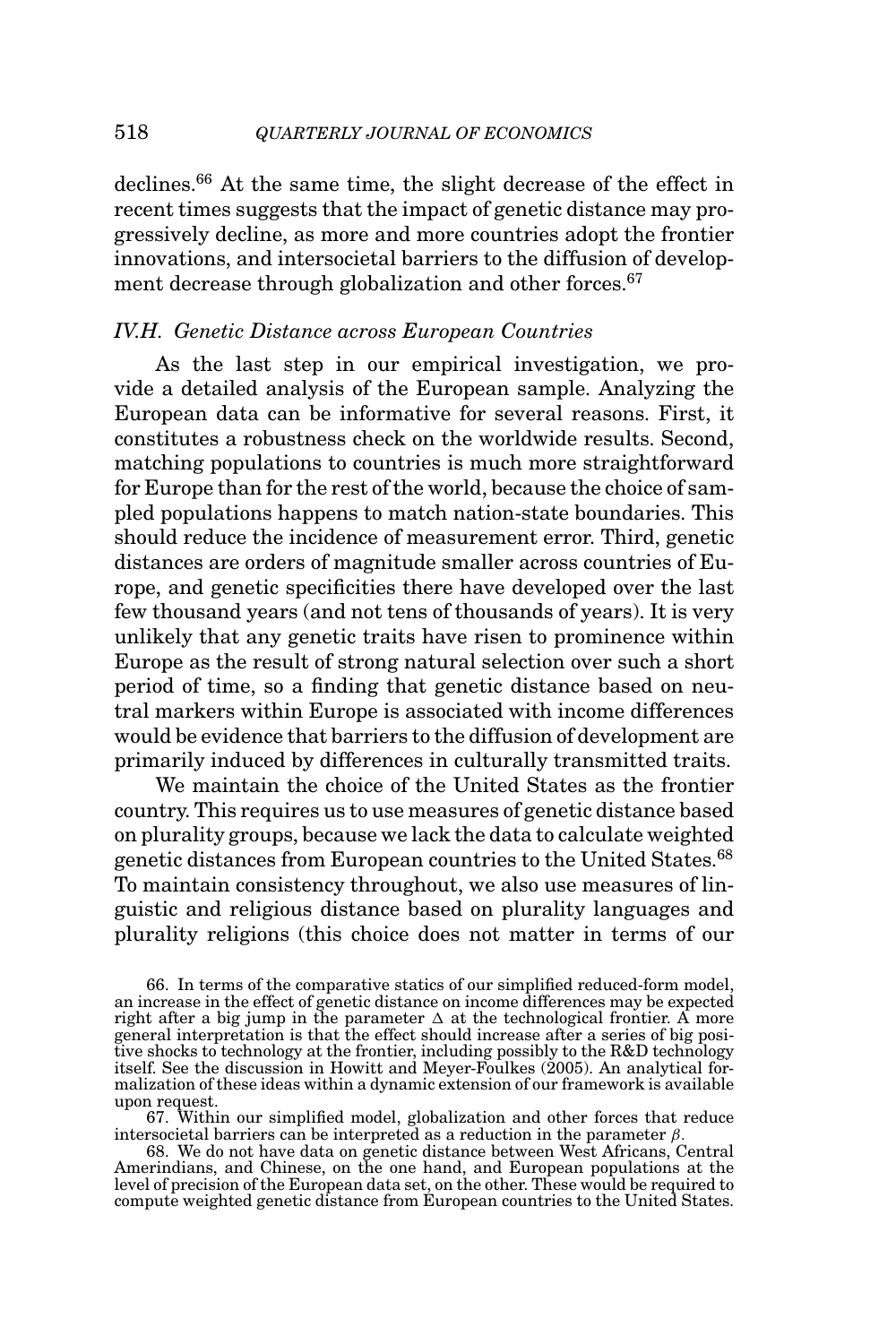empirical results). Because the plurality population of the United States is matched to the English population, genetic distance is entered relative to the English. Similarly, linguistic distance is relative to the English language, and religious distance is relative to Protestants.69

*Univariate Regressions and Geographic Controls.* In Table IX we present univariate regressions and regressions controlling for geography and transport costs.<sup>70</sup> Genetic distance is again positively and significantly associated with income differences. Columns (1) and (2) confirm empirically Implication 2 of our model—the coefficient on relative genetic distance is about 30% larger than the coefficient on absolute genetic distance. These effects also are about 30% larger in magnitude than the corresponding effects found in the world sample (Table III, columns (1)–(4)). While genetic distances across European countries are smaller than in the world sample, so are the income differences to be explained.

We then add distance metrics and a large set of micro-geography controls as defined in Section IV.D.71 The main direction of geographic inequality in Europe seems to be longitudinal—between the former Soviet Bloc countries and the West. The controls include the variables used in Giuliano, Spilimbergo, and Tonon (2006), namely a dummy variable taking a value of 1 if countries in a pair share access to the same sea or ocean; a variable that measures the average elevation of countries

69. Our results are robust to using Germany or the United Kingdom as the frontier countries instead of the United States. Results with the Germany and UK baselines are available upon request. It is not surprising that the results using the United Kingdom as the baseline would be similar to those using the United States (the genetic and linguistic groups are the same, and only the religious plurality groups differ). Germans are genetically very close to the English, and like the United States the plurality religion is Protestant, so again the results change little when Germany is used as the baseline. In fact, any genetic group in Northwestern Europe is close to the English.

70. Summary statistics for the European sample are available upon request. On these, brief observations are in order. First, as stressed by Giuliano, Spilimbergo, and Tonon (2006), genetic distance is indeed correlated wit distance and transportation costs (geodesic distance and freight costs themselves bear a .968 correlation with each other). This remains true, though the correlations are weaker, when relative genetic distance is considered. Second, as in the world sample, relative genetic distance is only weakly correlated with relative linguistic<br>and religious distances. Third, the correlation of absolute log income differences<br>with absolute genetic distance (.328) is smaller that genetic distance to the English (.409), as our model predicts.

71. Again, introducing distance metrics and freight costs relative to the fron-tier (either the United Kingdom, the United States, or Germany) did not change our results concerning genetic distance. These regressions are available upon request.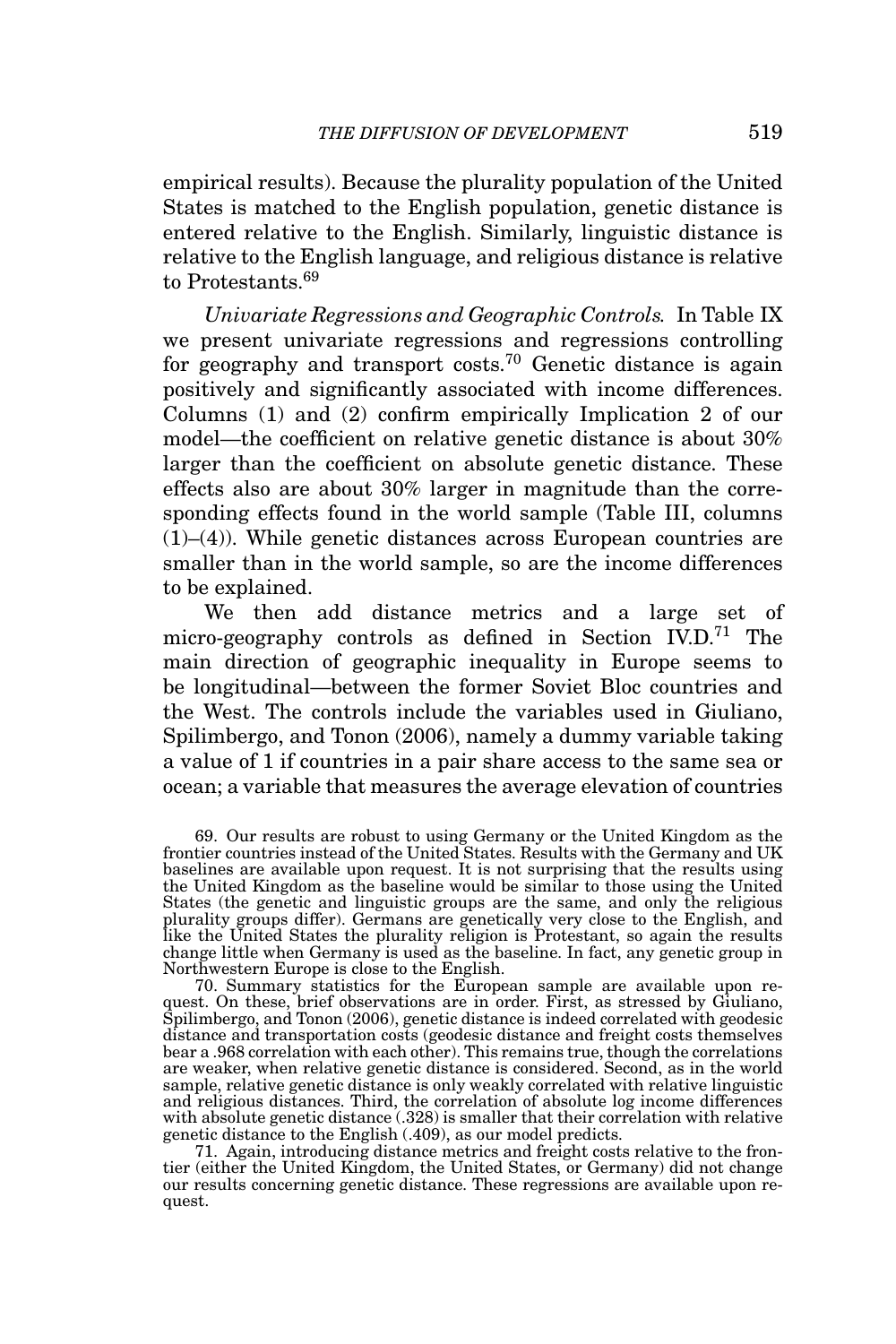|                            | (1)<br>No controls, | (2)<br>No controls,             | (3)           | (4)           |
|----------------------------|---------------------|---------------------------------|---------------|---------------|
|                            |                     | simple genetic relative genetic | Add           | 1870          |
|                            | distance            | distance                        |               | income data   |
|                            |                     |                                 | geography     |               |
| $F_{ST}$ genetic distance  | 28.134              |                                 |               |               |
| in Europe                  | $(14.605)^{*}$      |                                 |               |               |
| $F_{ST}$ genetic distance, |                     | 45.222                          | 39.333        | 39.842        |
| relative to the English    |                     | $(22.193)$ **                   | $(18.708)$ ** | $(11.052)$ ** |
| Absolute difference in     |                     |                                 | $-0.800$      | 0.467         |
| latitudes                  |                     |                                 | (0.723)       | (1.397)       |
| Absolute difference in     |                     |                                 | 0.233         | 1.022         |
| longitudes                 |                     |                                 | $(0.129)^{*}$ | (1.171)       |
| Geodesic distance          |                     |                                 | $-0.344$      | $-0.150$      |
| $(1,000s$ of km $)$        |                     |                                 | (0.306)       | (0.177)       |
| $=1$ for contiguity        |                     |                                 | $-0.136$      | $-0.204$      |
|                            |                     |                                 | $(0.073)^*$   | $(0.063)$ **  |
| $=1$ if either country is  |                     |                                 | $-0.078$      | 0.039         |
| an island                  |                     |                                 | (0.087)       | (0.086)       |
| $=1$ if pair shares at     |                     |                                 | $-0.159$      | $-0.063$      |
| least one sea or ocean     |                     |                                 | (0.137)       | (0.070)       |
| Average elevation          |                     |                                 | $-0.028$      | $-0.049$      |
| between countries          |                     |                                 | (0.223)       | (0.141)       |
| Freight rate               |                     |                                 | 16.532        | $-4.004$      |
| (surface transport)        |                     |                                 | (14.387)      | (5.938)       |
| $=1$ if either country is  |                     |                                 | 0.074         | $\alpha$      |
| landlocked                 |                     |                                 | (0.178)       |               |
| Constant                   | 0.378               | 0.382                           | $-2.079$      | 1.130         |
|                            | $(0.099)$ **        | $(0.084)$ **                    | (2.293)       | (0.947)       |
| # of observations          | 325                 | 325                             | 325           | 171           |
| # of countries             | 26                  | 26                              | 26            | 19            |
| Standardized beta $(\%)$   | 31.69               | 39.80                           | 34.61         | 59.28         |
| $R^2$                      | .10                 | .16                             | .21           | .39           |

| TABLE IX |  |
|----------|--|
|----------|--|

RESULTS FOR THE EUROPEAN DATA SET (TWO-WAY CLUSTERED STANDARD ERRORS)

*Notes*. Dependent variable: Difference in log per capita income across pairs (in 1995 for columns (1)-(3), in 1870 for column (4)). Two-way clustered standard errors in parentheses. <sup>*a*</sup>Dropped due to singularity. *\**Significant at 10%.

∗∗Significant at 5%.

that lies on the direct path between two countries (for instance, the average elevation between France and Austria is the average elevation of France, Germany, and Austria); and their measure of freight costs from the Import Export Wizard. In addition to these controls, we included additional measures of isolation: a dummy for contiguity, a dummy taking a value of 1 if at least one country in a pair is landlocked, and a similar dummy variable for islands. Together, the inclusion of these variables reduces the standardized effect of relative genetic distance from 41.08%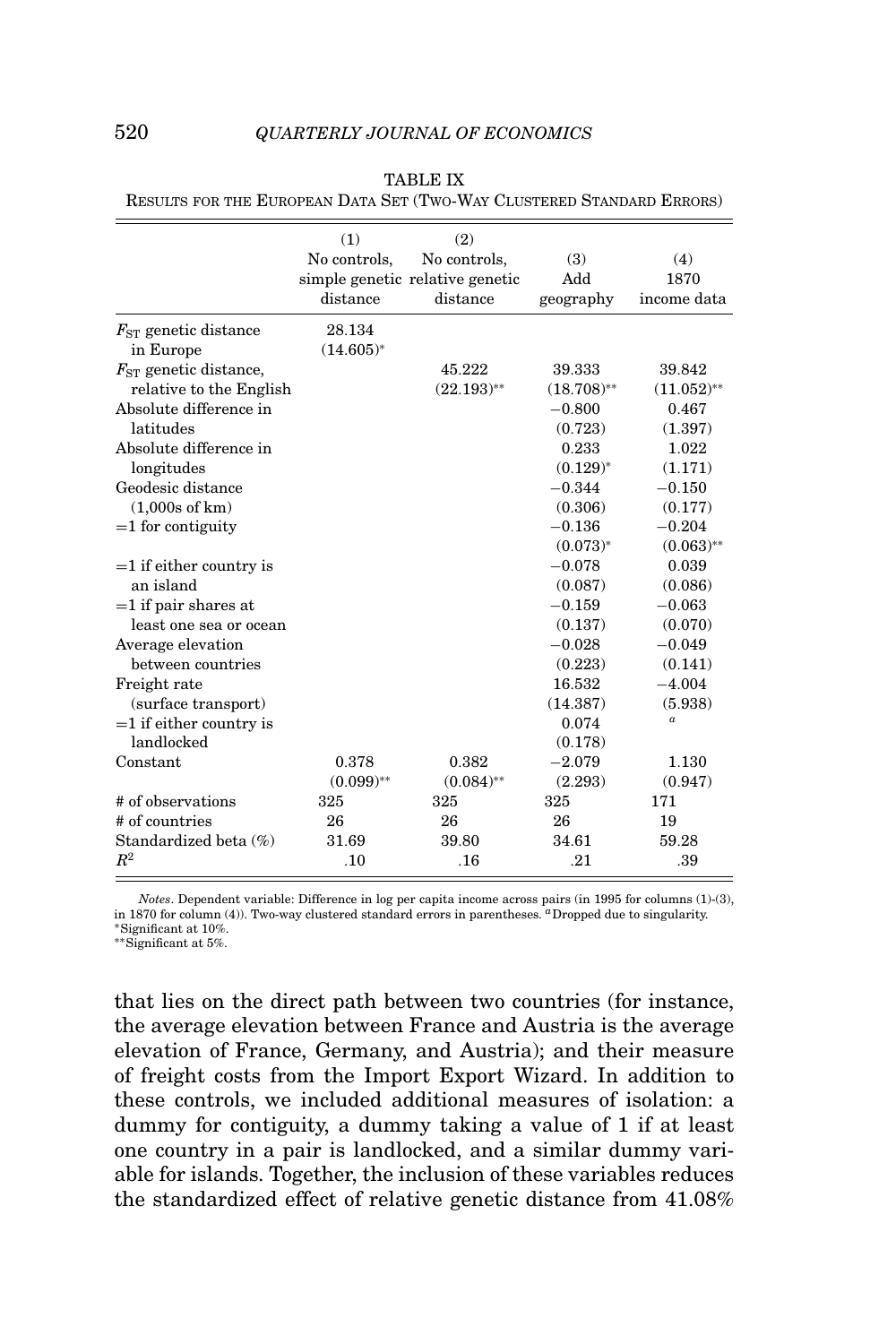to 34.61%, but the effect remains larger than in the world sample, and statistically significant at the 5% level. Although it is clearly crucial to control for geographic factors here, these do not seem to play nearly as important a role in income differences as they apparently do in bilateral trade between European countries.

The last column of Table IX uses income differences in 1870 as the dependent variable. Although we lose seven countries for lack of income data in the Maddison source, the results on genetic distance relative to the English are quantitatively and statistically much stronger than those for the contemporary period, consistent with the findings reported in Section IV.G. Upon impact, a major new innovation such as the Industrial Revolution diffuses in proportion to how genetically distant countries are from the frontier.<sup>72</sup>

*Controlling for Linguistic and Religious Distance.* In a short comment on our work, Fearon (2006) examined the interrelationships between genetic and linguistic distance within Europe. Regressing income levels on genetic distance from the English, geodesic distance to the United Kingdom, and linguistic distance from the English language (using both his data based on linguistic trees and the lexicostatistical data), he found that genetic distance was generally robust to the inclusion of these variables.<sup>73</sup> We reexamine this issue using our bilateral methodology and with our full set of geographic controls. Table X presents the results.<sup>74</sup> The bottom line is that the magnitude of the genetic distance effect is not affected by the inclusion of linguistic and religious distance. We refer the reader to Section IV.F for an interpretation of these results.

72. It is convenient (and surely not a coincidence) that the baseline population for calculating relative genetic distance, the English, is the plurality group both in the United States (the frontier in 1995) and in the birthplace of the Industrial Revolution (the frontier in 1870).

73. Fearon (2006) presented one regression with 22 observations using the lexicostatistical data where the *t*-statistic on the coefficient on genetic distance to the English fell to 1.5. We have replicated this regression with all 23 European countries for which the lexicostatistical and linguistic trees data are available and found that genetic distance remained statistically significant at the 5% level (Iceland, Hungary, and Finland are missing from these regressions due to lack of data on one or the other linguistic distance measure). These results are available upon request.

74. While our baseline sample features 26 countries, we lack observations on linguistic and religious distance for Iceland, and we lack lexicostatistical data for Hungary and Finland, where Indo-European languages are not spoken. As a result, columns (1) and (3) present baseline regressions, including geographic controls only, for comparison.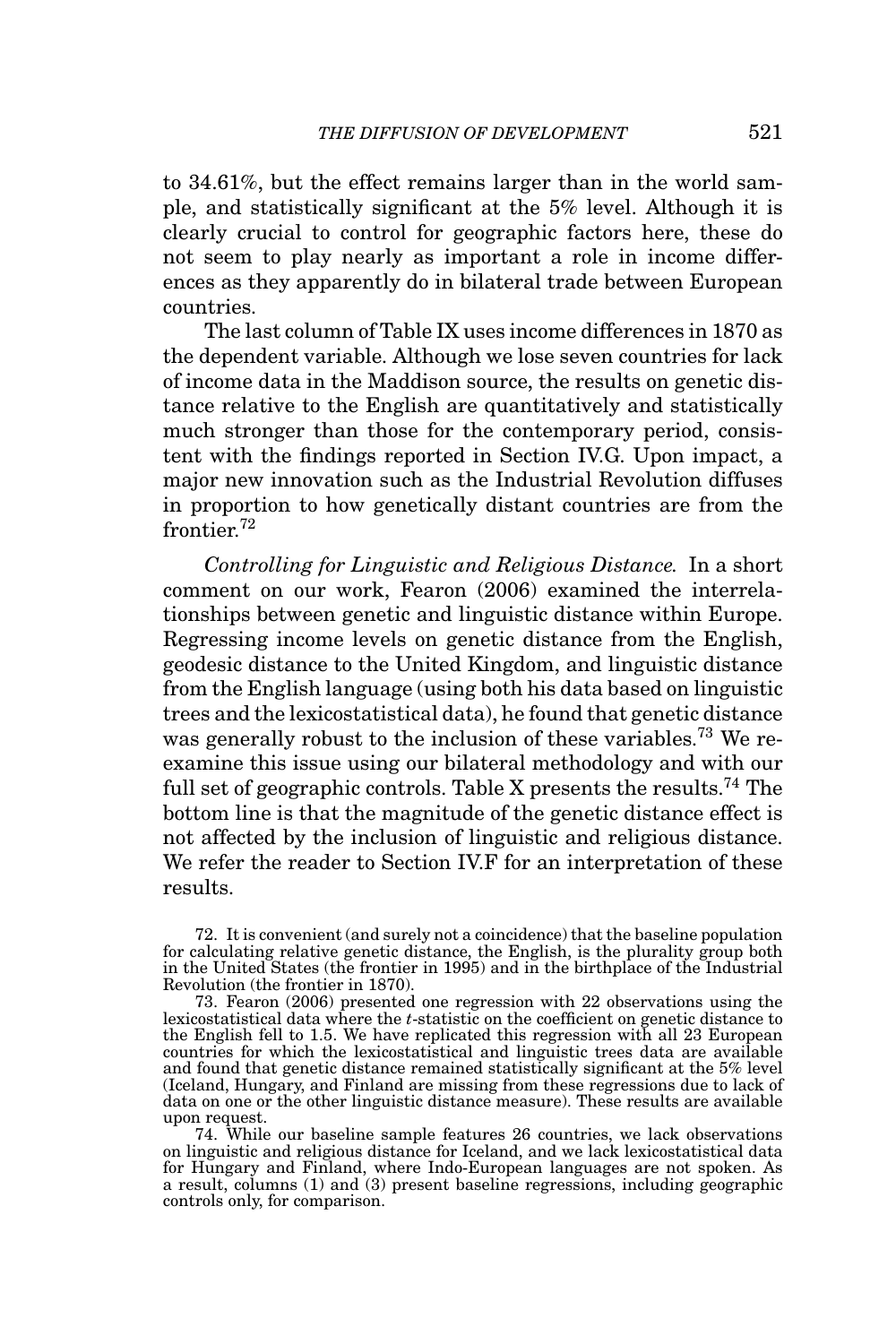|                                                                               | (1)<br>Baseline         | (2)<br>Linguistic<br>and<br>religious<br>distance | (3)<br><b>Baseline</b><br>(smaller<br>sample) | (4)<br>$%$ cognate,<br>plurality |
|-------------------------------------------------------------------------------|-------------------------|---------------------------------------------------|-----------------------------------------------|----------------------------------|
| $F_{ST}$ genetic distance,<br>relative to the English<br>Linguistic distance, | 41.691<br>$(18.875)$ ** | 42.485<br>$(19.310)$ **<br>$-0.224$               | 44 252<br>$(20.209)$ **                       | 44.096<br>$(20.288)$ **          |
| plurality, relative to<br>English                                             |                         | $(0.109)$ **                                      |                                               |                                  |
| Religious distance,<br>plurality, relative to<br>Protestants                  |                         | 0.107<br>(0.171)                                  |                                               |                                  |
| $1 - \%$ cognate, plurality,<br>relative to English                           |                         |                                                   |                                               | 0.045<br>(0.186)                 |
| Constant                                                                      | $-1.537$<br>(2.025)     | $-1.445$<br>(1.973)                               | $-1.339$<br>(2.161)                           | $-1.314$<br>(2.231)              |
| # of observations<br># of countries                                           | 300<br>25               | 300<br>25                                         | 276<br>24                                     | 276<br>24                        |
| Standardized beta (%)<br>$R^2$                                                | 37.55<br>.21            | 38.26<br>.22                                      | 39.52<br>.25                                  | 39.38<br>.25                     |

| TABLE X                                                                  |
|--------------------------------------------------------------------------|
| CONTROLLING FOR RELIGIOUS AND LINGUISTIC DISTANCE IN THE EUROPE DATA SET |
| (TWO-WAY CLUSTERED STANDARD ERRORS)                                      |

*Notes*. Dependent variable: absolute value of log income differences, 1995. Two-way clustered standard errors in parentheses. All columns include the following controls (estimates not reported): absolute difference in latitudes, absolute difference in longitudes, geodesic distance, dummy for contiguity, dummy  $= 1$  if either country is landlocked, dummy = 1 if pair shares at least one sea or ocean, average elevation between countries, freight rate (surface transport). Compared to Table IX, in columns (1) and (2) Iceland is dropped due to missing data on linguistic and religious distance from Fearon. In columns (4) and (5) Hungary and Finland are dropped because their languages are not Indo-European, and thus not part of the lexicostatistical data set. <sup>∗</sup>Significant at 10%.

∗∗Significant at 5%.

# V. CONCLUSION

In this paper we make two contributions: (1) For the first time, we document a statistically and economically significant positive relationship between measures of genetic distance and cross-country income differences, even controlling for measures of geographical and climatic distances, transportation costs, and measures of historical, linguistic, and religious distance. (2) We provide an economic interpretation of these findings, in terms of barriers to the diffusion of development from the world technological frontier.

Our interpretation is based on two main ideas. The first idea is that, on average, genetic distance captures divergence in characteristics that are transmitted across generations within populations over the very long run. Genetic distance, measuring the time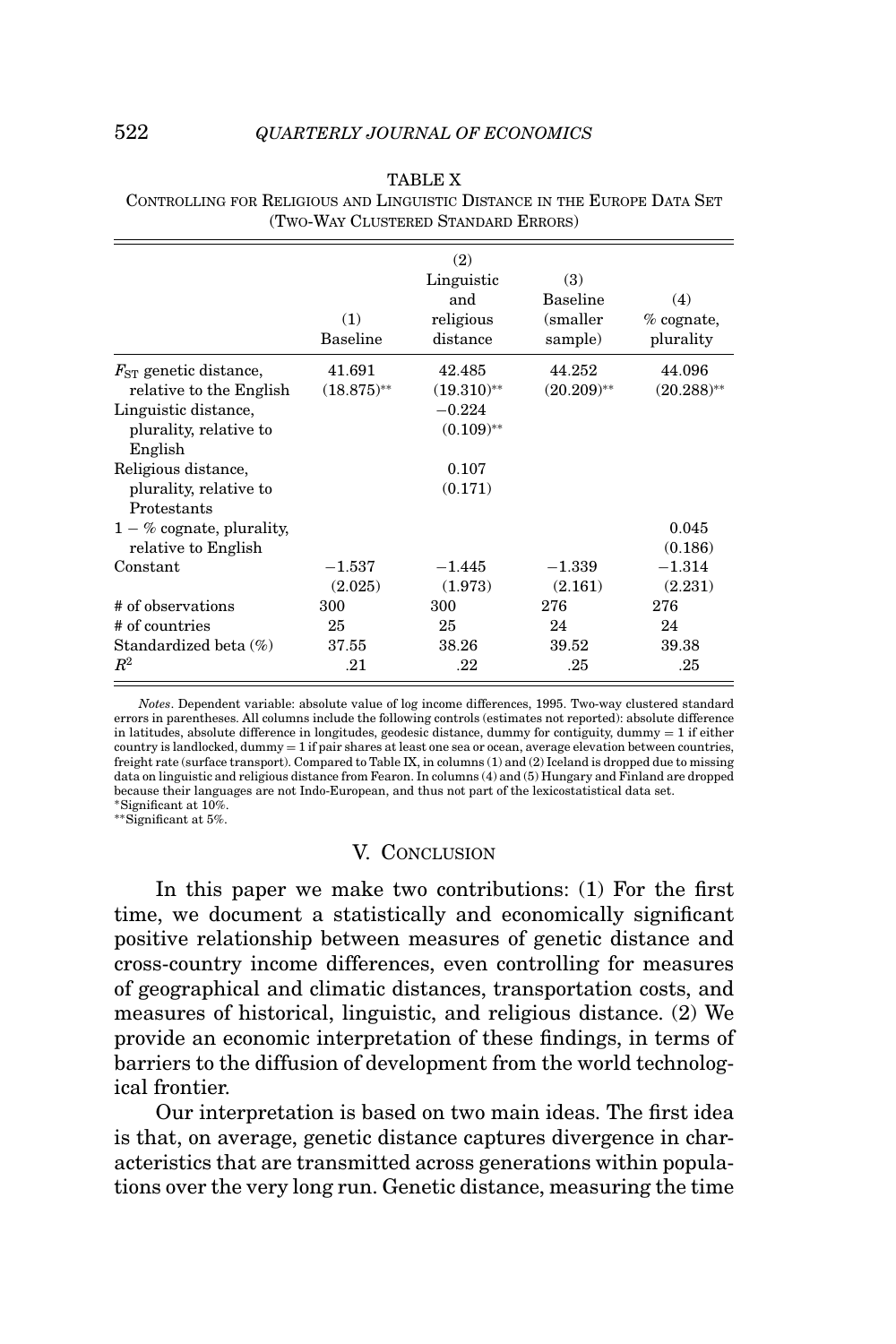since two populations shared common ancestors, provides an ideal summary of differences in slowly changing genealogically transmitted characteristics, including habits and customs. The second idea is that such differences act as barriers to the diffusion of development from the world technological frontier.

The empirical evidence is consistent with this barriers interpretation. In line with our framework, the effect on economic distance associated with *relative* genetic distance from the world technological frontier is larger than the effect of absolute genetic distance. We also found that the effect has varied across time and space in ways that support our diffusion-from-the-frontier interpretation: the effect increased in the first part of the nineteenth century, peaked in 1870, and slightly decreased afterward, consistent with the view that relative genetic distance captures barriers to the diffusion of the Industrial Revolution. Some evidence, particularly the results for European countries, suggests that these differences may stem in substantial part from cultural (rather than purely biological) transmission of characteristics across generations.

Although our analysis provides a general macroeconomic framework to interpret our empirical findings, the study of the specific microeconomic mechanisms through which the effects operate is left for future research. An analysis of microeconomic data may shed light on the relations among genetic distance, vertical characteristics, imitation costs, and the spread of specific innovations.<sup>75</sup> Interestingly, we have found that linguistic and religious distances, two culturally transmitted characteristics, only slightly reduce the effect of genetic distance on income differences, therefore suggesting a role for other slow-changing biological and/or cultural traits—including differences in customs, norms, or values. These traits are inherently harder to measure, particularly within the long-term macroeconomic perspective that we have adopted. Another natural extension of our work would be to investigate whether and how genetic distance affects bilateral exchanges and interactions between different groups and societies, both peacefully (trade, foreign direct investment) and nonpeacefully (conflict and wars). Finally, it would be interesting to link our results to the vast literature on demographics and economic

<sup>75.</sup> For instance, recent microeconomic analysis of international technological diffusion finds an important role for ethnic scientific communities, consistent with our interpretation (Kerr 2008).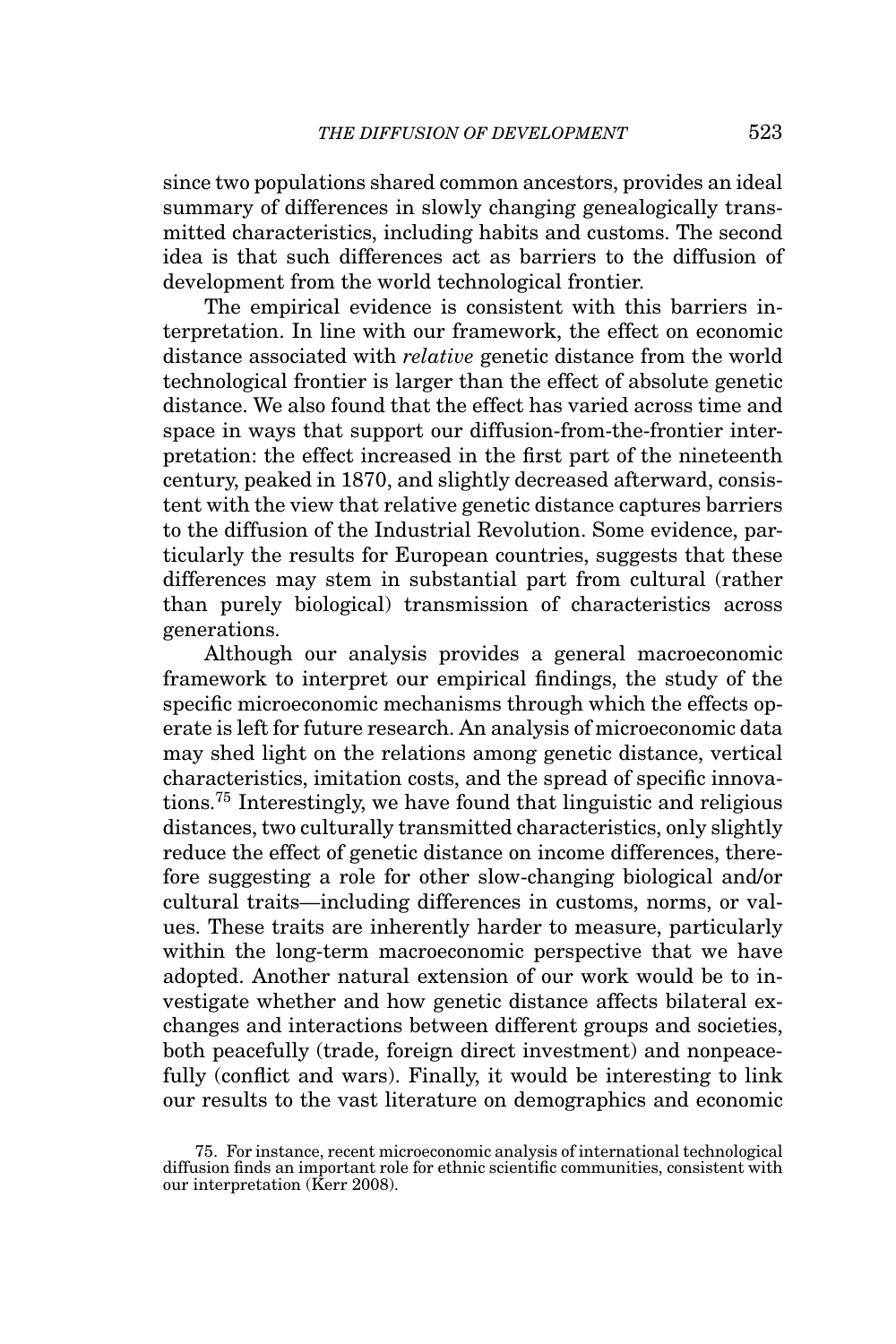growth and explore the connections between genetic distance, intergenerationally transmitted characteristics, and demographic patterns.76

A final consideration is about policy implications. A common concern with research documenting the importance of variables such as genetic distance or geography is pessimism about policy implications. What use is it to know that genetic distance explains income differences, if one cannot change genetic distance, at least in the short run? These concerns miss a bigger point: available policy variables may have a major impact not on genetic distance itself, but on the magnitude of the effect of genetic distance on income differences. This magnitude has changed over time, and can change further. If we are correct in interpreting our results as evidence for long-term barriers across different societies, significant reductions in income disparities could be obtained by encouraging policies that reduce such barriers, including efforts to translate and adapt technological and institutional innovations into different histories and traditions, and to foster cross-societal exchanges and openness. More work is needed—at the micro as well as macro level—to understand the specific mechanisms, market forces, and policies that could facilitate the diffusion of development across societies with distinct long-term histories.

# APPENDIX I: DEFINITION OF  $F_{\rm ST}$

In this Appendix we illustrate the construction of  $F_{ST}$  for the simple case of two populations (*a* and *b*) of equal size, and one gene that can take only two forms (allele 1 and allele 2). Let  $p_a$  and  $q_a = 1 - p_a$  be the gene frequencies of allele 1 and allele 2, respectively, in population  $a^{77}$  The probability that two randomly selected alleles at the given locus are *identical* within the population (homozygosity) is  $p_a^2 + q_a^2$ , and the probability that they are different (heterozygosity) is

(13) 
$$
h_a = 1 - \left( p_a^2 + q_a^2 \right) = 2p_a q_a.
$$

77. Note that because  $p_a + q_a = 1$  we also have  $(p_a + q_a)^2 = p_a^2 + q_a^2 + 2p_aq_a = 1$ .

<sup>76.</sup> For instance, Coale and Cotts Watkins (1986) documented the correlation between cultural similarity and the time paths of fertility across Europe (see also Richerson and Boyd [2004, Chapter 5]). Galor (2005) provides an in-depth discussion of the economic literature on demographics and growth.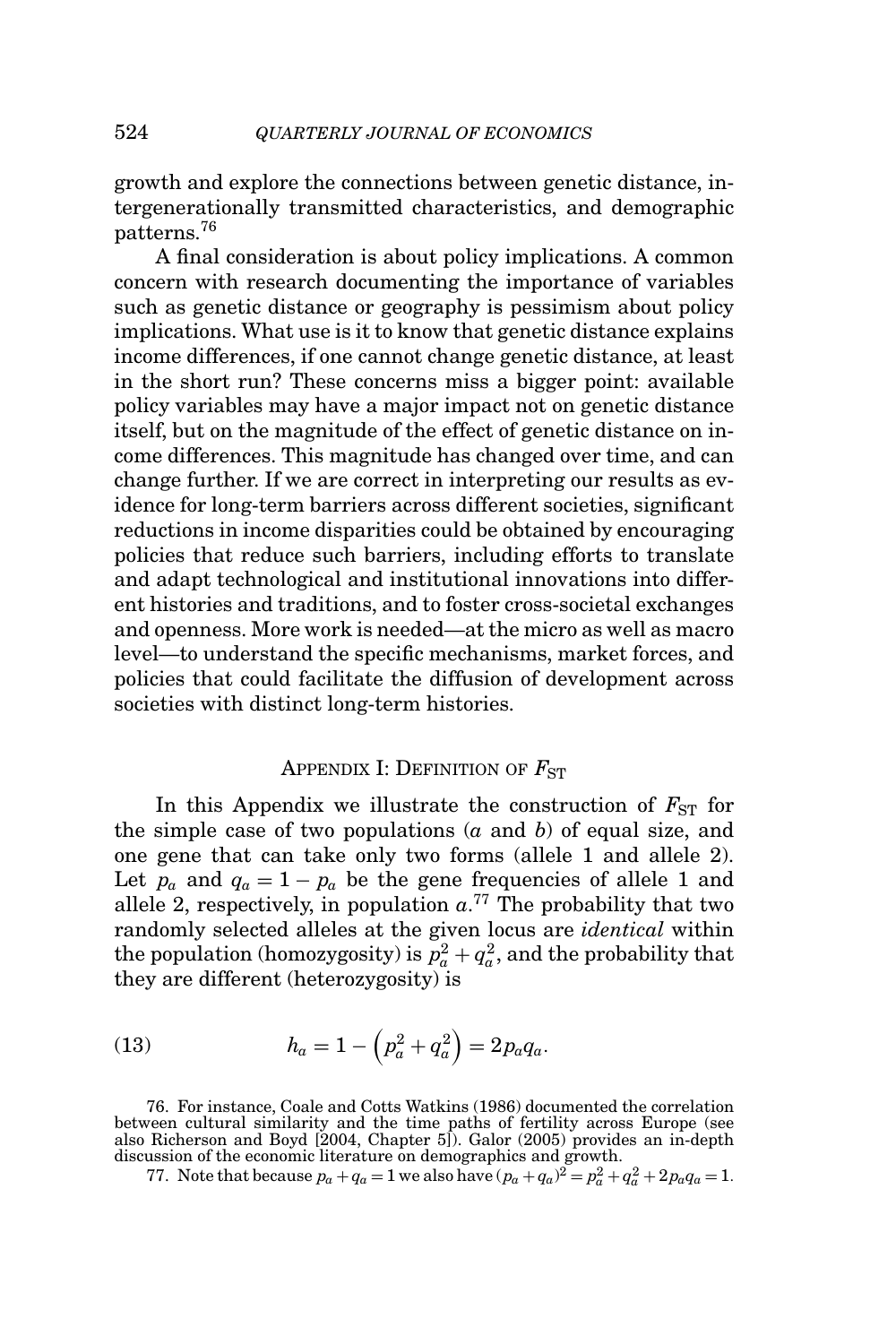By the same token, heterozygosity in population *b* is

(14) 
$$
h_b = 1 - \left(p_b^2 + q_b^2\right) = 2p_bq_b,
$$

where  $p_b$  and  $q_b = 1 - p_b$  are the gene frequencies of allele 1 and allele 2, respectively, in population *b*. The average gene frequencies of allele 1 and 2 in the two populations are, respectively,

$$
\overline{p} = \frac{p_a + p_b}{2}
$$

and

$$
\overline{q} = \frac{q_a + q_b}{2} = 1 - \overline{p}.
$$

Heterozygosity in the *sum* of the two populations is

(17) 
$$
h = 1 - (\overline{p}^2 + \overline{q}^2) = 2\overline{pq}.
$$

Average heterozygosity is measured by

$$
(18) \t\t\t\t h_m = \frac{h_a + h_b}{2}.
$$

 $F_{ST}$  measures the variation in the gene frequencies of populations by comparing *h* and *hm*:

(19) 
$$
F_{ST} = 1 - \frac{h_m}{h} = 1 - \frac{p_a q_a + p_b q_b}{2 \overline{pq}} = \frac{1}{4} \frac{(p_a - p_b)^2}{\overline{p}(1 - \overline{p})}.
$$

If the two populations have identical allele frequencies ( $p_a = p_b$ ),  $F_{ST}$  is zero. On the other hand, if the two populations are completely different at the given locus ( $p_a = 1$  and  $p_b = 0$ , or  $p_a = 0$ ) and  $p_b = 1$ ),  $F_{ST}$  takes the value 1. In general, the higher the variation in the allele frequencies across the two populations, the higher is their  $F_{ST}$  distance. The formula can be extended to account for *L* alleles, *S* populations, and different population sizes and to adjust for sampling bias. The details of these generalizations are provided in Cavalli-Sforza, Menozzi, and Piazza (1994, pp. 26–27).

## APPENDIX II: SPATIAL CORRELATION

This Appendix illustrates why spatial correlation may be present in our bilateral analysis. Consider three countries, 1, 2,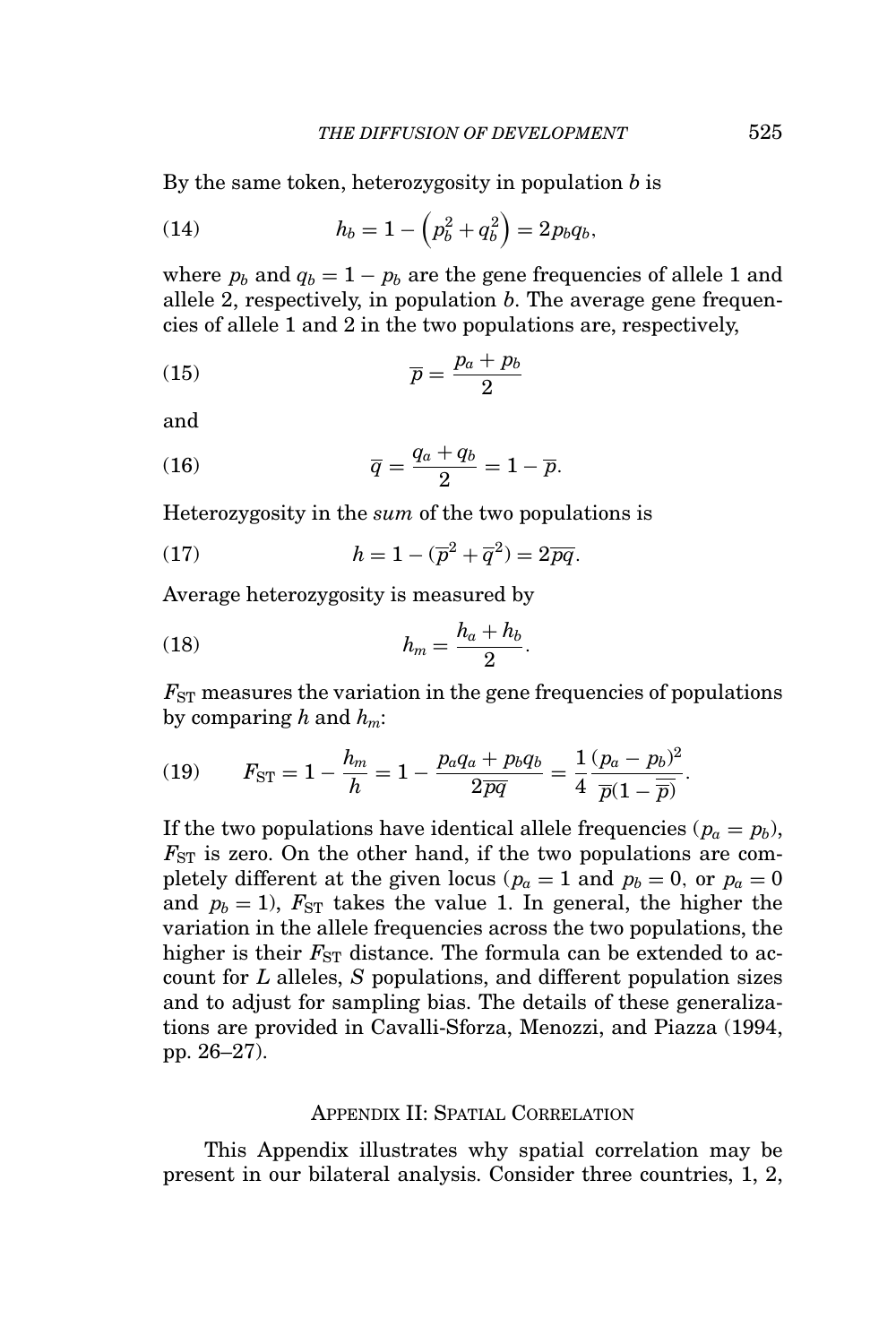and 3. Observations on the dependent variable,  $|\log y_1 - \log y_2|$ and  $\log y_1 - \log y_3$ , will be correlated by virtue of the presence of country 1 in both observations. Conditioning on the right-handside variables (which are bilateral in nature) should reduce crosssectional dependence in the errors  $\varepsilon_{12}$  and  $\varepsilon_{13}$ , but we are unwilling to assume that observations on the dependent variable are independent conditional on the regressors. In other words, simple least-squares standard errors will lead to misleading inferences due to spatial correlation.

With *N* countries, there are  $N(N-1)/2$  distinct pairs. Denote the observation on absolute value income differences between country *i* and country *j* as  $dy_{ii}$ . Pairs are ordered so that country 1 appears in position *i* and is matched with all countries from 2 to  $N$  appearing in position  $j$ . Then country  $2$  is in position  $i$  and is matched with 3 to *N* appearing in position *j*, and so on. The last observation has country  $N-1$  in position *i* and country  $N$ in position *j*. We denote the nonzero off-diagonal elements of the residual covariance matrix by  $\sigma_m$ , where *m* is the country common to each pair.

A simple example when the number of countries is  $N = 4$  is illustrative. In this case, under our maintained assumption that the error covariances among pairs containing a common country *m* are equal to a common value  $\sigma_m$ , the covariance matrix of the vector of residuals  $\varepsilon$  is of the form

$$
\Omega = \text{cov}\begin{pmatrix} \varepsilon_{12} \\ \varepsilon_{13} \\ \varepsilon_{14} \\ \varepsilon_{23} \\ \varepsilon_{34} \end{pmatrix} = \begin{pmatrix} \sigma_{\varepsilon}^2 \\ \sigma_1 & \sigma_{\varepsilon}^2 \\ \sigma_1 & \sigma_1 & \sigma_{\varepsilon}^2 \\ \sigma_2 & \sigma_3 & 0 & \sigma_{\varepsilon}^2 \\ \sigma_2 & 0 & \sigma_4 & \sigma_2 & \sigma_{\varepsilon}^2 \\ 0 & \sigma_3 & \sigma_4 & \sigma_3 & \sigma_4 & \sigma_{\varepsilon}^2 \end{pmatrix}
$$

.

This clearly demonstrates the presence of cross-sectional (spatial) correlation. It is important to note, however, that our data are not linearly dependent; that is, there is additional information brought in by considering the bilateral approach. One major reason is that the dependent variable is the absolute difference in log income, not just the difference in log income. It is easy to show that taking absolute values greatly reduces spatial dependence in the dependent variable. Another major reason is that we are conditioning on right-hand-side variables (such as geodesic distance and genetic distance) that are truly bilateral in nature; that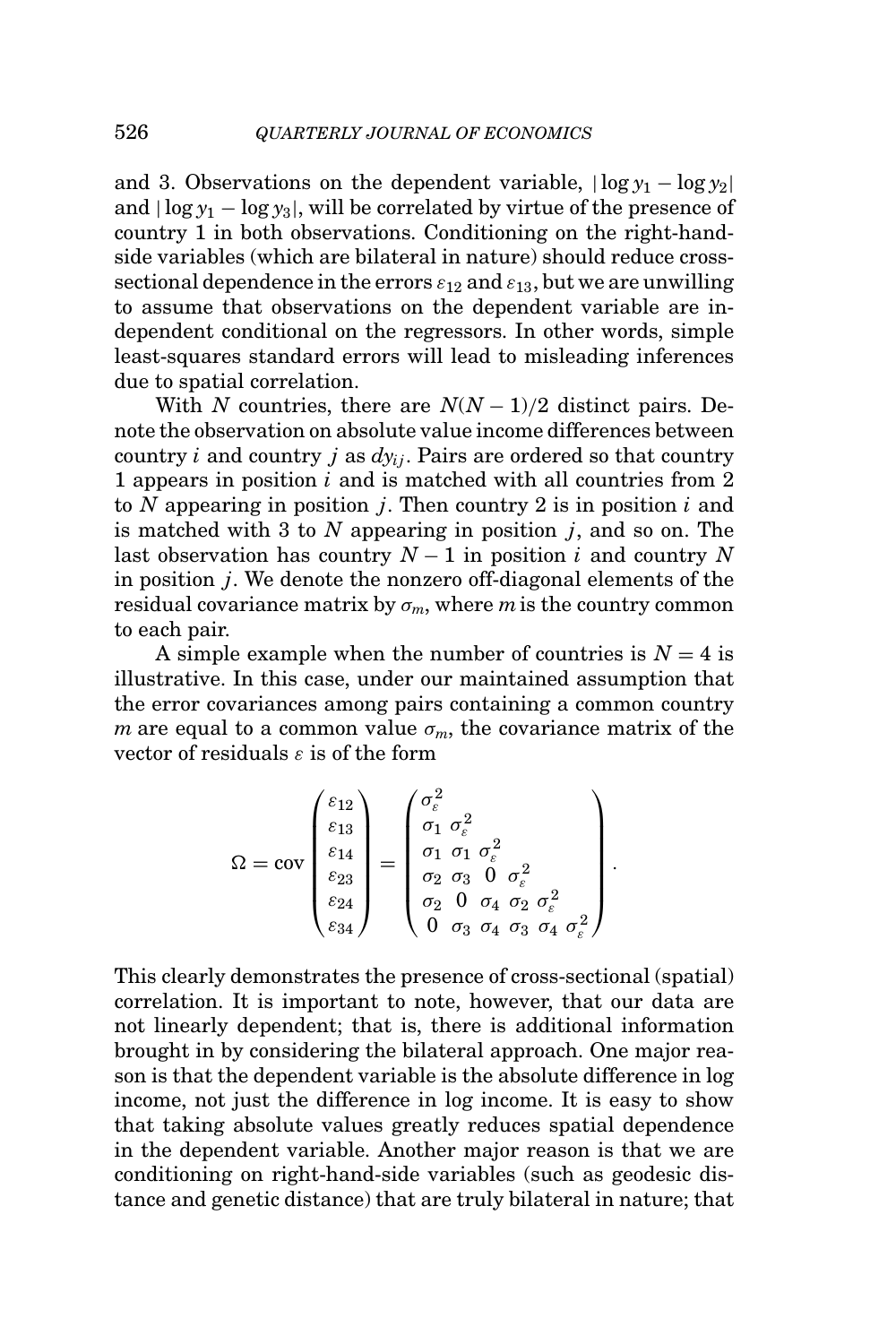is, our empirical model is *not* the result of simply differencing a "level" specification across cross-sectional units.

TUFTS UNIVERSITY AND NATIONAL BUREAU OF ECONOMIC RESEARCH UNIVERSITY OF CALIFORNIA, LOS ANGELES AND NATIONAL BUREAU OF ECONOMIC **RESEARCH** 

#### **REFERENCES**

- Acemoglu, Daron, Simon Johnson, and James A. Robinson, "The Colonial Origins of Comparative Development: An Empirical Investigation," *American Economic Review*, 91 (2001), 1369–1401.
- ——, "Reversal of Fortune: Geography and Institutions in the Making of the Mod-ern World Income Distribution," *Quarterly Journal of Economics*, 117 (2002), 1231–1294.
- Alcalá, Francisco, and Antonio Ciccone, "Trade and Productivity," Quarterly Jour*nal of Economics*, 119 (2004), 612–645.
- Alesina, Alberto, Arnaud Devleeschauwer, William Easterly, Sergio Kurlat, and Romain Wacziarg, "Fractionalization," *Journal of Economic Growth*, 8 (2003), 55–194.
- Ashraf, Quamrul, and Oded Galor, "Human Genetic Diversity and Comparative Economic Development," working paper, Brown University, 2008. Barro, Robert J., and Xavier Sala-i-Martin, "Technological Diffusion, Convergence
- 
- and Growth," *Journal of Economic Growth*, 2 (1997), 1–26. Bisin, Alberto, and Thierry Verdier, "Beyond the Melting Pot: Cultural Transmission, Marriage, and the Evolution of Ethnic and Religious Traits," *Quarterly Journal of Economics*, 105 (2000), 955–988. ——, "The Economics of Cultural Transmission and the Evolution of Preferences,"
- *Journal of Economic Theory*, 97 (2001), 98–319.
- Boyd, Robert, and Peter J. Richerson, *Culture and the Evolutionary Process* (Chicago, IL: University of Chicago Press, 1985).
- Boyd, Robert, and Joan B. Silk, *How Humans Evolved* (New York, NY: Norton, 2003).
- Brezis, Elise, Paul Krugman, and Daniel Tsiddon, "Leapfrogging in International Competition: A Theory of Cycles in National Technological Leadership," *American Economic Review*, 83 (1993), 1211–1219.
- Cameron, A. Colin, Jonah B. Gelbach, and Douglas L. Miller, "Robust Inference with Multi-Way Clustering," NBER Technical Working Paper No. T0327, 2006.
- Case, Anne, "Spatial Patterns in Household Demand," *Econometrica*, 59 (1991), 953–965.
- Cavalli-Sforza, Luigi L., and Francesco Cavalli-Sforza, *The Great Human Diasporas* (Reading, MA: Addison Wesley, 1995).
- Cavalli-Sforza, Luigi L., and Marcus W. Feldman, *Cultural Transmission and Evolution* (Princeton, NJ: Princeton University Press, 1981).
- Cavalli-Sforza, Luigi L., Paolo Menozzi, and Alberto Piazza, *The History and Geography of Human Genes* (Princeton, NJ: Princeton University Press, 1994).
- Clark, Gregory, *A Farewell to Alms. A Brief Economic History of the World* (Prince-
- ton, NJ: Princeton University Press, 2007). Clark, Gregory, and Susan Wolcott, "Why Nations Fail: Managerial Decisions and Performance in Indian Cotton Textiles, 1890–1938," *Journal of Economic History*, 59 (1999), 397–423.
- Coale, Ansley J., and Susan Cotts Watkins, *The Decline of Fertility in Europe* (Princeton, NJ: Princeton University Press, 1986).
- Dawkins, Richard, *The Ancestor's Tale: A Pilgrimage to the Dawn of Evolution* (Boston, MA: Houghton Mifflin, 2004).
- Desmet, Klaus, Michel Le Breton, Ignacio Ortuno Ortin, and Shlomo Weber, "Stability of Nations and Genetic Diversity," working paper, Universidad Carlos III, 2007.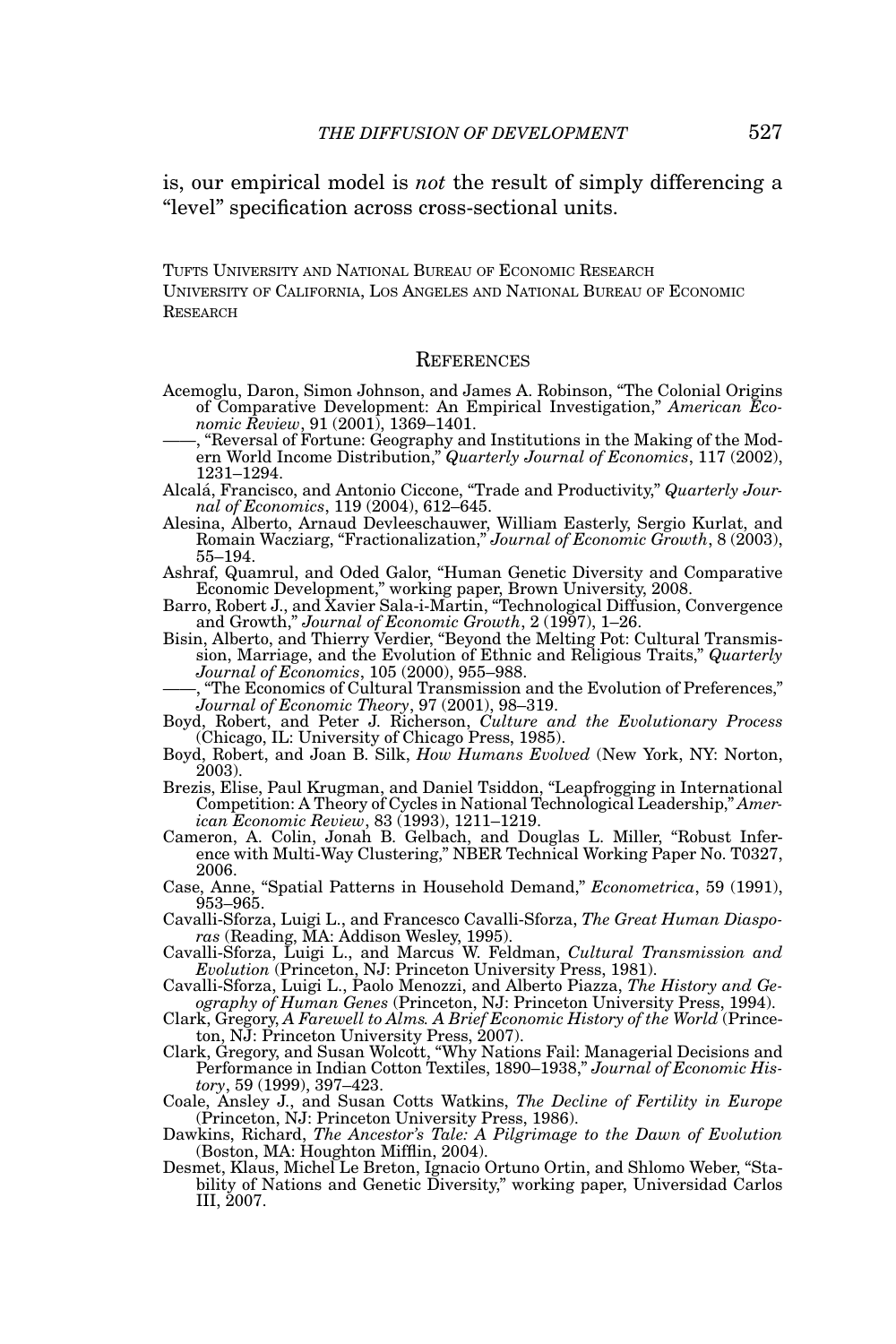- Diamond, Jared, *The Third Chimpanzee. The Evolution and Future of the Human Animal* (New York, NY: Harper Collins, 1992).
- ——, *Guns, Germs, and Steel: The Fates of Human Societies* (New York, NY: Norton, 1997).
- Dyen, Isidore, Joseph B. Kruskal, and Paul Black, "An Indoeuropean Classification: A Lexicostatistical Experiment," *Transactions of the American Philosophical Society*, 82 (1992), 1–132.
- Easterly, William, and Ross Levine, "Tropics, Germs, and Crops: How Endowments Influence Economic Development," *Journal of Monetary Economics*, 50 (2003), 3–39.
- Fearon, James, "Ethnic and Cultural Diversity by Country," *Journal of Economic Growth,* 8 (2003), 195–222.
- ——, "Is Genetic Distance a Plausible Measure of Cultural Distance?," working paper, Stanford University, 2006.
- Gallup, John L., Andrew D. Mellinger, and Jeffrey D. Sachs, "Geography and Economic Development," NBER Working Paper No. 6849, 1998.
- Galor, Oded, "From Stagnation to Growth: Unified Growth Theory," in *Handbook of Economic Growth*, Philippe Aghion and Steven Durlauf, eds. (Amsterdam, the Netherlands: North-Holland, 2005).
- Galor, Oded, and Omer Moav, "Natural Selection and the Origin of Economic Growth," *Quarterly Journal of Economics*, 117 (2002), 1133–1191.
- Giuliano, Paola, Antonio Spilimbergo, and Giovanni Tonon, Genetic, Cultural and
- Geographical Distances, unpublished, International Monetary Fund, 2006. Glaeser, Edward, Rafael LaPorta, Florencio Lopez-de-Silanes, and Andrei Shleifer, "Do Institutions Cause Growth?," *Journal of Economic Growth*, 9 (2004), 271– 303.
- Guiso, Luigi, Paola Sapienza, and Luigi Zingales, "Cultural Biases in Economic Exchange," NBER Working Paper No. 11005, 2004.
	- ——, "Does Culture Affect Economic Outcomes?," *Journal of Economic Perspectives*, 20 (2006), 23–48.
- Hall, Robert, and Jones, Charles I., "Why Do Some Countries Produce So Much More Output per Worker Than Others?" *Quarterly Journal of Economics*, 114 (1999), 83–116.
- Heston, Alan, Robert Summers, and Bettina Aten, "Penn World Table Version 6.1," Center for International Comparisons at the University of Pennsylvania (CICUP), 2002.
- Howitt, Peter, and David Mayer-Foulkes, "R&D, Implementation, and Stagnation: A Schumpeterian Theory of Convergence Clubs," *Journal of Money, Credit and Banking*, 37 (2005), 147–177.
- Hummels, David, and V. Lugovskyy "Usable Data? Matched Partner Trade Statistics as a Measure of Transportation Cost," *Review of International Economics*, 14 (2006), 69–86.
- Jobling, Mark A., Matthew E. Hurles, and Chris Tyler-Smith, *Human Evolutionary Genetics. Origins, Peoples & Diseases* (New York, NY: Garland Science, 2004).
- Kerr, William R., "Ethnic Scientific Communities and International Technology Diffusion," *Review of Economics and Statistics*, 98 (2008), 518–537.
- Kimura, Motoo, "Evolutionary Rate at the Molecular Level," *Nature*, 217 (1968), 624–626.
- Kremer, Michael, "Population Growth and Technological Change: 1,000,000 B.C. to 1990," *Quarterly Journal of Economics*, 108 (1993), 681–716.
- Limao, Nuno, and Anthony Venables, "Infrastructure, Geographical Disadvantage, Transport Costs and Trade," *World Bank Economic Review*, 15 (2001), 451– 479.
- Maddison, Angus, *The World Economy: Historical Statistics* (Paris, France: OECD Development Center, 2003).
- Masters, William A, and Margaret S. McMillan, "Climate and Scale in Economic Growth," *Journal of Economic Growth*, 6 (2001), 167–186.
- McNeill, John Robert, and William H. McNeill, *The Human Web: A Bird's Eye View of Human History* (New York, NY: Norton, 2003).
- Mecham, R. Quinn, James Fearon, and David Laitin, Religious Classification and Data on Shares of Major World Religions, unpublished, Stanford University, 2006.